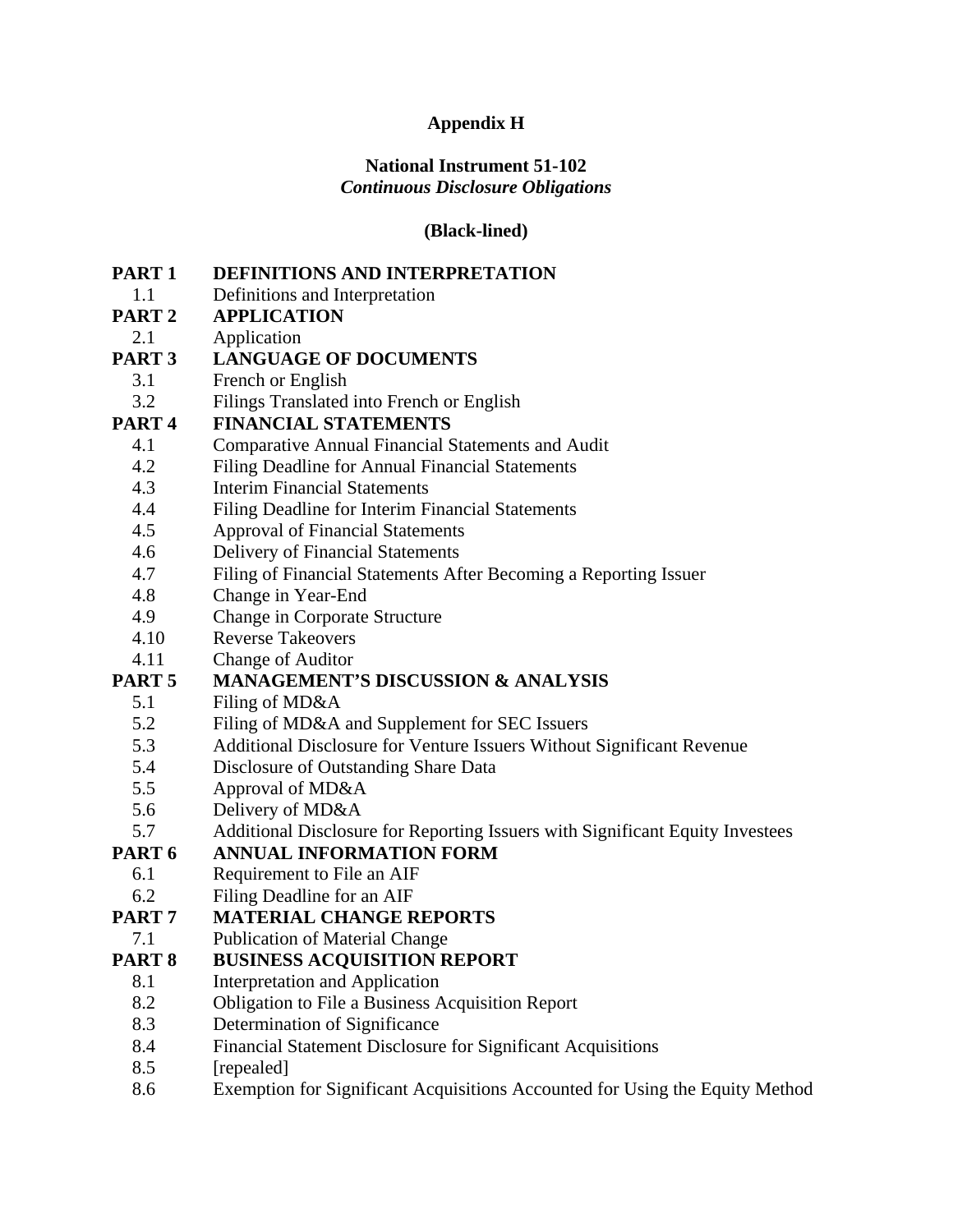- 8.8 Exemption for Significant Acquisitions if Financial Year End Changed
- 8.9 Exemption from Comparatives if Financial Statements Not Previously Prepared
- 8.10 Acquisition of an Interest in an Oil and Gas Property<br>8.11 Exemption for Step-By-Step Acquisitions
- Exemption for Step-By-Step Acquisitions

# **PART 9 PROXY SOLICITATION AND INFORMATION CIRCULARS**

- 9.1 Sending of Proxies and Information Circulars
- 9.2 Exemptions from Sending Information Circular
- 9.3 Filing of Information Circulars and Proxy-Related Material
- 9.4 Content of Form of Proxy
- 9.5 Exemption

# **PART 10 RESTRICTED SECURITY DISCLOSURE**

- 10.1 Restricted Security Disclosure
- 10.2 Dissemination of Disclosure Documents to Holder of Restricted Securities
- 10.3 Exemptions for Certain Reporting Issuers

# **PART 11 ADDITIONAL DISCLOSURE REQUIREMENTS**

- 11.1 Additional Filing Requirements
- 11.2 Change of Status Report
- 11.3 Voting Results
- 11.4 Financial Information
- 11.5 Re-filing Documents

# **PART 12 FILING OF CERTAIN DOCUMENTS**

- 12.1 Filing of Documents Affecting the Rights of Securityholders
- 12.2 Filing of Other Material Contracts
- 12.3 Time for Filing of Documents

# **PART 13 EXEMPTIONS**

- 13.1 Exemptions from this Instrument
- 13.2 Existing Exemptions
- 13.3 Exemption for Certain Exchangeable Security Issuers
- 13.4 Exemption for Certain Credit Support Issuers

# **PART 14 EFFECTIVE DATE AND TRANSITION**

- 14.1 Effective Date
- 14.2 Transition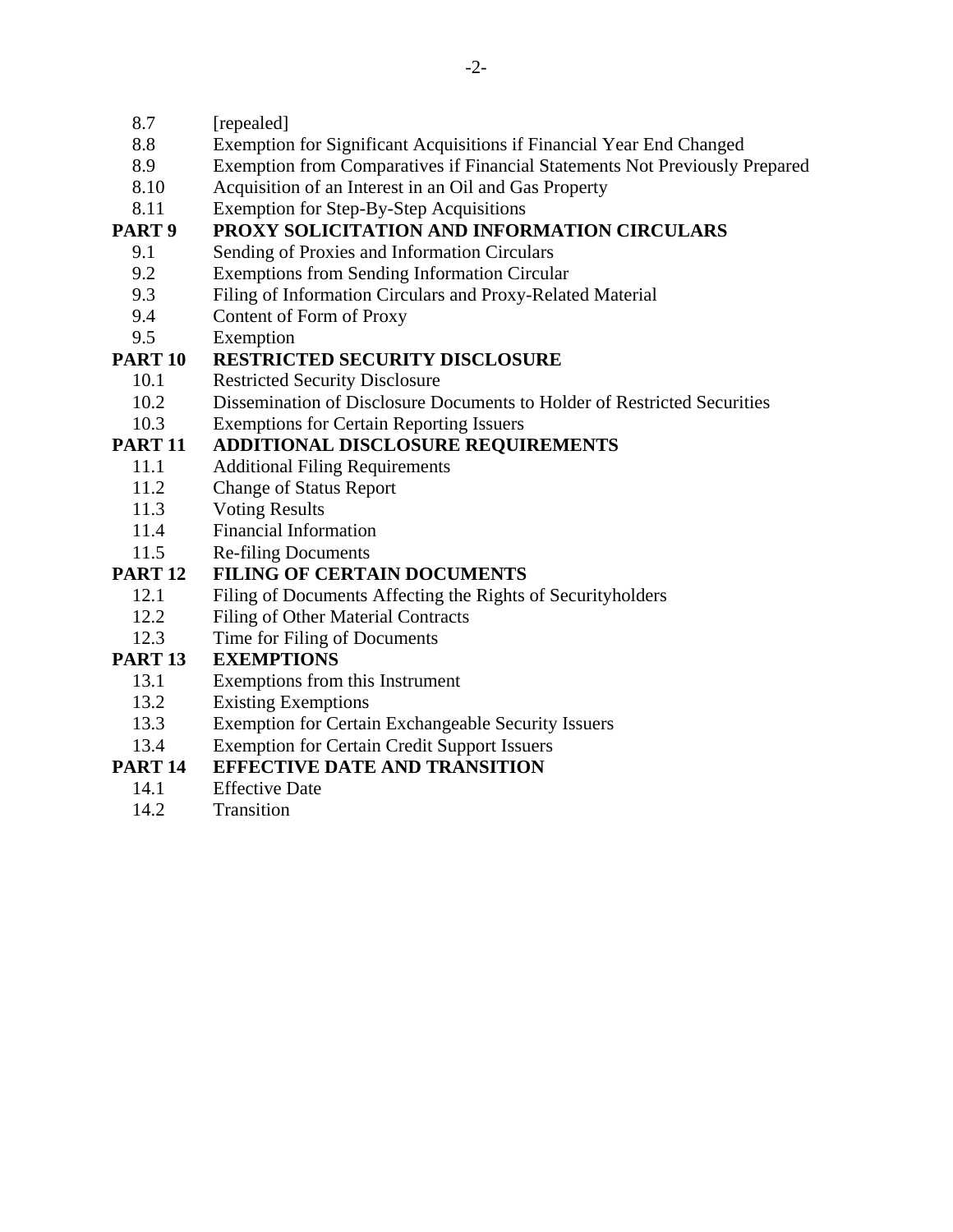#### **National Instrument 51-102**  *Continuous Disclosure Obligations*

# **PART 1 DEFINITIONS AND INTERPRETATION**

#### **1.1 Definitions and Interpretation**

In this Instrument:

"AIF" means a completed Form 51-102F2 *Annual Information Form* or, in the case of an SEC issuer, a completed Form 51-102F2 or an annual report or transition report under the 1934 Act on Form 10-K, Form 10-KSB or Form 20-F;

"approved rating" means, for a security, a rating at or above one of the following rating categories issued by an approved rating organization for the security or a rating category that replaces a category listed below:

| <b>Approved Rating Organization</b>            | <b>Long Term</b><br><b>Debt</b> | <b>Short Term</b><br><b>Debt</b> | <b>Preferred</b><br><b>Shares</b> |
|------------------------------------------------|---------------------------------|----------------------------------|-----------------------------------|
| <b>Dominion Bond Rating Service</b><br>Limited | <b>BBB</b>                      | $R-2$                            | $Pfd-3$                           |
| Fitch Ratings Ltd.                             | <b>BBB</b>                      | F3                               | <b>BBB</b>                        |
| Moody's Investors Service                      | Baa                             | Prime-3                          | "baaa"                            |
| Standard & Poor's                              | <b>BBB</b>                      | $A-3$                            | $P-3$                             |

"approved rating organization" means each of Dominion Bond Rating Service Limited, Fitch Ratings Ltd., Moody's Investors Service, Standard & Poor's and any of their successors;

"asset-backed security" means a security that is primarily serviced by the cash flows of a discrete pool of mortgages, receivables or other financial assets, fixed or revolving, that by their terms convert into cash within a finite period and any rights or other assets designed to assure the servicing or the timely distribution of proceeds to securityholders;

"board of directors" means, for a person or company that does not have a board of directors, an individual or group that acts in a capacity similar to a board of directors;

"business acquisition report" means a completed Form 51-102F4 *Business Acquisition Report*;

"class" includes a series of a class;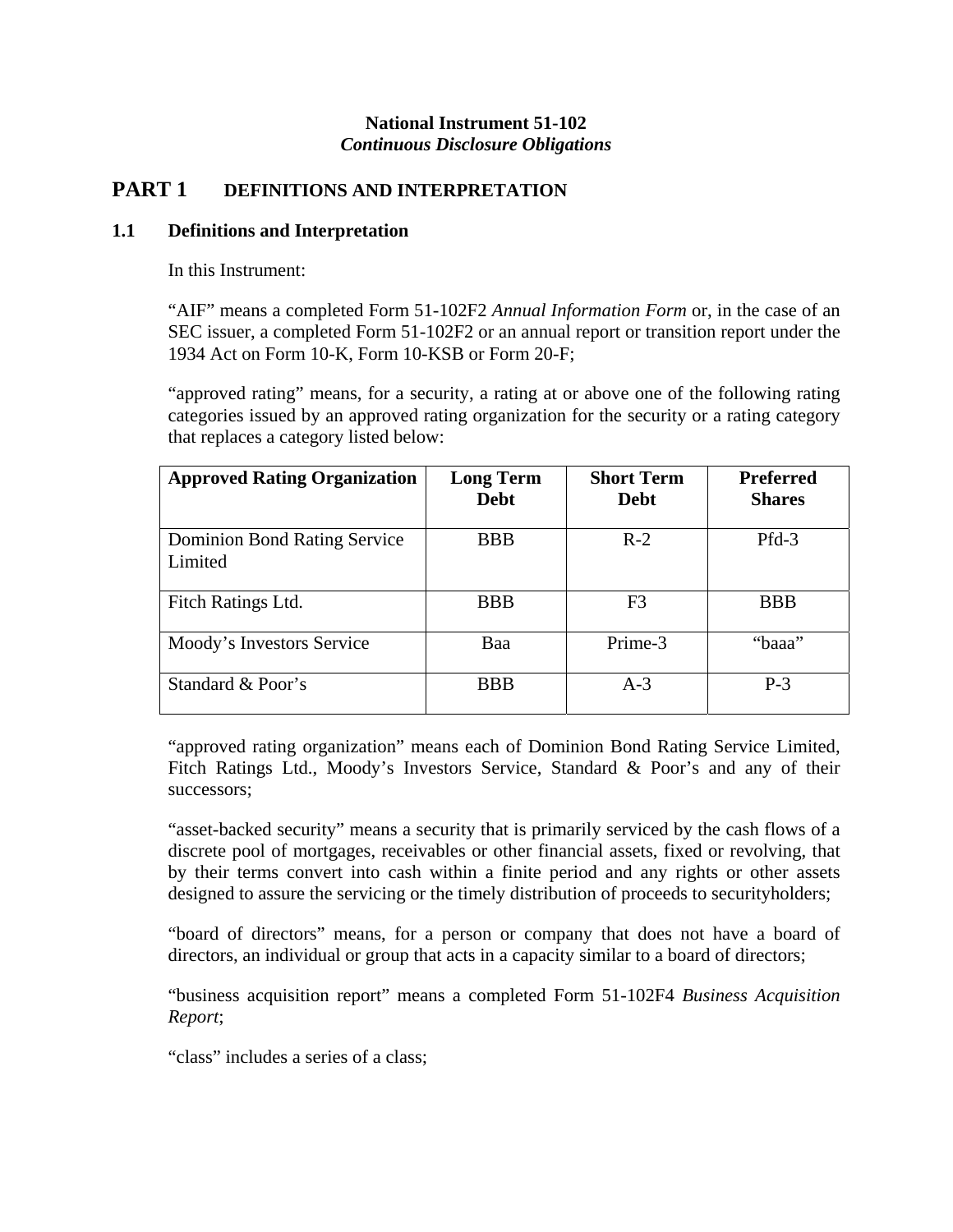"common share" means an equity security to which are attached voting rights exercisable in all circumstances, irrespective of the number or percentage of securities owned, that are not less, per security, than the voting rights attached to any other outstanding securities of the reporting issuer;

"date of acquisition" means the date of acquisition required for accounting purposes;

"electronic format" has the same meaning as in National Instrument 13-101 *System for Electronic Document Analysis and Retrieval (SEDAR)*;

"equity investee" means a business that the issuer has invested in and accounted for using the equity method:

"exchange-traded security" means a security that is listed on a recognized exchange or is quoted on a recognized quotation and trade reporting system or is listed on an exchange or quoted on a quotation and trade reporting system that is recognized for the purposes of National Instrument 21-101 *Marketplace Operation* and National Instrument 23-101 *Trading Rules*;

"executive officer" of a reporting issuer means an individual who is

(a) a chair of the reporting issuer;

- (b) a vice-chair of the reporting issuer;
- (c) the president of the reporting issuer;
- (d) a vice-president of the reporting issuer in charge of a principal business unit, division or function including sales, finance or production;
- (e) an officer of the reporting issuer or any of its subsidiaries who performed a policy-making function in respect of the reporting issuer; or
- (f) any other individual who performed a policy-making function in respect of the reporting issuer;

# "executive officer" means, for a reporting issuer, an individual who is

- (a) a chair, vice-chair or president;
- (b) a vice-president in charge of a principal business unit, division or function including sales, finance or production;
- (c) an officer of the issuer or any of its subsidiaries who performs a policy-making function in respect of the issuer; or
- (d) performing a policy-making function in respect of the issuer;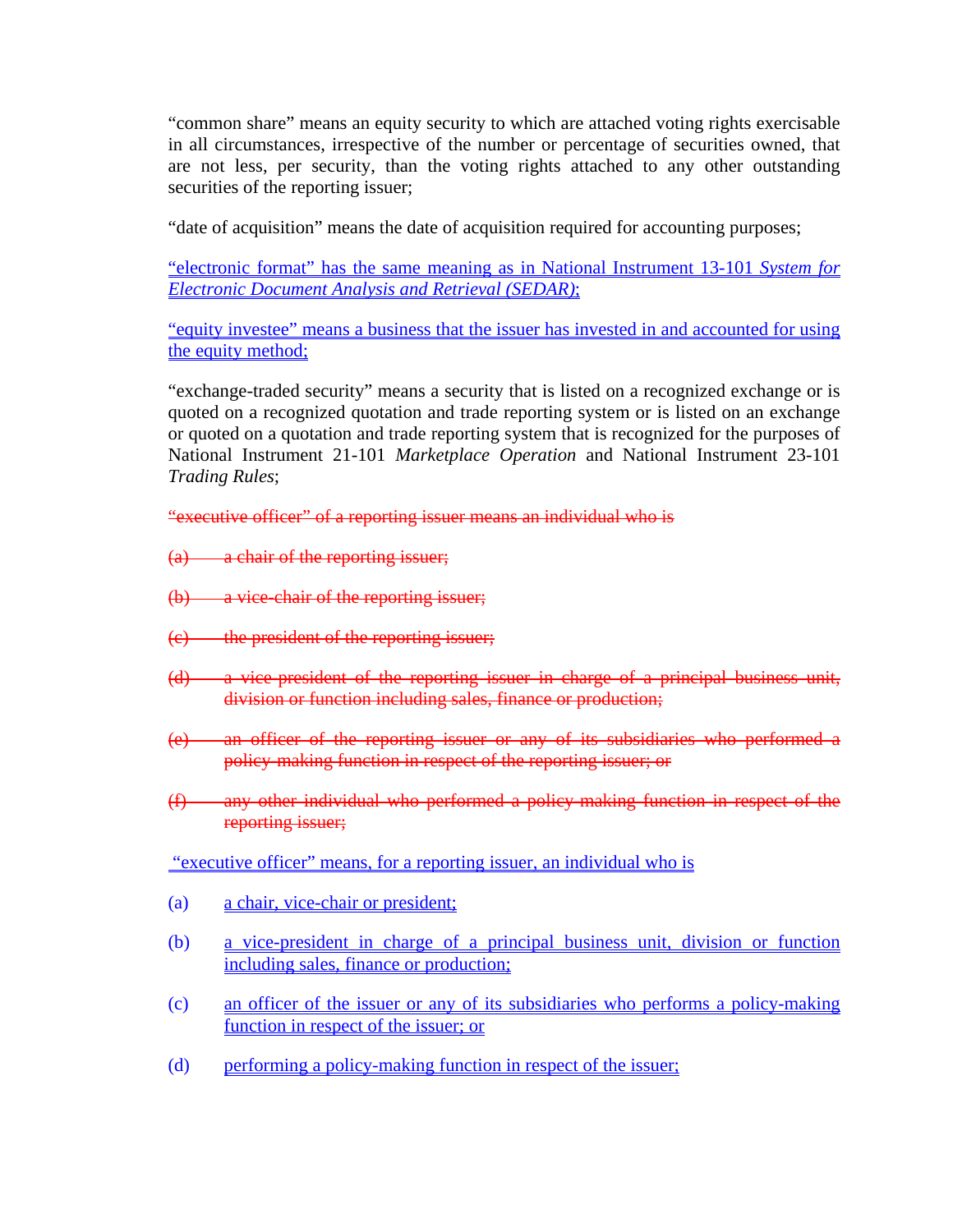"form of proxy" means a document containing the information required under section 9.4 that, on completion and execution by or on behalf of a securityholder, becomes a proxy;

"income from continuing operations" means income or loss, adjusted to exclude discontinued operations, extraordinary items and income taxes;

"information circular" means a completed Form 51-102F5 *Information Circular*;

"informed person" means

- (a) a director or executive officer of a reporting issuer;
- (b) a director or executive officer of a person or company that is itself an informed person or subsidiary of a reporting issuer;
- (c) any person or company who beneficially owns, directly or indirectly, voting securities of a reporting issuer or who exercises control or direction over voting securities of a reporting issuer or a combination of both carrying more than 10 percent of the voting rights attached to all outstanding voting securities of the reporting issuer other than voting securities held by the person or company as underwriter in the course of a distribution; and
- (d) a reporting issuer that has purchased, redeemed or otherwise acquired any of its securities, for so long as it holds any of its securities;

"inter-dealer bond broker" means a person or company that is approved by the Investment Dealers Association under its By-Law No. 36 *Inter-Dealer Bond Brokerage Systems*, as amended, and is subject to its By-law No. 36 and its Regulation 2100 *Inter-Dealer Bond Brokerage Systems*, as amended;

"interim period" means,

- (a) in the case of a year other than a non-standard year or a transition year, a period commencing on the first day of the financial year and ending nine, six or three months before the end of the financial year; or
- (a.1) in the case of a non-standard year, a period commencing on the first day of the financial year and ending within 22 days of the date that is nine, six or three months before the end of the financial year; or
- (b) in the case of a transition year, a period commencing on the first day of the transition year and ending
	- (i) three, six, nine or twelve months, if applicable, after the end of the old financial year; or
	- (ii) twelve, nine, six or three months, if applicable, before the end of the transition year;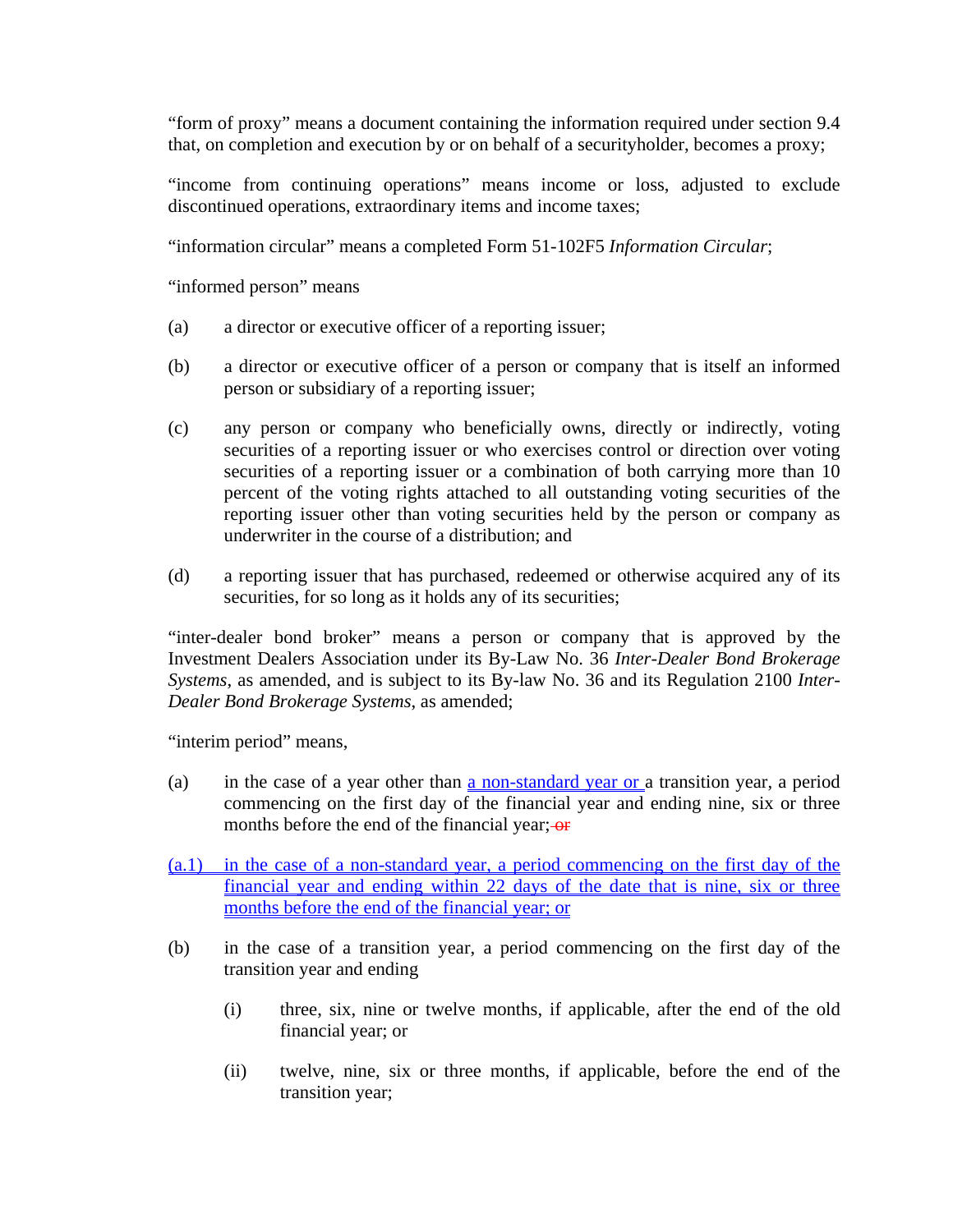"investment fund" means a mutual fund or a non-redeemable investment fund, and, for greater certainty in British Columbia, includes an EVCC and a VCC as those terms are defined in National Instrument 81-106 *Investment Fund Continuous Disclosure*;

"issuer's GAAP" has the same meaning as in National Instrument 52-107 *Acceptable Accounting Principles, Auditing Standards and Reporting Currency*;

"MD&A" means a completed Form 51-102F1 *Management's Discussion & Analysis* or, in the case of an SEC issuer, a completed Form 51-102F1 or management's discussion and analysis prepared in accordance with Item 303 of Regulation S-K or item 303 of Regulation S-B under the 1934 Act;

"marketplace" means

- (a) an exchange;
- (b) a quotation and trade reporting system;
- (c) a person or company not included in paragraph (a) or (b) that
	- (i) constitutes, maintains or provides a market or facility for bringing together buyers and sellers of securities;
	- (ii) brings together the orders for securities of multiple buyers and sellers; and
	- (iii) uses established, non-discretionary methods under which the orders interact with each other, and the buyers and sellers entering the orders agree to the terms of a trade; or
- (d) a dealer that executes a trade of an exchange-traded security outside of a marketplace,

but does not include an inter-dealer bond broker;

"material change" means

- (a) a change in the business, operations or capital of the reporting issuer that would reasonably be expected to have a significant effect on the market price or value of any of the securities of the reporting issuer; or
- (b) a decision to implement a change referred to in paragraph (a) made by the board of directors or other persons acting in a similar capacity or by senior management of the reporting issuer who believe that confirmation of the decision by the board of directors or any other persons acting in a similar capacity is probable;

"mineral project" means any exploration, development or production activity in respect of natural, solid, inorganic or fossilized organic material including base and precious metals, coal and industrial minerals;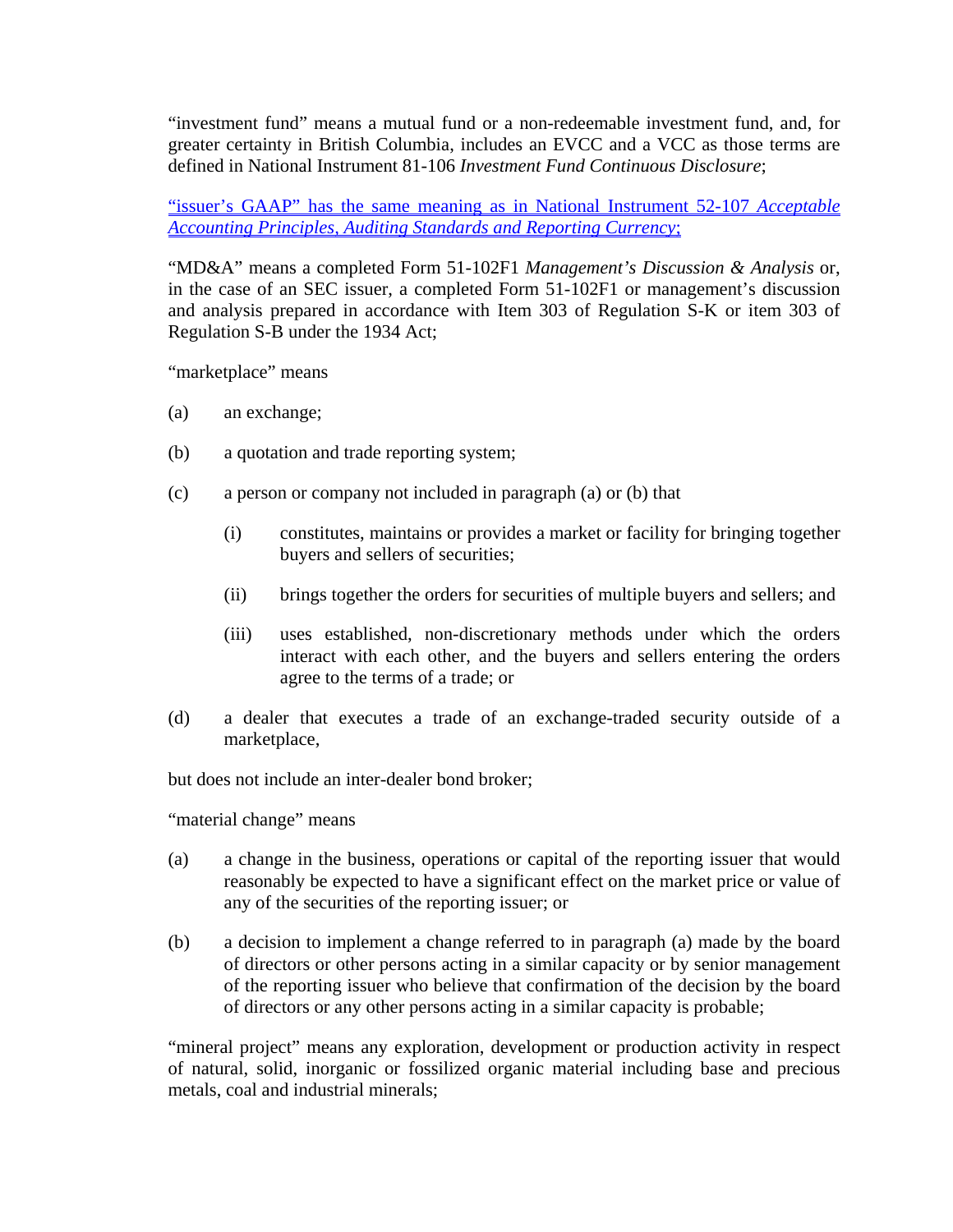"new financial year" means the financial year of a reporting issuer that immediately follows a transition year;

"non-standard year" means a financial year, other than a transition year, that does not have 365 days, or 366 days if it includes February 29;

"non-voting security" means a restricted security that does not carry the right to vote generally, except for a right to vote that is mandated, in special circumstances, by law;

"non-redeemable investment fund" means an issuer,

- (a) whose primary purpose is to invest money provided by its securityholders;
- (b) that does not invest,
	- (i) for the purpose of exercising or seeking to exercise control of an issuer, other than an issuer that is a mutual fund or a non-redeemable investment fund, or
	- (ii) for the purpose of being actively involved in the management of any issuer in which it invests, other than an issuer that is a mutual fund or a nonredeemable investment fund, and
- (c) that is not a mutual fund;

 "old financial year" means the financial year of a reporting issuer that immediately precedes a transition year;

"preference share" means a security to which is attached a preference or right over the securities of any class of equity securities of the reporting issuer, but does not include an equity security;

"principal obligor" means, for an asset-backed security, a person or company that is obligated to make payments, has guaranteed payments, or has provided alternative credit support for payments, on financial assets that represent one-third or more of the aggregate amount owing on all of the financial assets servicing the asset-backed security;

"proxy" means a completed and executed form of proxy by which a securityholder has appointed a person or company as the securityholder's nominee to attend and act for the securityholder and on the securityholder's behalf at a meeting of securityholders;

"published market" means, for a class of securities, a marketplace on which the securities have traded that discloses regularly in a publication of general and regular paid circulation or in a form that is broadly distributed by electronic means the prices at which those securities have traded;

"recognized exchange" means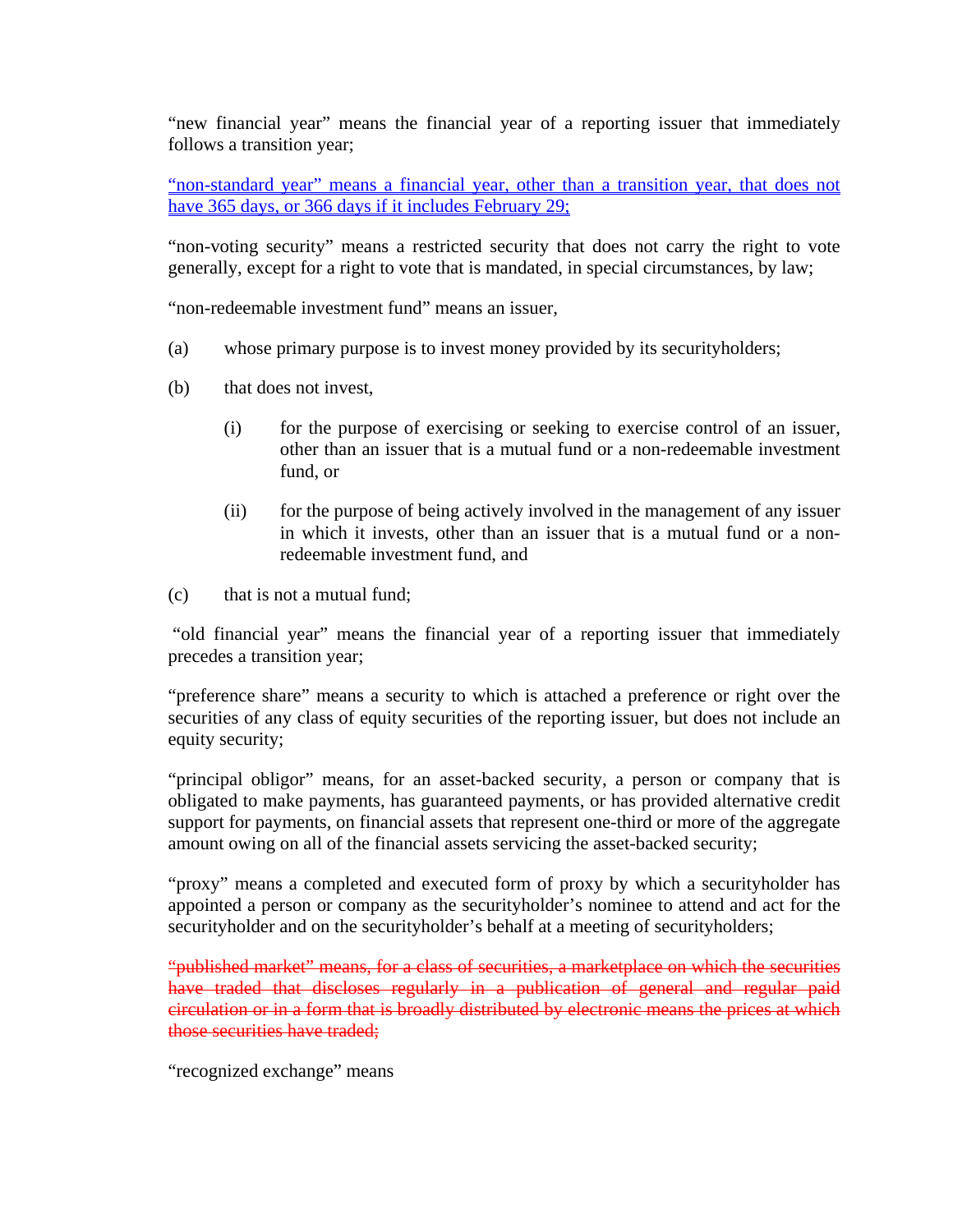- (a) in Ontario, an exchange recognized by the securities regulatory authority to carry on business as a stock exchange; and
- (b) in every other jurisdiction, an exchange recognized by the securities regulatory authority as an exchange, self-regulatory organization or self-regulatory body or a legal person, a partnership or any other entity authorized by the securities regulatory authority to carry on securities trading in accordance with securities legislation;

"recognized quotation and trade reporting system" means

- (a) in every jurisdiction other than British Columbia, a quotation and trade reporting system recognized by the securities regulatory authority under securities legislation to carry on business as a quotation and trade reporting system; and
- (b) in British Columbia, a quotation and trade reporting system recognized by the securities regulatory authority under securities legislation as a quotation and trade reporting system or as an exchange;

"restricted security" means an equity security of a reporting issuer, if any of the following apply:

- (a) there is another class of securities of the reporting issuer that, to a reasonable person, appears to carry a greater vote per security relative to the equity security;
- (b) the conditions of the class of equity securities, the conditions of another class of securities of the reporting issuer, or the reporting issuer's constating documents have provisions that nullify or, to a reasonable person, appear to significantly restrict the voting rights of the equity securities; or
- (c) the reporting issuer has issued a second class of equity securities that, to a reasonable person, appears to entitle the owners of securities of that second class to participate in the earnings or assets of the reporting issuer to a greater extent, on a per security basis, than the owners of the first class of equity securities;

"restricted security term" means each of the terms "non-voting security", "subordinate voting security" and "restricted voting security";

"restricted voting security" means a restricted security that carries a right to vote subject to a restriction on the number or percentage of securities that may be voted by one or more persons or companies, unless the restriction is

- (a) permitted or prescribed by statute; and
- (b) is applicable only to persons or companies that are not citizens or residents of Canada or that are otherwise considered as a result of any law applicable to the reporting issuer to be non-Canadians;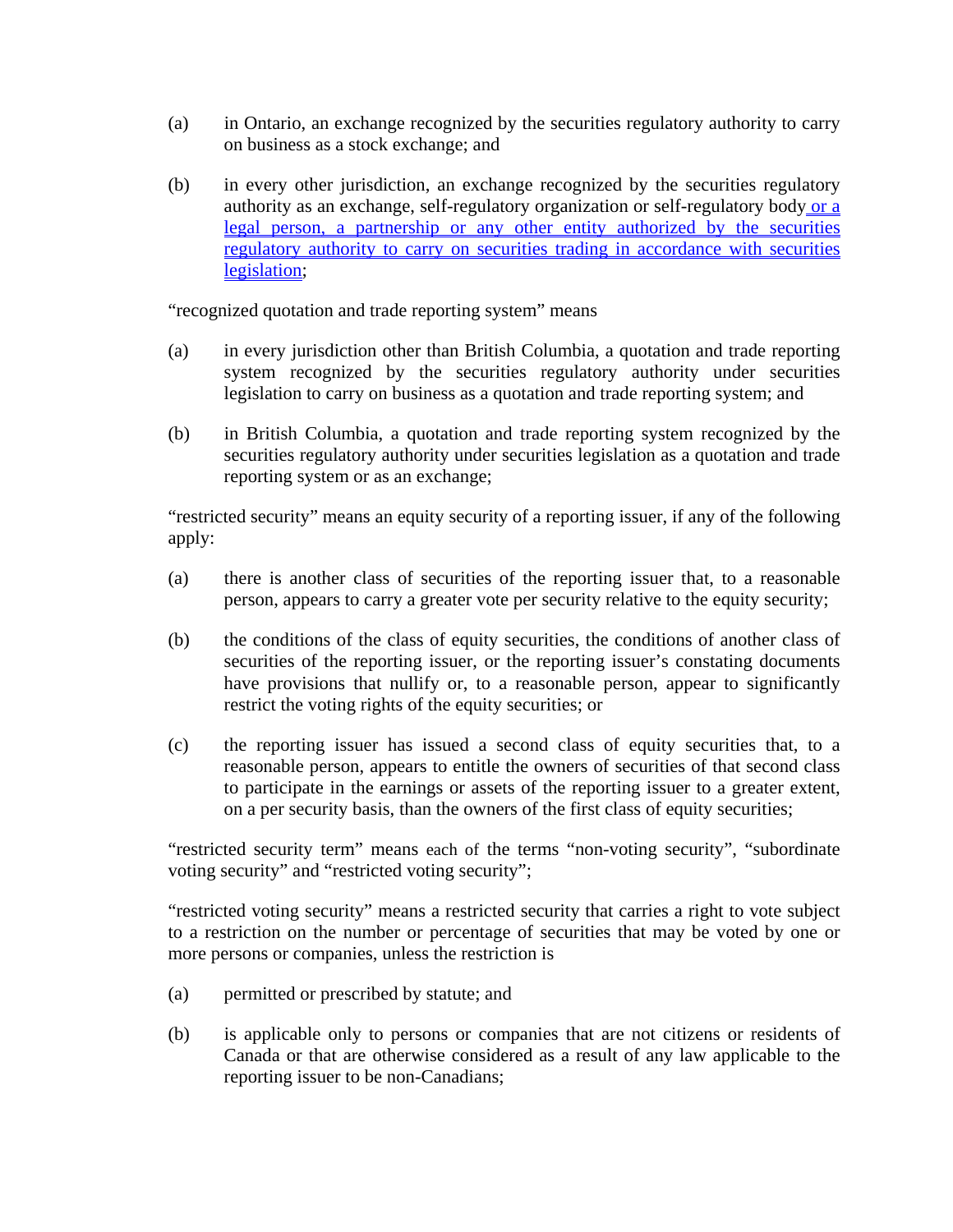"restructuring transaction" means

(a) a reverse takeover;

- (b) an amalgamation, merger, arrangement or reorganization;
- (c) a transaction or series of transactions involving a reporting issuer acquiring assets and issuing securities that results in
	- (i) new securityholders owning or controlling a sufficient number of the reporting issuer's securities to elect a majority of the directors of the reporting issuer; and
	- (ii) a new person or company, a new combination of persons or companies acting together, the vendors of the assets, or new management
		- (A) being able to materially affect the control of the reporting issuer; or
			- (B) holding more than 20% of the outstanding voting securities of the reporting issuer, unless there is evidence showing that the holding of those securities does not materially affect the control of the reporting issuer; and

(d) any other transaction similar to the transactions listed in paragraphs (a) to (c),

but does not include a subdivision, consolidation, or other transaction that does not alter a securityholder's proportionate interest in the issuer;

"reverse takeover" means a transaction by which an enterprise obtains ownership of the securities of another enterprise but, as part of the transaction, issues enough voting securities as consideration that control of the combined enterprise passes to the securityholders of the acquired enterprise;

"reverse takeover acquiree" means the legal parent, as that term is used in the Handbook, in a reverse takeover;

"reverse takeover acquirer" means the legal subsidiary, as that term is used in the Handbook, whose securityholders control the combined enterprise as a result of a reverse takeover;

"SEC issuer" means a reporting an issuer that

- (a) has a class of securities registered under section 12 of the 1934 Act or is required to file reports under section 15(d) of the 1934 Act; and
- (b) is not registered or required to be registered as an investment company under the *Investment Company Act of 1940* of the United States of America, as amended;

"solicit", in connection with a proxy, includes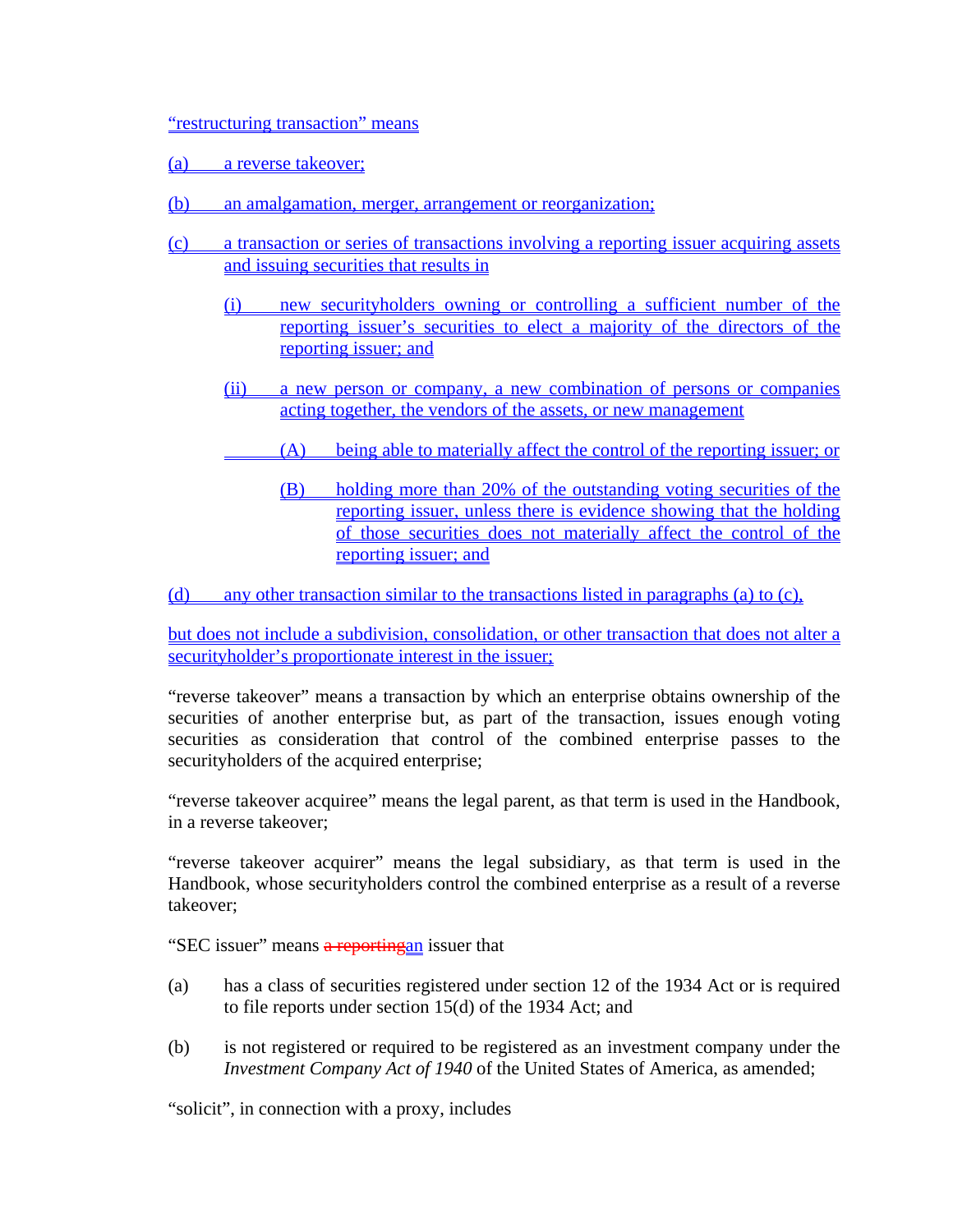- (a) requesting a proxy whether or not the request is accompanied by or included in a form of proxy;
- (b) requesting a securityholder to execute or not to execute a form of proxy or to revoke a proxy;
- (c) sending a form of proxy or other communication to a securityholder under circumstances that to a reasonable person will likely result in the giving, withholding or revocation of a proxy; or
- (d) sending a form of proxy to a securityholder by management of a reporting issuer;

but does not include

- (e) sending a form of proxy to a securityholder in response to a unsolicited request made by or on behalf of the securityholder; or
- (f) performing ministerial acts or professional services on behalf of a person or company soliciting a proxy;

"subordinate voting security" means a restricted security that carries a right to vote, if there are securities of another class outstanding that carry a greater right to vote on a per security basis;

"transition year" means the financial year of a reporting issuer in which the issuer changes its financial year-end;

"U.S. GAAP" means generally accepted accounting principles in the United States of America that the SEC has identified as having substantial authoritative support and as supplemented by Regulation S-X and Regulation S-B under the 1934 Act;

"U.S. laws" means the 1933 Act, the 1934 Act, all enactments made under those Acts and all SEC releases adopting the enactments, as amended;

"U.S. marketplace" means an exchange registered as a "national securities exchange" under section 6 of the 1934 Act, or the Nasdaq Stock Market; and

"venture issuer" means a reporting issuer that, as at the applicable time, did not have any of its securities listed or quoted on any of the Toronto Stock Exchange, a U.S. marketplace, or a marketplace outside of Canada and the United States of America other than the Alternative Investment Market of the London Stock Exchange; where the "applicable time" in respect of

- (a) Parts 4 and 5 of this Instrument and Form 51-102F1, is the end of the applicable financial period;
- (b) Parts 6 and 9 of this Instrument and Form 51-102F6, is the end of the most recently completed financial year;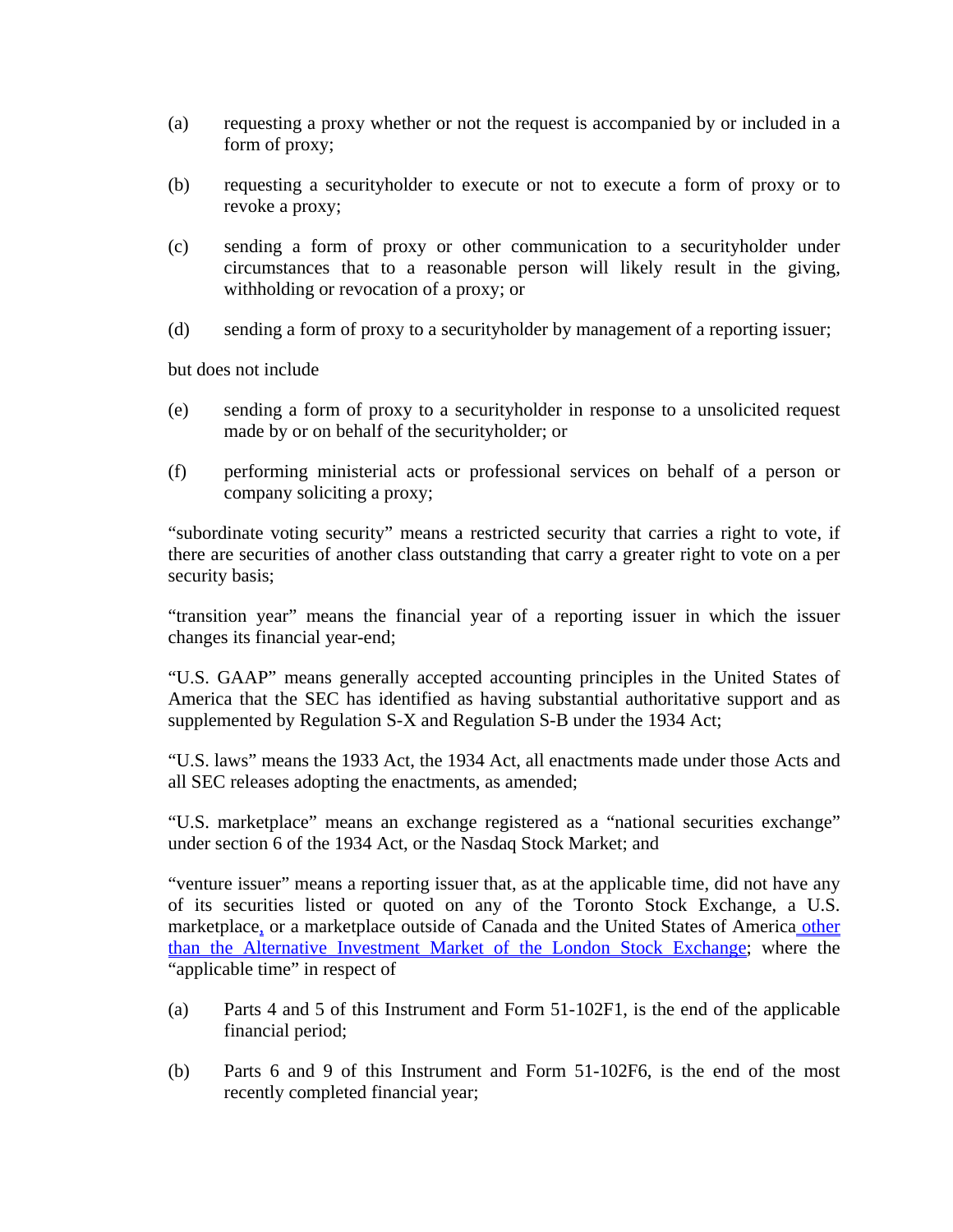- (c) Part 8 of this Instrument and Form 51-102F4, is the date of acquisition; and
- (d) section 11.3 of this Instrument, is the date of the meeting of the securityholders.

# **PART 2 APPLICATION**

#### **2.1 Application**

This Instrument does not apply to an investment fund.

# **PART 3 LANGUAGE OF DOCUMENTS**

#### **3.1 French or English**

- (1) A person or company must file a document required to be filed under this Instrument in French or in English.
- (2) Despite subsection (1), if a person or company files a document only in French or only in English but delivers to securityholders a version of the document in the other language, the person or company must file that other version not later than when it is first delivered to securityholders.
- (3) In Québec, a reporting issuer must comply with linguistic obligations and rights prescribed by Québec law.

# **3.2 Filings Translated into French or English**

If a person or company files a document under this Instrument that is a translation of a document prepared in a language other than French or English, the person or company must

- (a) attach a certificate as to the accuracy of the translation to the filed document; and
- (b) make a copy of the document in the original language available to a registered holder or beneficial owner of its securities, on request.

# **PART 4 FINANCIAL STATEMENTS**

#### **4.1 Comparative Annual Financial Statements and Auditor's Report Comparative Annual Financial Statements and Audit**

- (1) Subject to subsection 4.8(6), a reporting issuer must file annual financial statements that include
	- (a) an income statement, a statement of retained earnings, and a cash flow statement for
		- (i) the most recently completed financial year; and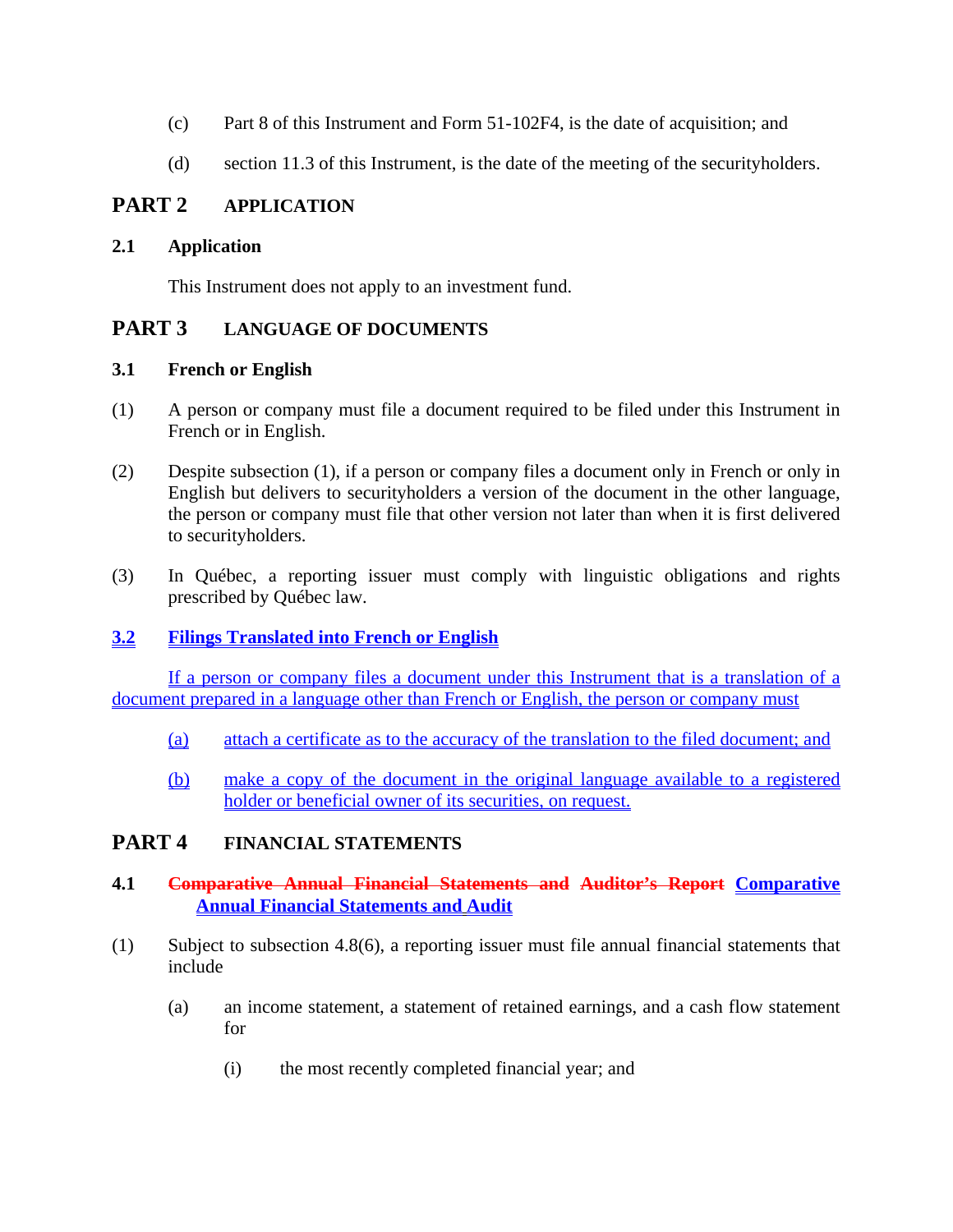- (ii) the financial year immediately preceding the most recently completed financial year, if any;
- (b) a balance sheet as at the end of each of the periods referred to in paragraph (a); and
- (c) notes to the financial statements.
- (2) Annual financial statements filed under subsection (1) must be accompanied by an auditor's reportaudited.

#### **4.2 Filing Deadline for Annual Financial Statements**

The **audited** annual financial statements and auditor's report-required to be filed under section 4.1 must be filed

- (a) in the case of a reporting issuer other than a venture issuer, on or before the earlier of
	- (i) the 90th day after the end of its most recently completed financial year; and
	- (ii) the date of filing, in a foreign jurisdiction, annual financial statements for its most recently completed financial year; or
- (b) in the case of a venture issuer, on or before the earlier of
	- (i) the 120th day after the end of its most recently completed financial year; and
	- (ii) the date of filing, in a foreign jurisdiction, annual financial statements for its most recently completed financial year.

#### **4.3 Interim Financial Statements**

- (1) A reporting issuer must file,
	- (a) if it has not completed its first financial year, interim financial statements for the interim periods of the reporting issuer's current financial year other than a period that is less than three months in length; or
	- (b) if it has completed its first financial year, interim financial statements for the interim periods of the reporting issuer's current financial year.
- (1) A reporting issuer must file interim financial statements for the interim periods of its current financial year.
- (2) Subject to subsections  $4.7(4)$ ,  $4.8(7)$ , and  $4.8(8)$ , and  $4.10(3)$ , the interim financial statements required to be filed under subsection (1) must include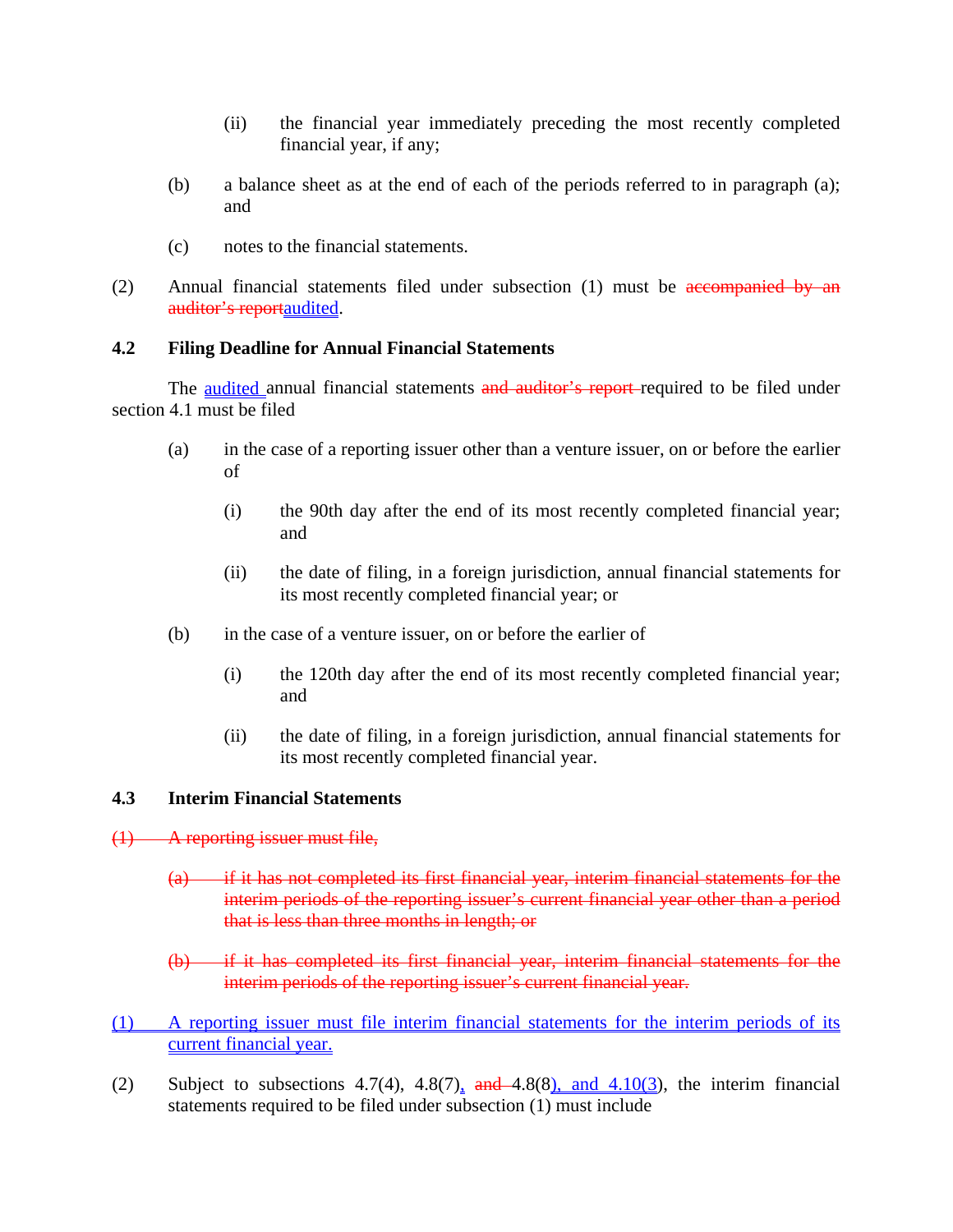- (a) a balance sheet as at the end of the interim period and a balance sheet as at the end of the immediately preceding financial year, if any;
- (b) an income statement, a statement of retained earnings and a cash flow statement, all for the year-to-date interim period, and comparative financial information for the corresponding interim period in the immediately preceding financial year, if any;
- (c) for interim periods other than the first interim period in a reporting issuer's financial year, an income statement and cash flow statement for the three month period ending on the last day of the interim period and comparative financial information for the corresponding period in the preceding financial year, if any; and
- (d) notes to the financial statements.

#### (3) **Disclosure of Auditor Review of Interim Financial Statements**

- (a) If an auditor has not performed a review of the interim financial statements required to be filed under subsection (1), the interim financial statements must be accompanied by a notice indicating that the financial statements have not been reviewed by an auditor.
- (b) If a reporting issuer engaged an auditor to perform a review of the interim financial statements required to be filed under subsection (1) and the auditor was unable to complete the review, the interim financial statements must be accompanied by a notice indicating that the auditor was unable to complete a review of the interim financial statements and the reasons why the auditor was unable to complete the review.
- (c) If an auditor has performed a review of the interim financial statements required to be filed under subsection (1) and the auditor has expressed a reservation in the auditor's interim review report, the interim financial statements must be accompanied by a written review report from the auditor.

#### (4) **SEC Issuer - Restatement of Interim Financial Statements**

If an SEC issuer that is a reporting issuer

- (a) has filed interim financial statements prepared in accordance with Canadian GAAP for one or more interim periods since its most recently completed financial year for which financial statements have been filed; and
- (b) prepares its annual or interim financial statements for the period immediately following the periods referred to in paragraph (a) in accordance with U.S. GAAP,

the SEC issuer must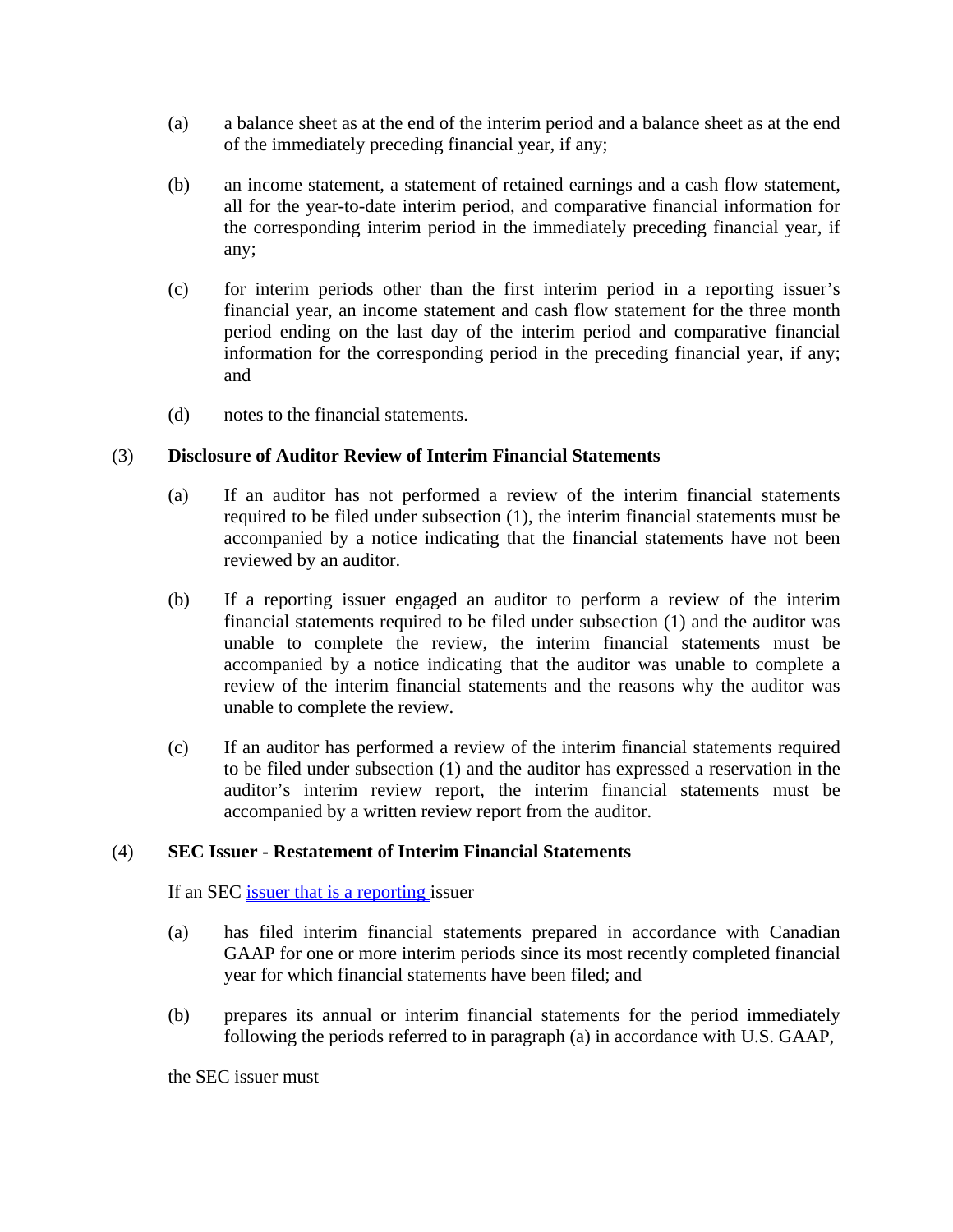- (c) restate the interim financial statements for the periods referred to in paragraph (a) in accordance with U.S. GAAP and comply with the reconciliation requirements set out in Part 4 of National Instrument 52-107 *Acceptable Accounting Principles, Auditing Standards and Reporting Currency*; and
- (d) file the restated financial statements referred to in paragraph (c) by the filing deadline for the financial statements referred to in paragraph (b).

#### **4.4 Filing Deadline for Interim Financial Statements**

The interim financial statements required to be filed under subsection 4.3(1) must be filed

- (a) in the case of a reporting issuer other than a venture issuer, on or before the earlier of
	- (i) the 45th day after the end of the interim period; and
	- (ii) the date of filing, in a foreign jurisdiction, interim financial statements for a period ending on the last day of the interim period; or
- (b) in the case of a venture issuer, on or before the earlier of
	- (i) the 60th day after the end of the interim period; and
	- (ii) the date of filing, in a foreign jurisdiction, interim financial statements for a period ending on the last day of the interim period.

#### **4.5 Approval of Financial Statements**

- (1) The financial statements a reporting issuer is required to file under section 4.1 must be approved by the board of directors before the statements are filed.
- (2) The financial statements a reporting issuer is required to file under section 4.3 must be approved by the board of directors before the statements are filed.
- (3) In fulfilling the requirement in subsection (2), the board of directors may delegate the approval of the financial statements to the audit committee of the board of directors.

#### **4.6 Delivery of Financial Statements**

- (1) Subject to subsection (2), a reporting issuer must send annually a request form to the registered holders and beneficial owners of its securities, other than debt instruments, that the registered holders and beneficial owners may use to request a copy of the reporting issuer's annual financial statements and MD&A for the annual financial statements, the interim financial statements and MD&A for the interim financial statements, or both.
- (2) For the purposes of subsection (1), the reporting issuer must, applying the procedures set out in National Instrument 54-101 *Communication with Beneficial Owners of Securities of a Reporting Issuer*, send the request form to the beneficial owners of its securities who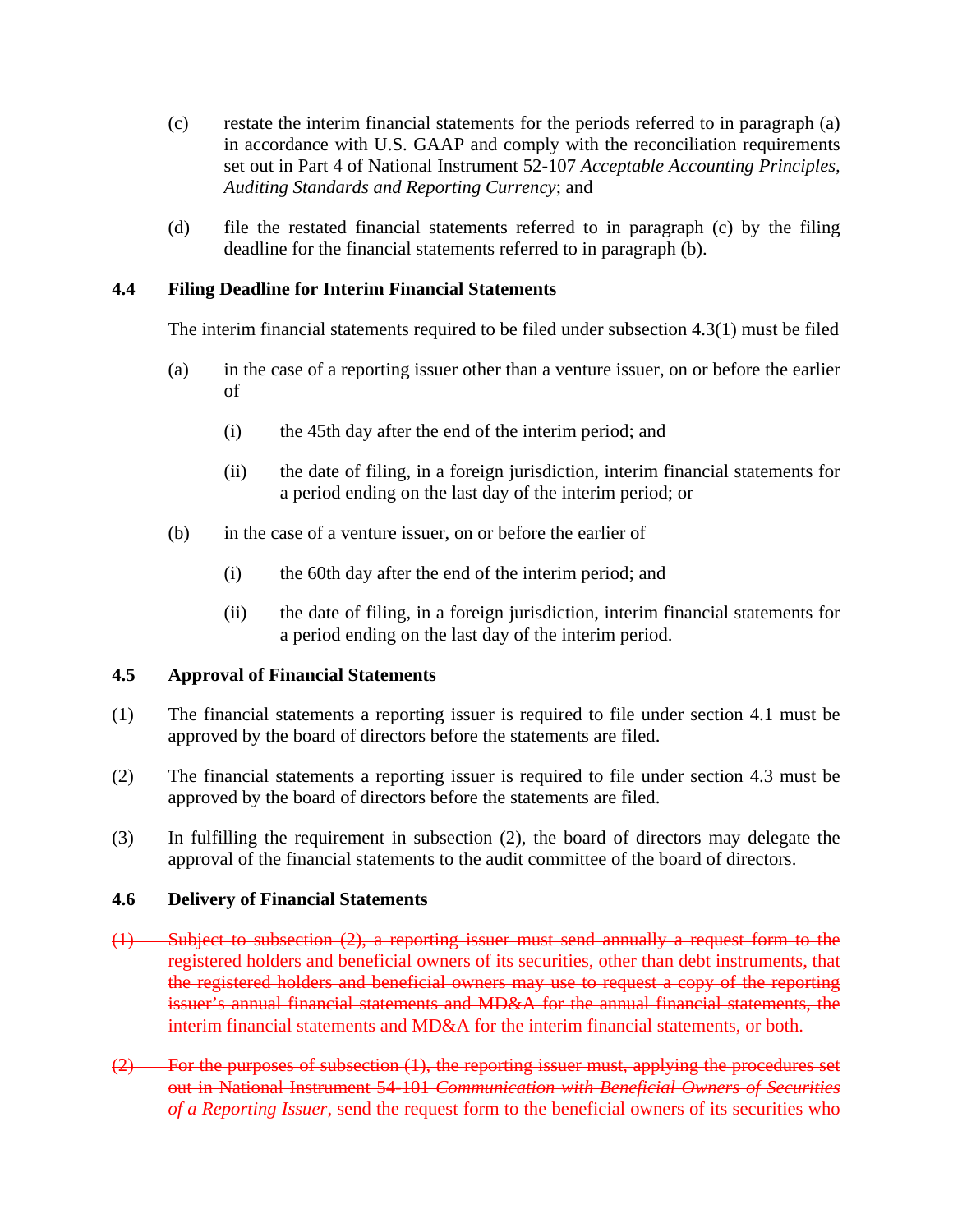are identified under that Instrument as having chosen to receive all securityholder materials sent to beneficial owners of securities.

- (3) If a registered holder or beneficial owner requests the reporting issuer's annual or interim financial statements, the reporting issuer must send a copy of the requested financial statements to the person or company that made the request, without charge, by the later of
	- (a) the filing deadline for the financial statements requested; and
	- (b) 10 calendar days after the issuer receives the request.
- (4) A reporting issuer is not required to send copies of annual or interim financial statements under subsection (3) that were filed more than two years before the issuer receives the request.
- (5) ubsection (1) and the requirement to send annual financial statements under subsection (3) do not apply to a reporting issuer that sends its annual financial statements to all its securityholders, other than holders of debt instruments.
- (6) If a reporting issuer sends financial statements under this section, the reporting issuer must also send, at the same time, the annual or interim MD&A relating to the financial statements.
- (1) If a registered holder or beneficial owner of securities of a reporting issuer requests the issuer's annual or interim financial statements, the reporting issuer must send a copy of the requested financial statements to the person or company that made the request, without charge, by the later of,
	- (a) in the case of a reporting issuer other than a venture issuer, 10 calendar days after the filing deadline in subparagraph  $4.2(a)(i)$  or  $4.4(a)(i)$ , section 4.7, or subsection 4.10(2), as applicable, for the financial statements requested;
	- (b) in the case of a venture issuer, 10 calendar days after the filing deadline in paragraph  $4.2(b)(i)$  or  $4.4(b)(i)$ , section  $4.7$ , or subsection  $4.10(2)$ , as applicable, for the financial statements requested; and
	- (c) 10 calendar days after the issuer receives the request.
- (2) A reporting issuer is not required to send copies of annual or interim financial statements under subsection (1) that were filed more than two years before the issuer receives the request.
- (3) The requirement to send annual financial statements under subsection (1) does not apply to a reporting issuer that sends its annual financial statements to its securityholders, other than holders of debt instruments, within the time set out in paragraph  $(1)(a)$  or  $(1)(b)$ , as applicable, and in accordance with National Instrument 54-101 *Communication with Beneficial Owners of Securities of a Reporting Issuer*.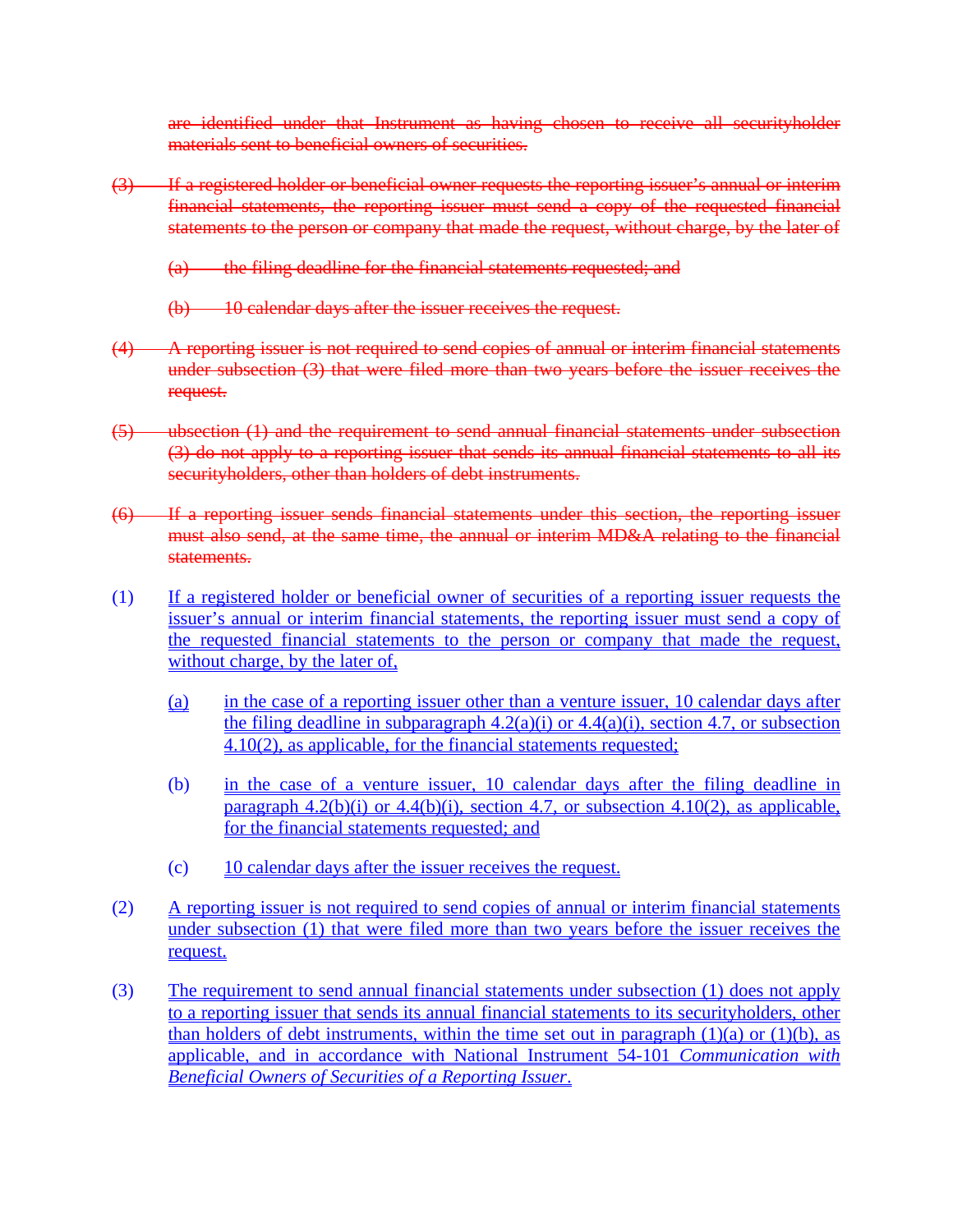(4) If a reporting issuer sends financial statements under this section, the reporting issuer must also send, at the same time, the annual or interim MD&A relating to the financial statements.

## **4.7 Filing of Financial Statements After Becoming a Reporting Issuer**

- (1) Despite any provisions of this Part other than subsections (2), (3) and (4) of this section, the first annual and interim financial statements that a reporting issuer must file under sections 4.1 and 4.3 are the financial statements for the financial year and interim periods immediately following the periods for which financial statements of the issuer were included in a document filed
	- (a) that resulted in the issuer becoming a reporting issuer; or
	- (b) in respect of a transaction that resulted in the issuer becoming a reporting issuer.
- (2) If, under subsection (1), a reporting issuer is required to file annual financial statements for a financial year that ended before the issuer became a reporting issuer, those financial statements must be filed on or before the later of
	- (a) the  $20<sup>th</sup>$  day after the issuer became a reporting issuer; and
	- (b) the filing deadline in section 4.2.
- (3) If, under subsection (1), a reporting issuer is required to file interim financial statements for an interim period that ended before the issuer became a reporting issuer, those financial statements must be filed on or before the later of
	- (a) the  $10<sup>th</sup>$  day after the issuer became a reporting issuer; and
	- (b) the filing deadline in section 4.4.
- (4) A reporting issuer is not required to provide comparative interim financial information for periods that ended before the issuer became a reporting issuer if
	- (a) to a reasonable person it is impracticable to present prior-period information on a basis consistent with subsection 4.3(2);
	- (b) the prior-period information that is available is presented; and
	- (c) the notes to the interim financial statements disclose the fact that the prior-period information has not been prepared on a basis consistent with the most recent interim financial information.

#### **4.8 Change in Year-End**

(1) **Exemption from Change in Year-End Requirements** – This section does not apply to anAn SEC issuer satisfies this section if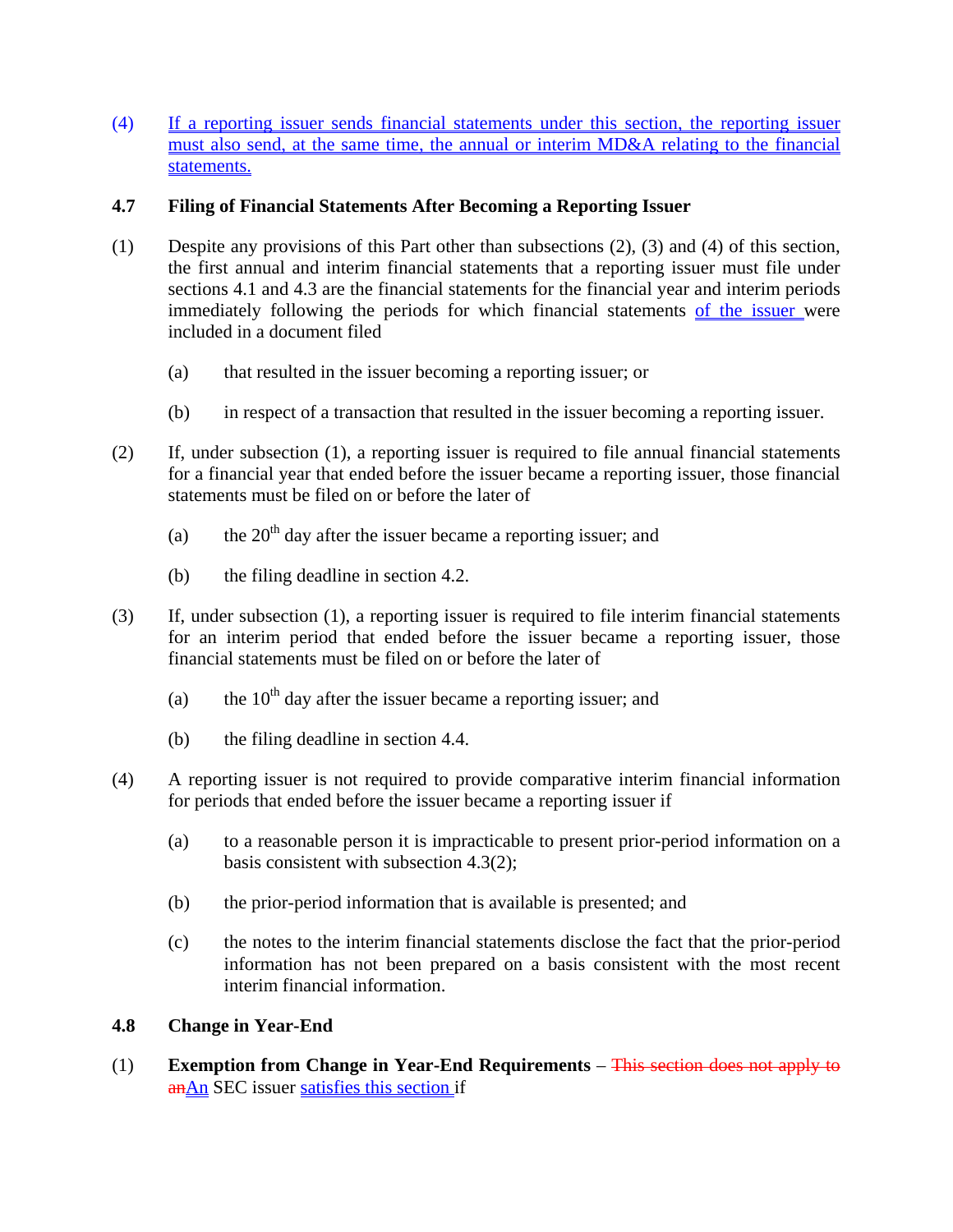- (a) it complies with the requirements of U.S. laws relating to a change of fiscal year; and
- (b) it files a copy of all materials required by U.S. laws relating to a change of fiscal year at the same time as, or as soon as practicable after, they are filed with or furnished to the SEC and, in the case of financial statements, no later than the filing deadlines prescribed under sections 4.2 and 4.4.
- (2) **Notice of Change** If a reporting issuer decides to change its financial year-end by more than 14 days, it must file a notice containing the information set out in subsection (3) as soon as practicable, and, in any event, not later than the earlier of
	- (a) the filing deadline, based on the reporting issuer's old financial year-end, for the next financial statements required to be filed, either annual or interim, whichever comes first; and
	- (b) the filing deadline, based on the reporting issuer's new financial year-end, for the next financial statements required to be filed, either annual or interim, whichever comes first.
- (3) The notice referred to in subsection (2) must state
	- (a) that the reporting issuer has decided to change its year-end;
	- (b) the reason for the change;
	- (c) the reporting issuer's old financial year-end;
	- (d) the reporting issuer's new financial year-end;
	- (e) the length and ending date of the periods, including the comparative periods, of the interim and annual financial statements to be filed for the reporting issuer's transition year and its new financial year; and
	- (f) the filing deadlines, prescribed under sections 4.2 and 4.4, for the interim and annual financial statements for the reporting issuer's transition year.
- (4) **Maximum Length of Transition Year** For the purposes of this section,
	- (a) a transition year must not exceed 15 months; and
	- (b) the first interim period after an old financial year must not exceed four months.
- (5) **Interim Period Ends Within One Month of Year-End** Despite paragraphsubsection  $4.3(1)(b)$ , a reporting issuer is not required to file interim financial statements for any period in its transition year that ends within pote more than one month
	- (a) after the last day of its old financial year; or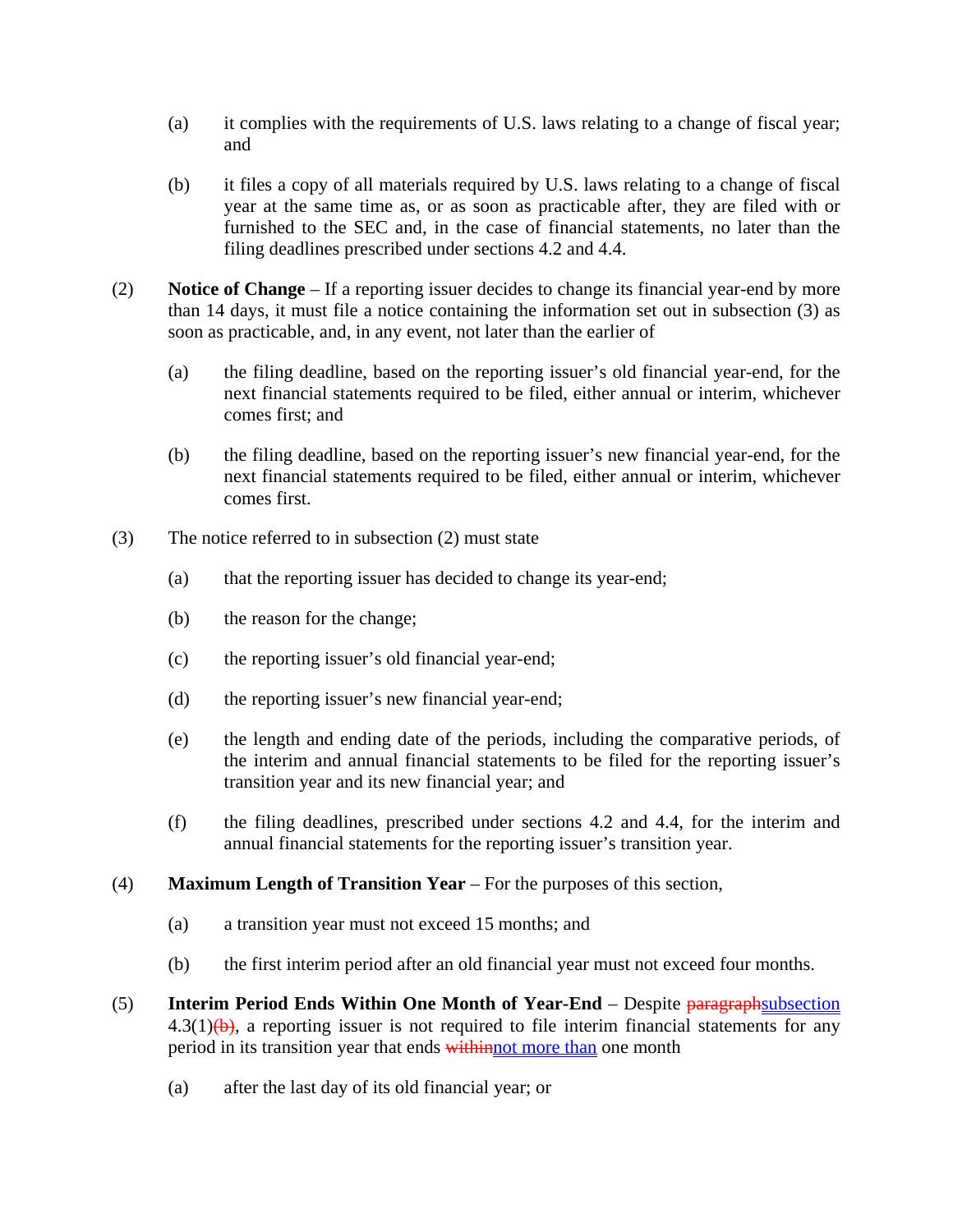- (b) before the first day of its new financial year.
- (6) **Comparative Financial Information in Annual Financial Statements for New Financial Year** – If a transition year is less than nine months in length, the reporting issuer must include as comparative financial information to its financial statements for its new financial year
	- (a) a balance sheet and income statement, a statement of retained earnings and a cash flow statement for its transition year; and
	- (b) a balance sheet and income statement, a statement of retained earnings and a cash flow statement for its old financial year.
- (7) **Comparative Financial Information in Interim Financial Statements if Interim Periods Not Changed in Transition Year** – If interim periods for the reporting issuer's transition year end three, six, nine or twelve months after the end of its old financial year, the reporting issuer must include
	- (a) as comparative financial information in its interim financial statements during its transition year, the comparative financial information required by subsection 4.3(2), except if an interim period during the transition year is 12 months in length and the reporting issuer's transition year is longer than 13 months, the comparative financial information must be the balance sheet and income statement, statement of retained earnings and cash flow statement for the 12 month period that constitutes its old financial year; and
	- (b) as comparative financial information in its interim financial statements during its new financial year
		- (i) a balance sheet as at the end of its transition year; and
		- (ii) the income statement, statement of retained earnings and cash flow statement for the periods in its transition year or old financial year, for the same calendar months as, or as close as possible to, the calendar months in the interim period in the new financial year.
- (8) **Comparative Financial Information in Interim Financial Statements if Interim Periods Changed in Transition Year** – If interim periods for a reporting issuer's transition year end twelve, nine, six or three months before the end of the transition year, the reporting issuer must include
	- (a) as comparative financial information in its interim financial statements during its transition year
		- (i) a balance sheet as at the end of its old financial year; and
		- (ii) the income statement, statement of retained earnings and cash flow statement for periods in its old financial year, for the same calendar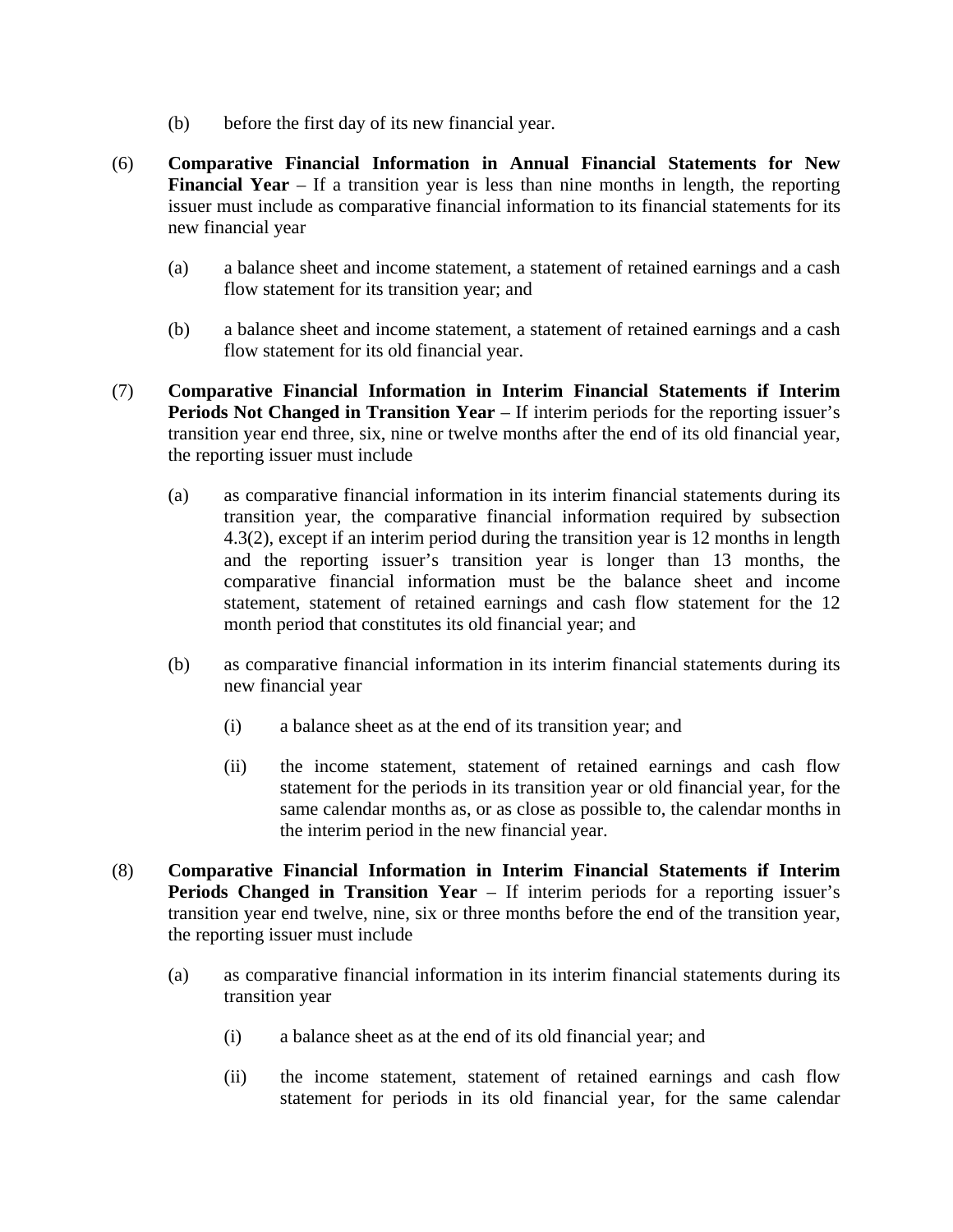months as, or as close as possible to, the calendar months in the interim period in the transition year; and

- (b) as comparative financial information in its interim financial statements during its new financial year
	- (i) a balance sheet as at the end of its transition year; and
	- (ii) the income statement, statement of retained earnings and cash flow statement in its transition year or old financial year, or both, as appropriate, for the same calendar months as, or as close as possible to, the calendar months in the interim period in the new financial year.

#### **4.9 Change in Corporate Structure**

If a reporting issuer is party to an amalgamation, arrangement, merger, winding-up, reverse takeover, reorganization or other transaction that will result in

- (a) the reporting issuer ceasing to be a reporting issuer;
- (b) another entity becoming a reporting issuer;
- (c) a change in the reporting issuer's financial year end; or
- (d) a change in the name of the reporting issuer,

the issuer must, as soon as practicable, and in any event not later than the deadline for the first filing required under this Instrument following the transaction, file a notice stating

- (e) the names of the parties to the transaction;
- (f) a description of the transaction;
- $(g)$  the effective date of the transaction;
- (h) the names of each party, if any, that ceased to be a reporting issuer subsequent to the transaction and of each continuing entity;
- (i) the date of the reporting issuer's first financial year-end subsequent to the transaction; and
- (j) the periods, including the comparative periods, if any, of the interim and annual financial statements required to be filed for the reporting issuer's first financial year subsequent to the transaction.

If an issuer is party to a restructuring transaction or other transaction that resulted in,

(a) the issuer becoming a reporting issuer; or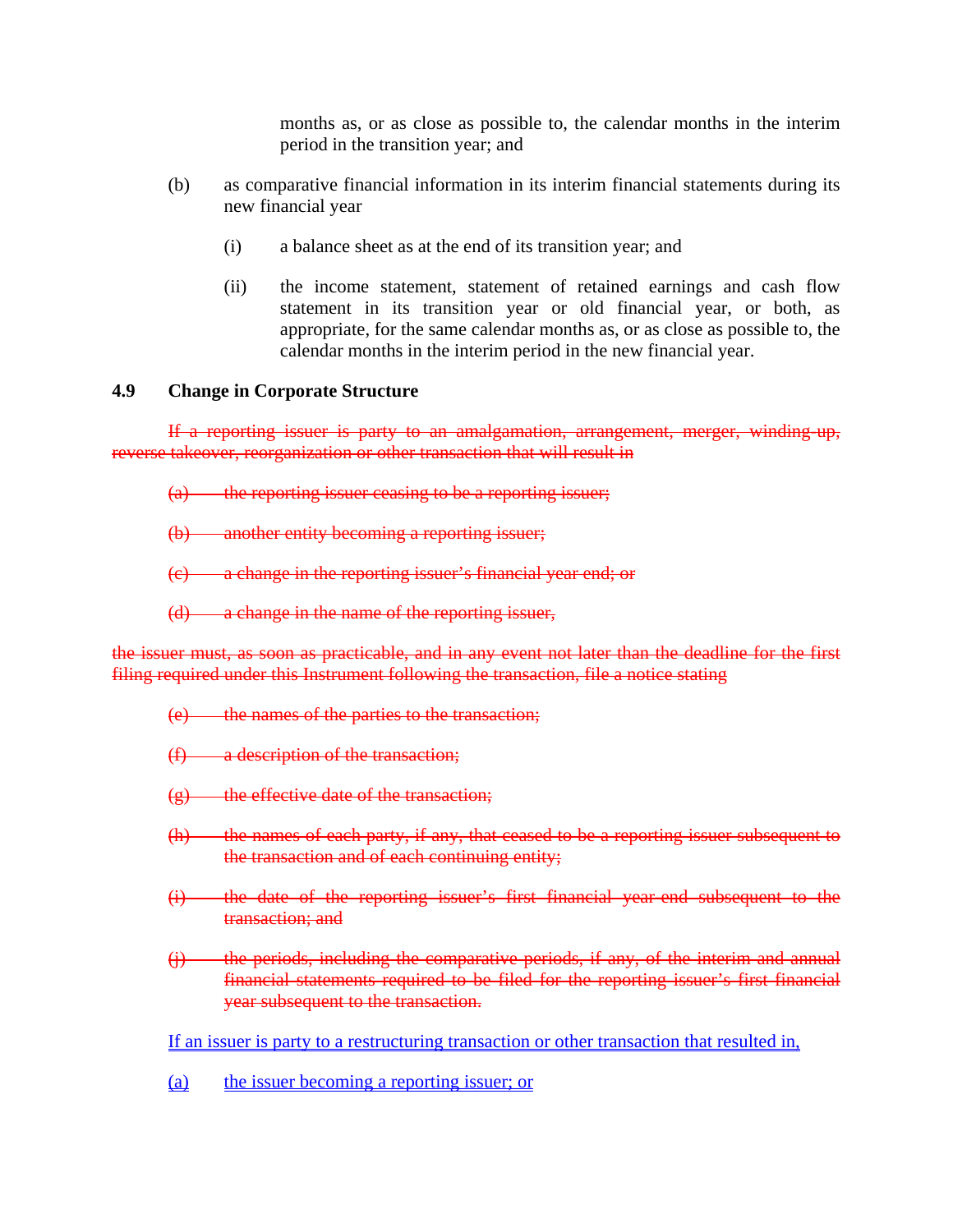- (b) if the issuer was already a reporting issuer, in
	- (i) the issuer ceasing to be a reporting issuer,
	- (ii) a change in the reporting issuer's financial year end, or
	- (iii) a change in the name of the reporting issuer;

the issuer must, as soon as practicable, and in any event not later than the deadline for the first filing required under this Instrument following the transaction, file a notice stating

- (c) the names of the parties to the transaction;
- (d) a description of the transaction;
- (e) the effective date of the transaction;
- (f) the names of each party, if any, that ceased to be a reporting issuer subsequent to the transaction and of each continuing entity;
- (g) the date of the reporting issuer's first financial year-end subsequent to the transaction; and
- (h) the periods, including the comparative periods, if any, of the interim and annual financial statements required to be filed for the reporting issuer's first financial year subsequent to the transaction.

#### **4.10 Reverse Takeovers**

- (1) **Change in Year End** If a reporting issuer must comply with section 4.9 because it was a party to a reverse takeover, the reporting issuer must comply with section 4.8 unless
	- (a) the reporting issuer had the same year-end as the reverse takeover acquirer before the transaction; or
	- (b) the reporting issuer changes its year-end to be the same as that of the reverse takeover acquirer.
- (2) **Financial Statements of the Reverse Takeover Acquirer for Periods Ending Before a Reverse Takeover -** If a reporting issuer completes a reverse takeover, it must
	- (a) file financial statements for the reverse takeover acquirer for all annual and interim periods ending
		- (i) after the date of the financial statements included in an information circular filedor similar document prepared in connection with the transaction; and
		- (ii) before the date of the reverse takeover,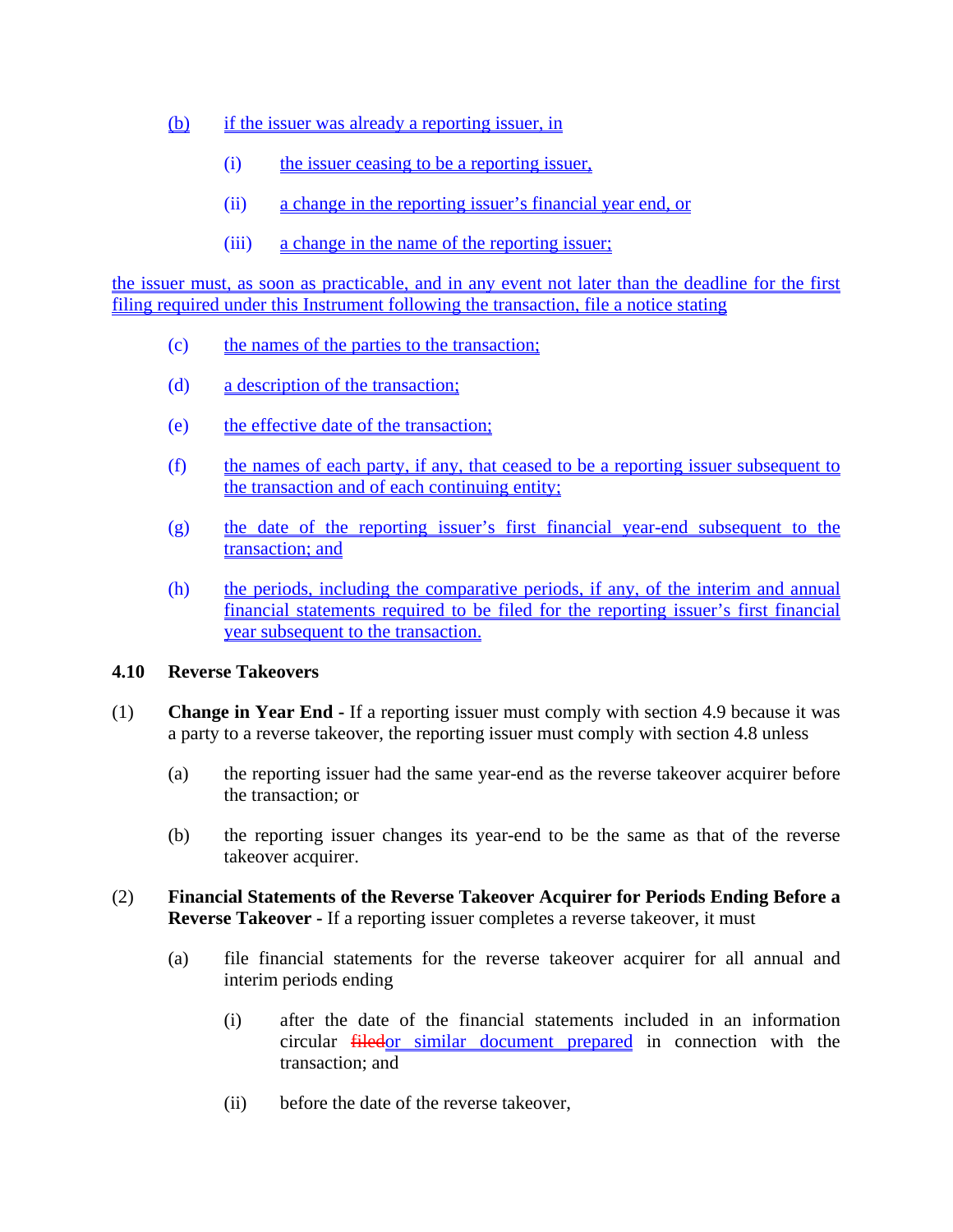unless the financial statements have already been filed;

- (b) file the annual financial statements required by paragraph (a) on or before the later of
	- (i) the  $20<sup>th</sup>$  day after the date of the reverse takeover;
	- (ii) the  $90<sup>th</sup>$  date after the end of the financial year; and
	- (iii) the  $120<sup>th</sup>$  day after the end of the financial year if the reporting issuer is a venture issuer; and
- (c) file the interim financial statements required by paragraph (a) on or before the later of
	- (i) the  $10<sup>th</sup>$  day after the date of the reverse takeover;
	- (ii) the  $45<sup>th</sup>$  day after the end of the interim period; and
	- (iii) the  $60<sup>th</sup>$  day after the end of the interim period if the reporting issuer is a venture issuer.
- (3) **Comparative Financial Information in Interim Financial Statements after a Reverse Takeover** – A reporting issuer is not required to provide comparative interim financial information for the reverse takeover acquirer for periods that ended before the date of a reverse takeover if
	- (a) to a reasonable person it is impracticable to present prior-period information on a basis consistent with subsection 4.3(2);
	- (b) the prior-period information that is available is presented; and
	- (c) the notes to the interim financial statements disclose the fact that the prior-period information has not been prepared on a basis consistent with the most recent interim financial information.

#### **4.11 Change of Auditor**

(1) **Definitions** - In this section

"appointment" means, in relation to a reporting issuer, the earlier of

- (a) the appointment as its auditor of a different person or company than its former auditor; and
- (b) the decision by the board of directors of the reporting issuer to propose to holders of qualified securities to appoint as its auditor a different person or company than its former auditor;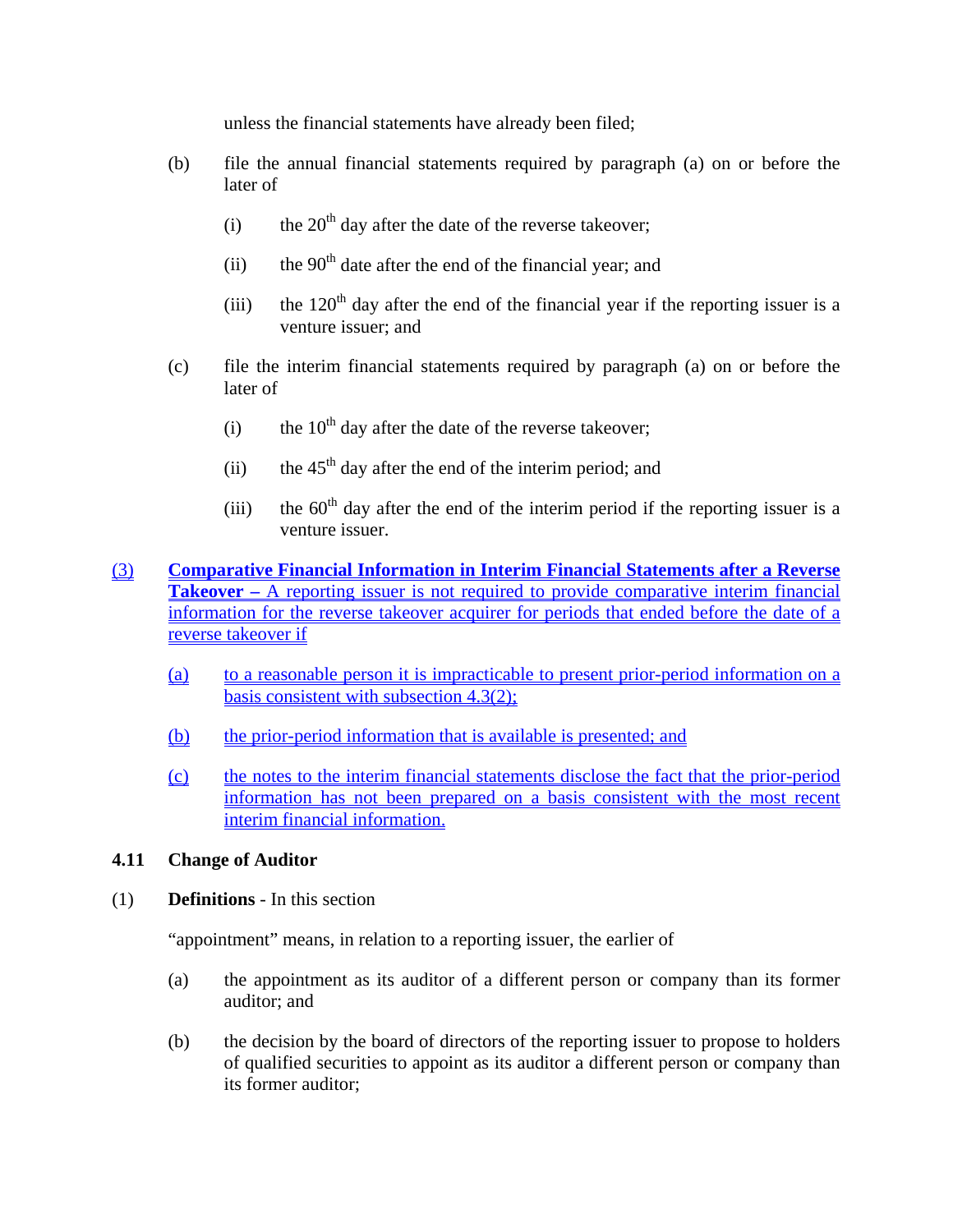"consultation" means advice provided by a successor auditor, whether or not in writing, to a reporting issuer during the relevant period, which the successor auditor concluded was an important factor considered by the reporting issuer in reaching a decision concerning

- (a) the application of accounting principles or policies to a transaction, whether or not the transaction is completed;
- (b) a report provided by an auditor on the reporting issuer's financial statements;
- (c) scope or procedure of an audit or review engagement; or
- (d) financial statement disclosure;

"disagreement" means a difference of opinion between personnel of a reporting issuer responsible for finalizing the reporting issuer's financial statements and the personnel of a former auditor responsible for authorizing the issuance of audit reports on the reporting issuer's financial statements or authorizing the communication of the results of the auditor's review of the reporting issuer's interim financial statements, if the difference of opinion

- (a) resulted in a reservation in the former auditor's audit report on the reporting issuer's financial statements for any period during the relevant period;
- (b) would have resulted in a reservation in the former auditor's audit report on the reporting issuer's financial statements for any period during the relevant period if the difference of opinion had not been resolved to the former auditor's satisfaction, not including a difference of opinion based on incomplete or preliminary information that was resolved to the satisfaction of the former auditor upon the receipt of further information;
- (c) resulted in a qualified or adverse communication or denial of assurance in respect of the former auditor's review of the reporting issuer's interim financial statements for any interim period during the relevant period; or
- (d) would have resulted in a qualified or adverse communication or denial of assurance in respect of the former auditor's review of the reporting issuer's interim financial statements for any interim period during the relevant period if the difference of opinion had not been resolved to the former auditor's satisfaction, not including a difference of opinion based on incomplete or preliminary information that was resolved to the satisfaction of the former auditor upon the receipt of further information;

"former auditor" means the auditor of a reporting issuer that is the subject of the most recent termination or resignation;

"qualified securities" means securities of a reporting issuer that carry the right to participate in voting on the appointment or removal of the reporting issuer's auditor;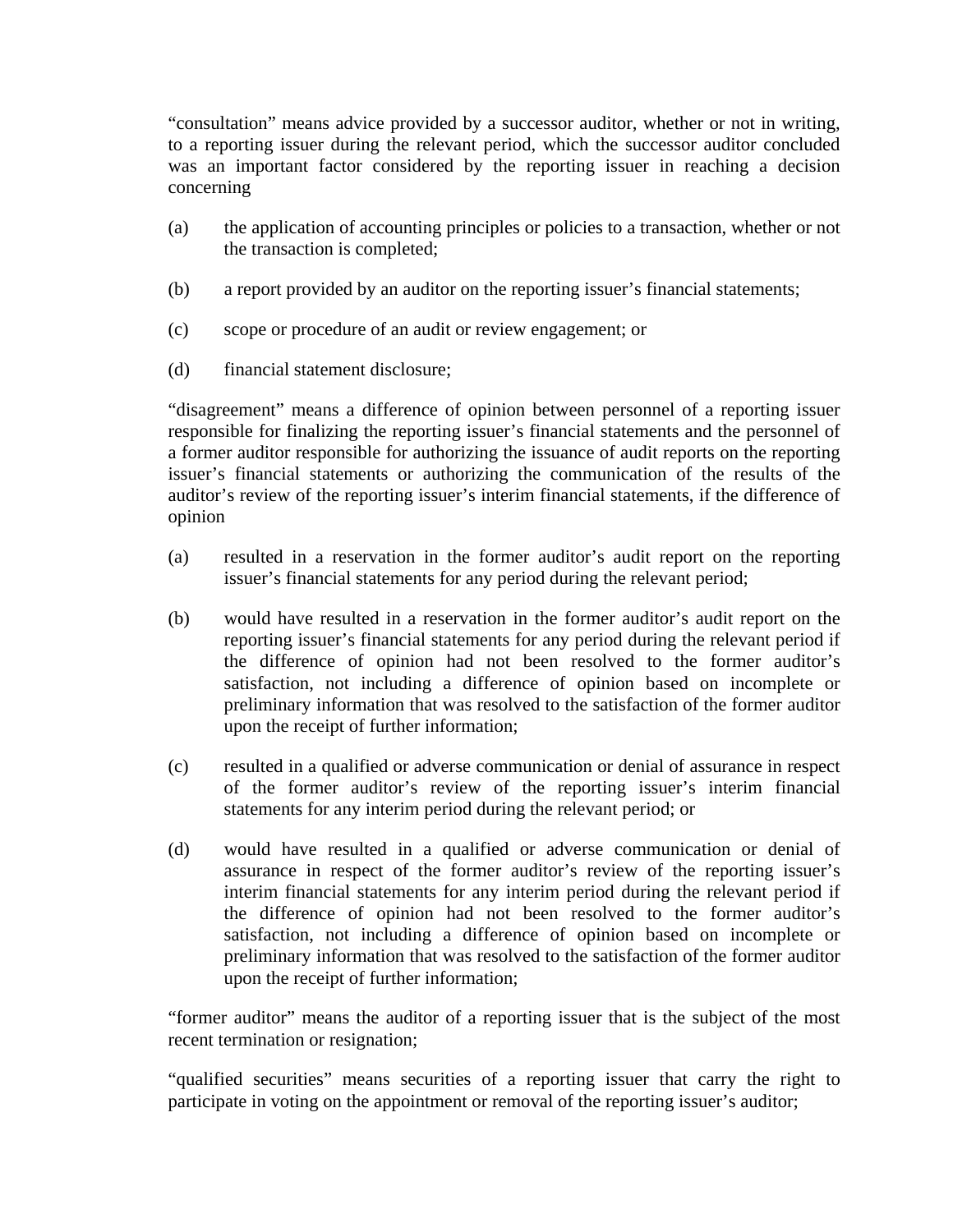"relevant information circular" means

- (a) if a reporting issuer's constating documents or applicable law require holders of qualified securities to take action to remove the reporting issuer's auditor or to appoint a successor auditor
	- (i) the information circular required to accompany or form part of every notice of meeting at which that action is proposed to be taken; or
	- (ii) the disclosure document accompanying the text of the written resolution provided to holders of qualified securities; or
- (b) if paragraph (a) does not apply, the information circular required to accompany or form part of the first notice of meeting to be sent to holders of qualified securities following the preparation of a reporting package concerning a termination or resignation;

"relevant period" means the period commencing at the beginning of the reporting issuer's two most recently completed financial years and ending on the date of termination or resignation;

"relevant period" means the period

- (a) commencing at the beginning of the reporting issuer's two most recently completed financial years and ending on the date of termination or resignation; or
- (b) during which the former auditor was the reporting issuer's auditor, if the former auditor was not the reporting issuer's auditor throughout the period described in paragraph (a);

"reportable event" means a disagreement, a consultation, or an unresolved issue;

"reporting package" means

- (a) the documents referred to in subparagraphs  $(5)(a)(i)$  and  $(6)(a)(i)$ ;
- (b) the letter referred to in clause  $(5)(a)(ii)(B)$ , if received by the reporting issuer, unless an updated letter referred to in clause  $(6)(a)(iii)(B)$  has been received by the reporting issuer;
- (c) the letter referred to in clause  $(6)(a)(ii)(B)$ , if received by the reporting issuer; and
- (d) any updated letter referred to in clause  $(6)(a)(iii)(B)$  received by the reporting issuer;

"resignation" means notification from an auditor to a reporting issuer of the auditor's decision to resign or decline to stand for reappointment;

"successor auditor" means the person or company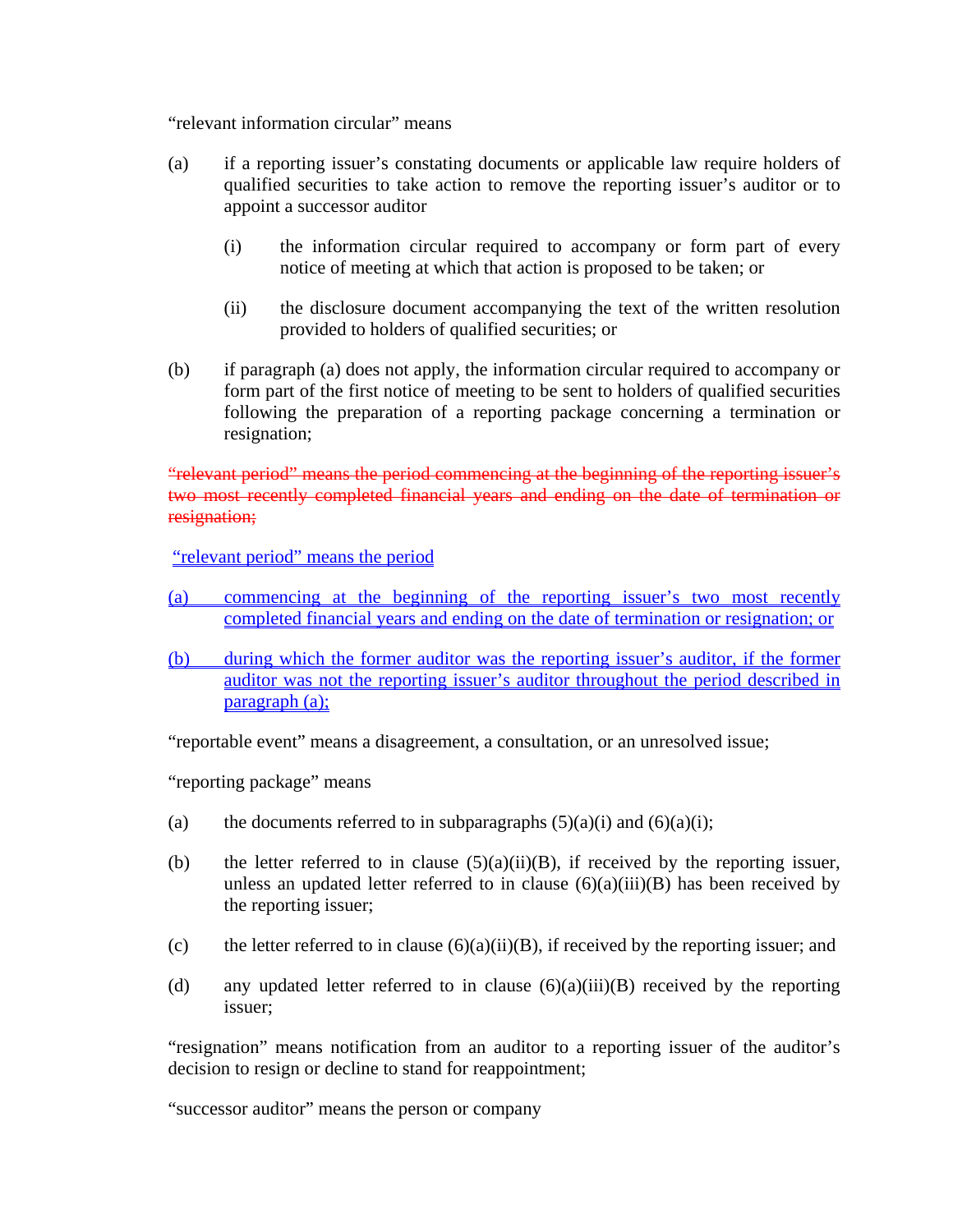- (a) appointed;
- (b) that the board of directors have proposed to holders of qualified securities be appointed; or
- (c) that the board of directors have decided to propose to holders of qualified securities be appointed,

as the reporting issuer's auditor after the termination or resignation of the reporting issuer's former auditor;

"termination" means, in relation to a reporting issuer, the earlier of

- (a) the removal of its auditor before the expiry of the auditor's term of appointment, the expiry of its auditor's term of appointment without reappointment, or the appointment of a different person or company as its auditor upon expiry of its auditor's term of appointment; and
- (b) the decision by the board of directors of the reporting issuer to propose to holders of its qualified securities that its auditor be removed before, or that a different person or company be appointed as its auditor upon, the expiry of its auditor's term of appointment;

"unresolved issue" means any matter that, in the former auditor's opinion, has, or could have, a material impact on the financial statements, or reports provided by the auditor relating to the financial statements, for any financial period during the relevant period, and about which the former auditor has advised the reporting issuer if

- (a) the former auditor was unable to reach a conclusion as to the matter's implications before the date of termination or resignation;
- (b) the matter was not resolved to the former auditor's satisfaction before the date of termination or resignation; or
- (c) the former auditor is no longer willing to be associated with any of the financial statements;
- (2) **Meaning of "Material"** For the purposes of this section, the term "material" has a meaning consistent with the discussion of the term "materiality" in the Handbook.
- (3) **Exemption from Change of Auditor Requirements** This section does not apply if
	- (a) the following three conditions are met:
		- (i)  $\qquadoplus$  a termination, or resignation, and appointment occur in connection with an amalgamation, arrangement, takeover or similar transaction involving the reporting issuer or a reorganization of the reporting issuer;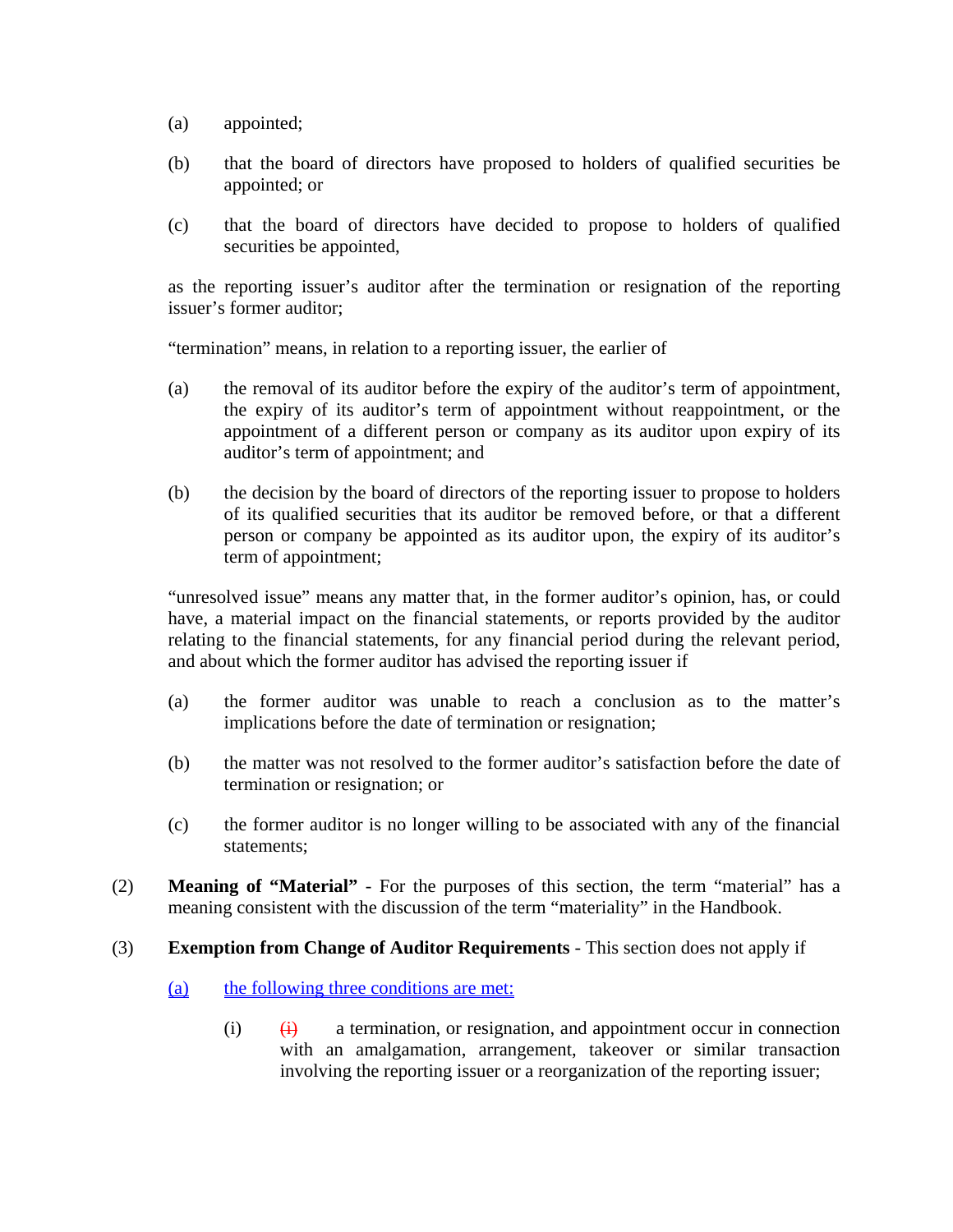- (ii) the termination, or resignation, and appointment have been disclosed in a news release that has been filed or in a disclosure document that has been delivered to holders of qualified securities and filed; and
- (iii) no reportable event has occurred;
- (b) the change of auditor is required by the legislation under which the reporting issuer exists or carries on its activities; or
- (c) the change of auditor arises from an amalgamation, merger or other reorganization of the auditor.
- (4) **Exemption From Change of Auditor Requirements SEC Issuers** This section does not apply to an An SEC issuer satisfies this section if it
	- (a) complies with the requirements of U.S. laws relating to a change of auditor;
	- (b) files a copy of all materials required by U.S. laws relating to a change of auditor at the same time as, or as soon as practicable after, they are filed with or furnished to the SEC;
	- (c) issues and files a news release describing the information disclosed in the materials referred to in paragraph (b), if there are any reportable events; and
	- (d) includes the materials referred to in paragraph (b) with each relevant information circular.
- (5) **Requirements Upon Auditor Termination or Resignation** Upon a termination or resignation of its auditor, a reporting issuer must
	- (a) within 10 days after the date of termination or resignation
		- (i) prepare a change of auditor notice in accordance with subsection (7) and deliver a copy of it to the former auditor; and
		- (ii) request the former auditor to
			- (A) review the reporting issuer's change of auditor notice;
			- (B) prepare a letter, addressed to the **applicable**-regulator or securities regulatory authority, stating, for each statement in the change of auditor notice, whether the auditor
				- (I) agrees,
				- (II) disagrees, and the reasons why, or
				- (III) has no basis to agree or disagree; and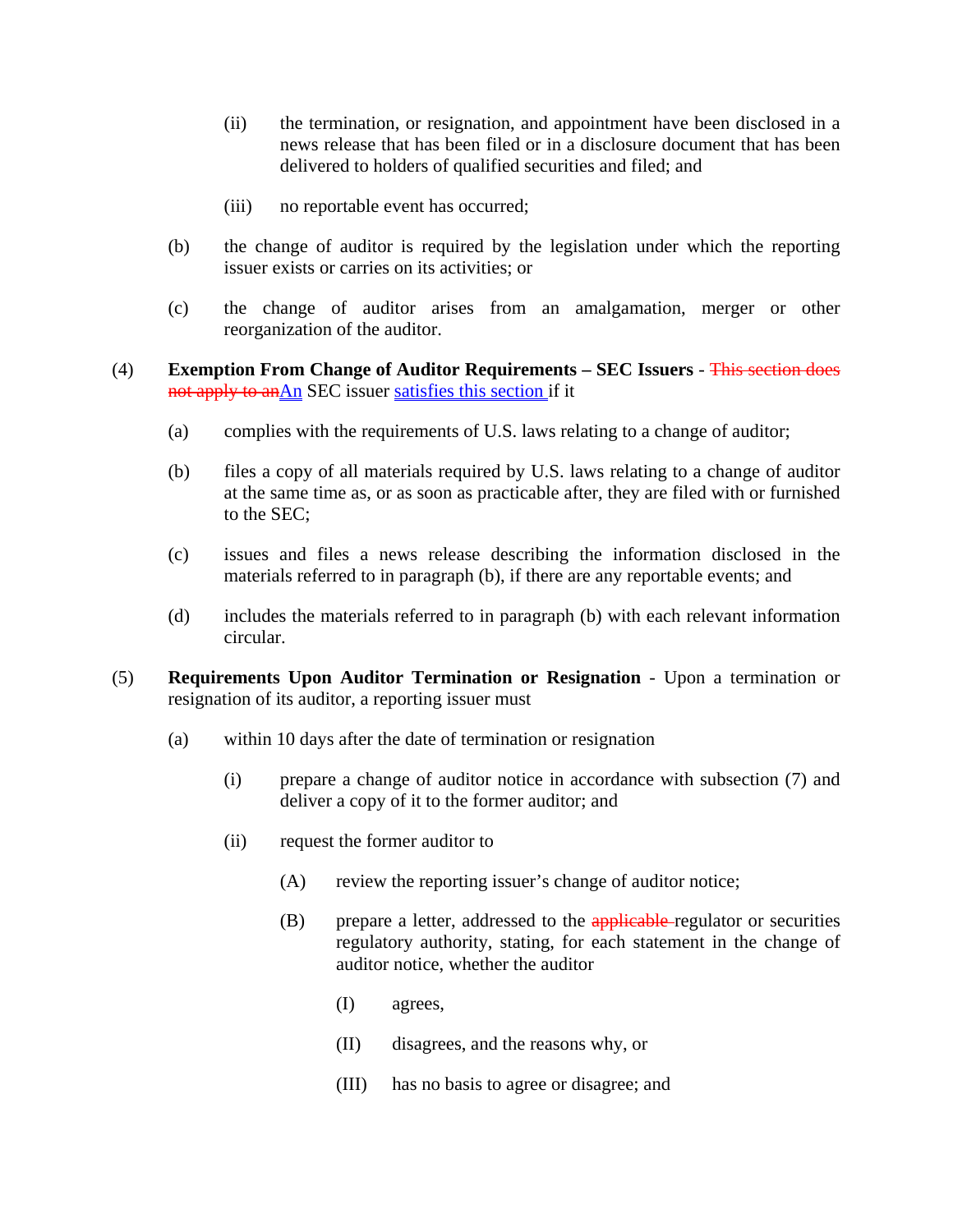- (C) deliver the letter to the reporting issuer within 20 days after the date of termination or resignation;
- (b) within 30 days after the date of termination or resignation
	- (i) have the audit committee of its board of directors or its board of directors review the letter referred to in clause  $(5)(a)(ii)(B)$  if received by the reporting issuer, and approve the change of auditor notice;
	- (ii) file a copy of the reporting package with the regulator or securities regulatory authority;
	- (iii) deliver a copy of the reporting package to the former auditor;
	- (iv) if there are any reportable events, issue and file a news release describing the information in the reporting package; and
- (c) include with each relevant information circular
	- (i) a copy of the reporting package as an appendix; and
	- (ii) a summary of the contents of the reporting package with a cross-reference to the appendix.
- (6) **Requirements upon Auditor Appointment** Upon an appointment of a successor auditor, a reporting issuer must
	- (a) within 10 days after the date of appointment
		- (i) prepare a change of auditor notice in accordance with subsection (7) and deliver it to the successor auditor and to the former auditor;
		- (ii) request the successor auditor to
			- (A) review the reporting issuer's change of auditor notice;
			- (B) prepare a letter addressed to the **applicable**-regulator or securities regulatory authority, stating, for each statement in the change of auditor notice, whether the auditor
				- (I) agrees,
				- (II) disagrees, and the reasons why, or
				- (III) has no basis to agree or disagree; and
			- (C) deliver that letter to the reporting issuer within 20 days after the date of appointment; and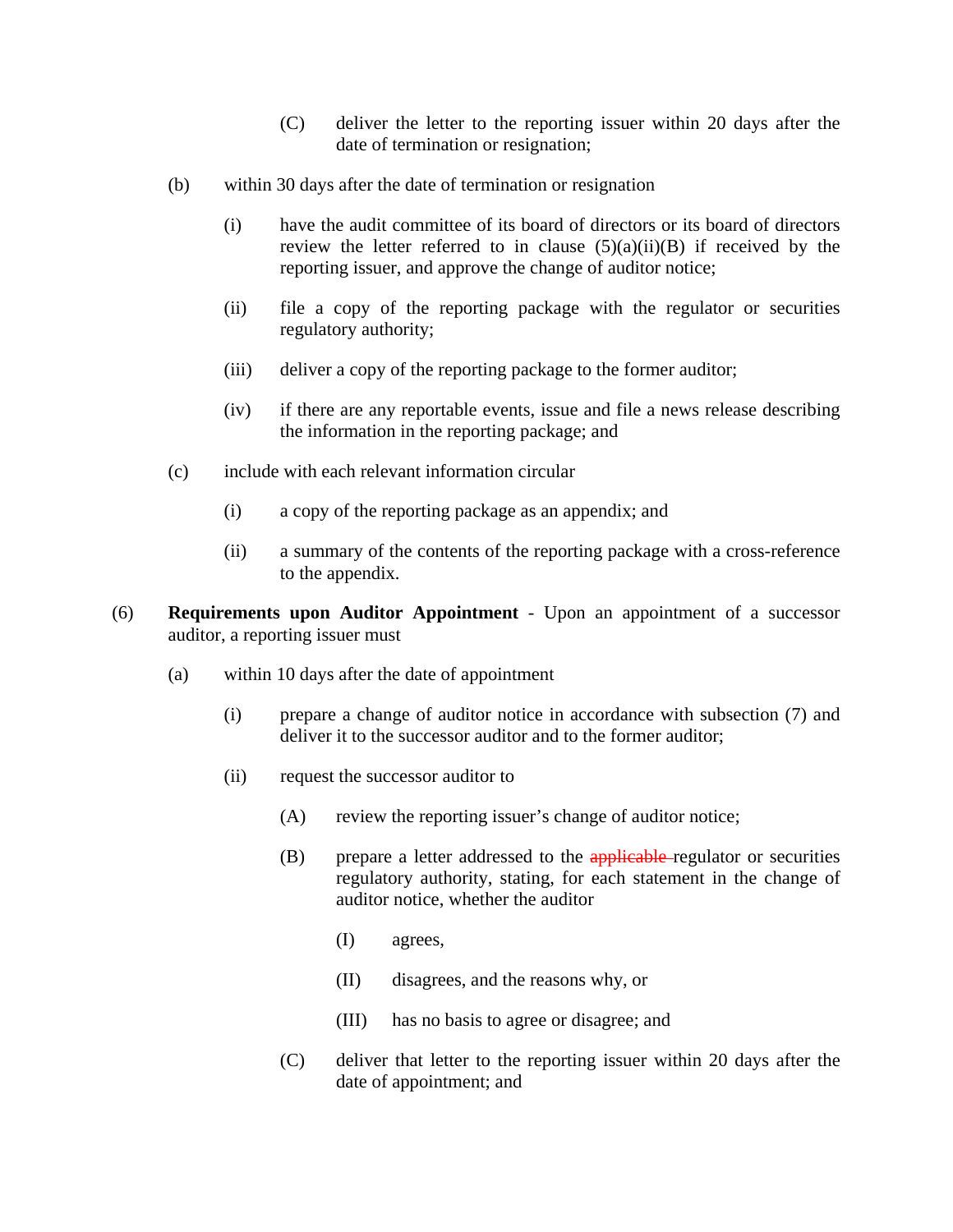- (iii) request the former auditor to, within 20 days after the date of appointment,
	- (A) confirm that the letter referred to in clause  $(5)(a)(ii)(B)$  does not have to be updated; or
	- (B) prepare and deliver to the reporting issuer an updated letter to replace the letter referred to in clause  $(5)(a)(ii)(B)$ ;
- (b) within 30 days after the date of appointment,
	- (i) have the audit committee of its board of directors or its board of directors review the letters referred to in clauses  $(6)(a)(ii)(B)$  and  $(6)(a)(iii)(B)$  if received by the reporting issuer, and approve the change of auditor notice;
	- (ii) file a copy of the reporting package with the regulator or securities regulatory authority;
	- (iii) deliver a copy of the reporting package to the successor auditor and to the former auditor; and
	- (iv) if there are any reportable events, issue and file a news release disclosing the appointment of the successor auditor and either describing the information in the reporting package or referring to the news release required under subparagraph  $(5)(b)(iv)$ .
- (7) **Change of Auditor Notice Content** A change of auditor notice must state
	- (a) the date of termination or resignation;
	- (b) whether the former auditor
		- (i) resigned on the former auditor's own initiative or at the reporting issuer's request;
		- (ii) was removed or is proposed to holders of qualified securities to be removed during the former auditor's term of appointment; or
		- (iii) was not reappointed or has not been proposed for reappointment;
	- (c) whether the termination or resignation of the former auditor and any appointment of the successor auditor were considered or approved by the audit committee of the reporting issuer's board of directors or the reporting issuer's board of directors;
	- (d) whether the former auditor's report on any of the reporting issuer's financial statements relating to the relevant period contained any reservation and, if so, a description of each reservation;
	- (e) if there is a reportable event, the following information: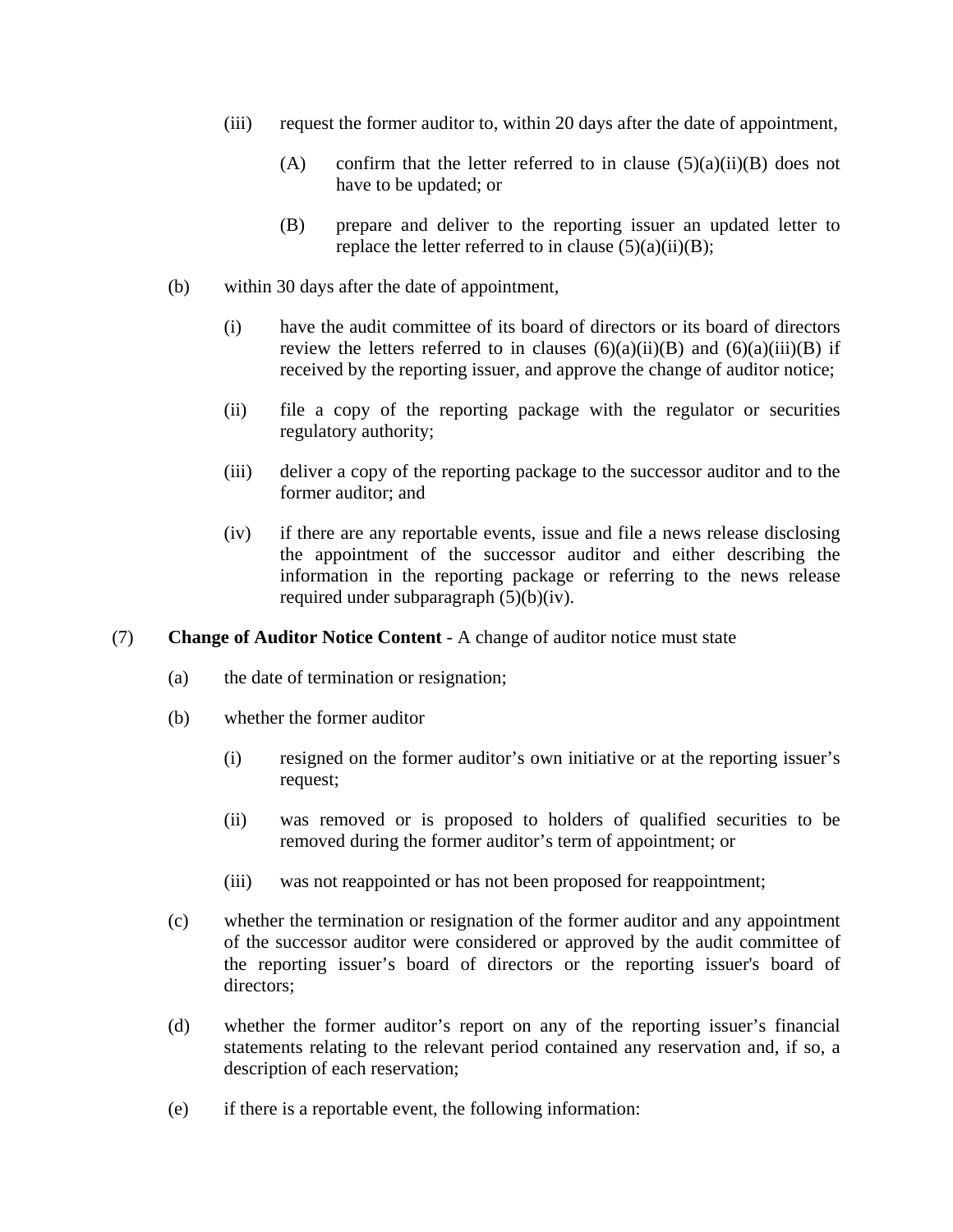- (i) for a disagreement,
	- (A) a description of the disagreement;
	- (B) whether the audit committee of the reporting issuer's board of directors or the reporting issuer's board of directors discussed the disagreement with the former auditor; and
	- (C) whether the reporting issuer authorized the former auditor to respond fully to inquiries by any successor auditor concerning the disagreement and, if not, a description of and reasons for any limitation;
- (ii) for a consultation,
	- (A) a description of the issue that was the subject of the consultation;
	- (B) a summary of the successor auditor's oral advice, if any, provided to the reporting issuer concerning the issue;
	- (C) a copy of the successor auditor's written advice, if any, received by the reporting issuer concerning the issue; and
	- (D) whether the reporting issuer consulted with the former auditor concerning the issue and, if so, a summary of the former auditor's advice concerning the issue; and
- (iii) for an unresolved issue,
	- (A) a description of the issue;
	- (B) whether the audit committee of the reporting issuer's board of directors or the reporting issuer's board of directors discussed the issue with the former auditor; and
	- (C) whether the reporting issuer authorized the former auditor to respond fully to inquiries by any successor auditor concerning the issue and, if not, a description of and reasons for any limitation; and
- (f) if there are no reportable events, a statement to that effect.
- (8) **Auditor's Obligations to Report Non-Compliance** Except in British Columbia, Alberta and Manitoba, if the successor auditor becomes aware that the change of auditor notice required by this section has not been prepared and filed by the reporting issuer, the auditor must, within 7 days, advise the reporting issuer in writing and deliver a copy of the letter to the *applicable* regulator or securities regulatory authority.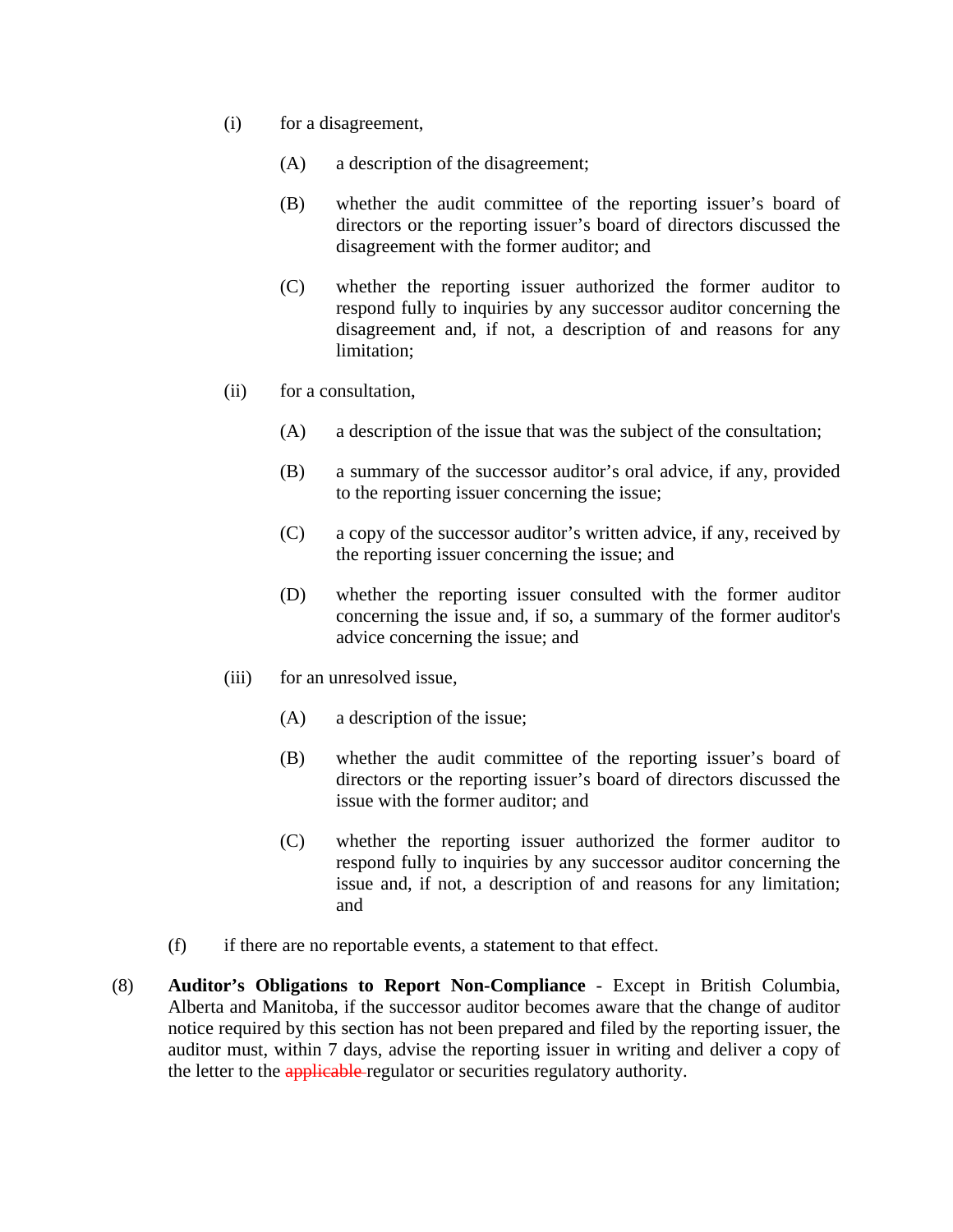# **PART 5 MANAGEMENT'S DISCUSSION & ANALYSIS**

#### **5.1 Filing of MD&A**

- (1) A reporting issuer must file MD&A relating to its annual and interim financial statements required under Part 4.
- (1.1) Despite subsection (1), a reporting issuer does not have to file MD&A relating to the annual and interim financial statements required under sections 4.7 and 4.10 for financial years and interim periods that ended before the issuer became a reporting issuer.
- (2) Subject to section 5.2, the MD&A required to be filed under subsection (1) must be filed by the earlier of
	- (a) the filing deadlines for the annual and interim financial statements set out in sections  $4.2$ ,  $4.44.2$  and  $4.7,4.4$ , as applicable; and
	- (b) the date the reporting issuer files the financial statements under subsections 4.1(1),  $\frac{4.3(1)}{2}$  or  $\frac{4.74}{3(1)}$ , as applicable.

#### **5.2 Filing of MD&A and Supplement for SEC Issuers**

- (1) If an SEC issuer is filing its annual or interim MD&A prepared in accordance with Item 303 of Regulation S-K or Item 303 of Regulation S-B under the 1934 Act, then the SEC issuer must file
	- (a) that document on or before the earlier of
	- (i) the date the SEC issuer would be required to file that document under section 5.1; and
	- (ii) the date the SEC issuer files that document with the SEC; and
	- (b) at the same time, a supplement prepared in accordance with subsection (2) if the SEC issuer
	- (i) has based the discussion in the MD&A on financial statements prepared in accordance with U.S. GAAP; and
	- (ii) is required by subsection 4.1(1) of National Instrument 52-107 *Acceptable Accounting Principles, Auditing Standards and Reporting Currency* to provide a reconciliation to Canadian GAAP.
- (1) If an SEC issuer that is a reporting issuer is filing its annual or interim MD&A prepared in accordance with Item 303 of Regulation S-K or Item 303 of Regulation S-B under the 1934 Act, then the SEC issuer must file that document on or before the earlier of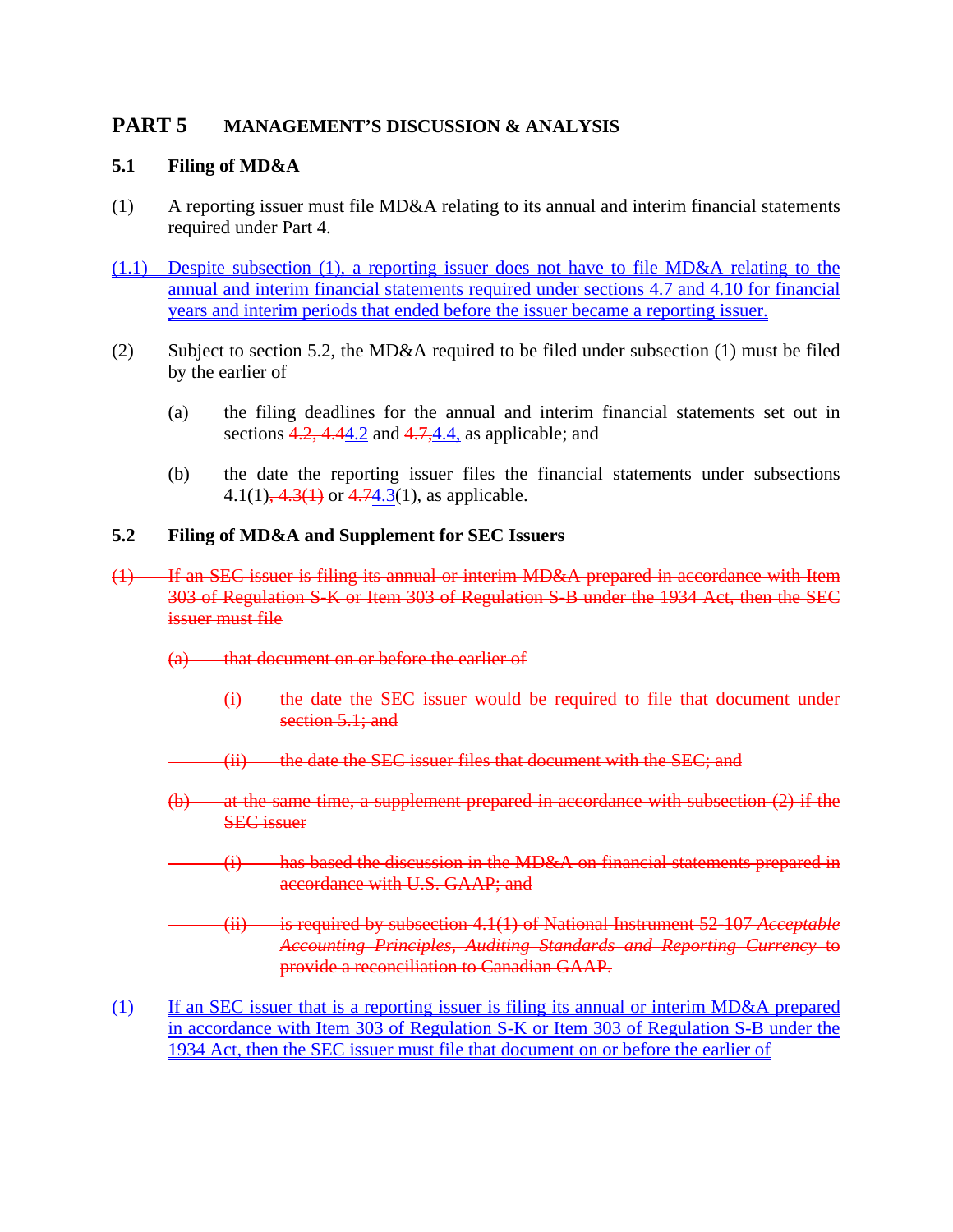- (a) the date the SEC issuer would be required to file that document under section 5.1; and
- (b) the date the SEC issuer files that document with the SEC.
- (1.2) An SEC issuer that is a reporting issuer must file a supplement prepared in accordance with subsection (2) at the same time it files its annual or interim MD&A, if the SEC issuer
	- (i) has based the discussion in the MD&A on financial statements prepared in accordance with U.S. GAAP; and
	- (ii) is required by subsection 4.1(1) of National Instrument 52-107 *Acceptable Accounting Principles, Auditing Standards and Reporting Currency* to provide a reconciliation to Canadian GAAP.
- (2) A supplement required under subsection  $(11.2)$  must restate, based on financial information of the reporting issuer prepared in accordance with or reconciled to Canadian GAAP, those parts of the MD&A that
	- (a) are based on financial statements of the reporting issuer prepared in accordance with U.S. GAAP; and
	- (b) would contain material differences if they were based on financial statements of the reporting issuer prepared in accordance with Canadian GAAP.

# **5.3 Additional Disclosure for Venture Issuers Without Significant Revenue**

- (1) A venture issuer that has not had significant revenue from operations in either of its last two financial years, must disclose in its MD&A or in its MD&A supplement if one is required under section 5.2, for each period referred to in subsection (2), a breakdown of material components of
	- (a) capitalized or expensed exploration and development costs;
	- (b) expensed research and development costs;
	- (c) deferred development costs;
	- (d) general and administration expenses; and
	- (e) any material costs, whether capitalized, deferred or expensed, not referred to in paragraphs (a) through (d);

and if the venture issuer's business primarily involves mining exploration and development, the analysis of capitalized or expensed exploration and development costs must be presented on a property-by-property basis.

(2) The disclosure in subsection (1) must be provided for the following periods: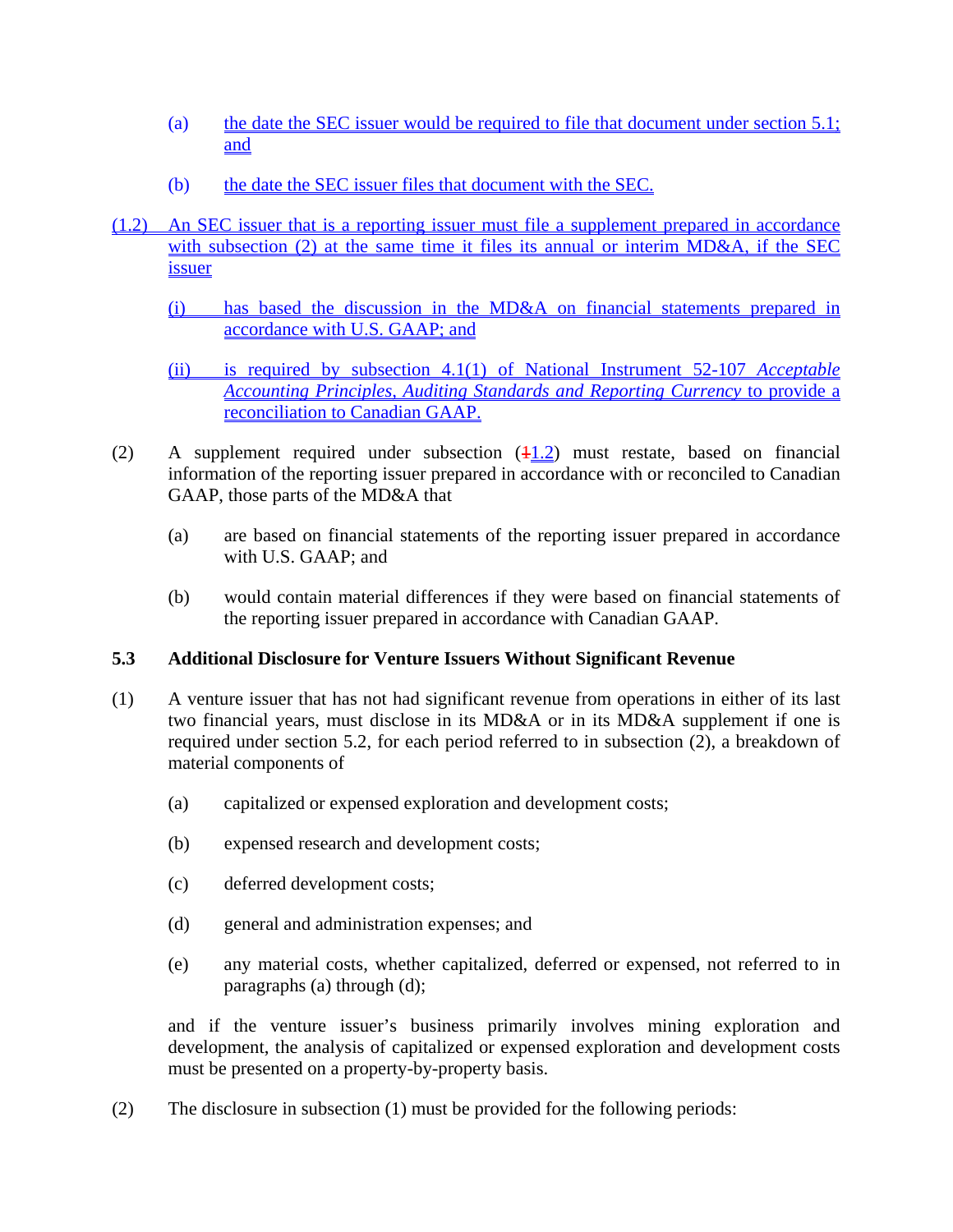- (a) in the case of annual MD&A, for the two most recently completed financial years; and
- (b) in the case of interim MD&A, for the most recent year-to-date interim period and the comparative year-to-date period presented in the interim financial statements.
- (3) Subsection (1) does not apply if the information required under that subsection has been disclosed in the financial statements to which the MD&A or MD&A supplement relates.

#### **5.4 Disclosure of Outstanding Share Data**

- (1) A reporting issuer must disclose in its MD&A, or in its MD&A supplement if one is required under section 5.2, the designation and number or principal amount of
	- (a) each class and series of voting or equity securities of the reporting issuer for which there are securities outstanding;
	- (b) each class and series of securities of the reporting issuer for which there are securities outstanding if the securities are convertible into, or exercisable or exchangeable for, voting or equity securities of the reporting issuer; and
	- (c) subject to subsection (2), each class and series of voting or equity securities of the reporting issuer that are issuable on the conversion, exercise or exchange of outstanding securities of the reporting issuer.
- (2) If the exact number or principal amount of voting or equity securities of the reporting issuer that are issuable on the conversion, exercise or exchange of outstanding securities of the reporting issuer is not determinable, the reporting issuer must disclose the maximum number or principal amount of each class and series of voting or equity securities that are issuable on the conversion, exercise or exchange of outstanding securities of the reporting issuer and, if that maximum number or principal amount is not determinable, the reporting issuer must describe the exchange or conversion features and the manner in which the number or principal amount of voting or equity securities will be determined.
- (3) The disclosure under subsections (1) and (2) must be prepared as of the latest practicable date.

#### **5.5 Approval of MD&A**

- (1) The annual MD&A and any annual MD&A supplement that a reporting issuer is required to file under this Part must be approved by the board of directors before being filed.
- (2) The interim MD&A and any interim MD&A supplement that a reporting issuer is required to file under this Part must be approved by the board of directors before being filed.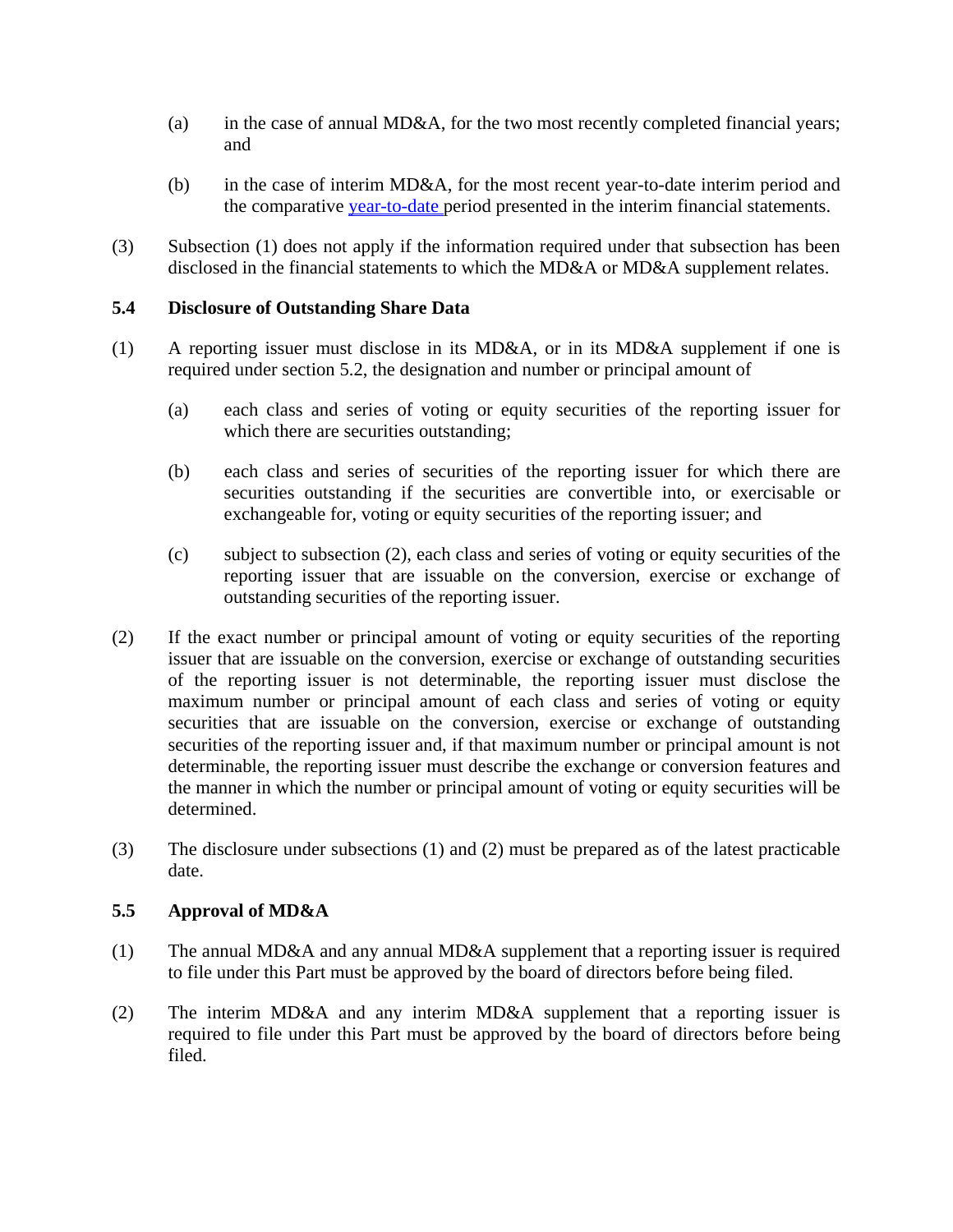(3) In fulfilling the requirement in subsection (2), the board of directors may delegate the approval of the interim MD&A and any MD&A supplement required to be filed under this Part to the audit committee of the board of directors.

## **5.6 Delivery of MD&A**

- (1) If a registered holder or beneficial owner requests the reporting issuer's annual or interim MD&A, the reporting issuer must send a copy of the requested MD&A and any MD&A supplement required under section 5.2 to the person or company that made the request, without charge, by the later of
	- (a) the filing deadline for the MD&A requested; and
	- (b) 10 calendar days after the issuer receives the request.
- (1) If a registered holder or beneficial owner of securities of a reporting issuer requests the reporting issuer's annual or interim MD&A, the reporting issuer must send a copy of the requested MD&A and any MD&A supplement required under section 5.2 to the person or company that made the request, without charge, by the delivery deadline set out in subsection 4.6(1) for the annual or interim financial statements to which the MD&A relates.
- (2) A reporting issuer is not required to send copies of any MD&A or MD&A supplement under subsection (1) that was filed more than two years before the issuer receives the request.
- (3) The requirement to send annual MD&A and any related MD&A supplement under subsection (1) does not apply to a reporting issuer that sends its annual MD&A and any related MD&A supplement to all its securityholders, other than holders of debt instruments, within the time set out in paragraph  $4.6(1)(a)$  or  $4.6(1)(b)$ , as applicable, and in accordance with National Instrument 54-101 *Communication with Beneficial Owners of Securities of a Reporting Issuer*.
- (4) If a reporting issuer sends MD&A under this section, the reporting issuer must also send, at the same time, the annual or interim financial statements to which the MD&A relates.
- **5.7 Additional Disclosure for Reporting Issuers with Significant Equity Investees**
- (1) A reporting issuer that has a significant equity investee must disclose in its MD&A, or in its MD&A supplement if one is required under section 5.2, for each period referred to in subsection (2),
	- (a) summarized information as to the assets, liabilities and results of operations of the equity investee; and
	- (b) the reporting issuer's proportionate interest in the equity investee and any contingent issuance of securities by the equity investee that might significantly affect the reporting issuer's share of earnings.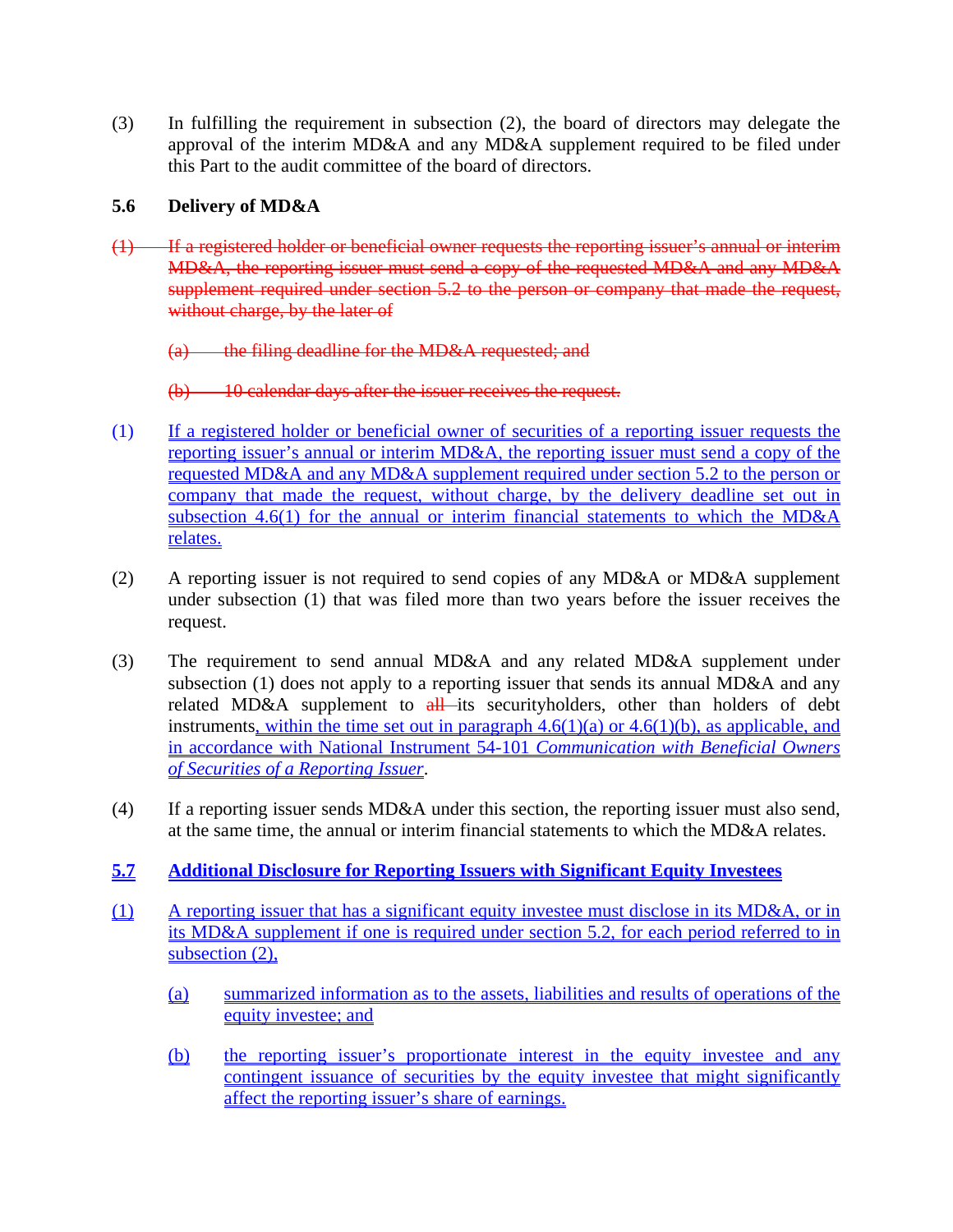- (2) The disclosure in subsection (1) must be provided for the following periods:
	- (a) in the case of annual MD&A, for the two most recently completed financial years; and
	- (b) in the case of interim MD&A, for the most recent year-to-date interim period and the comparative year-to-date period presented in the interim financial statements.
- (3) Subsection (1) does not apply if
	- (a) the information required under that subsection has been disclosed in the financial statements to which the MD&A or MD&A supplement relates; or
	- (b) the issuer files separate financial statements of the equity investee for the periods referred to in subsection (2).

# **PART 6 ANNUAL INFORMATION FORM**

#### **6.1 Requirement to File an AIF**

A reporting issuer that is not a venture issuer must file an AIF.

#### **6.2 Filing Deadline for an AIF**

An AIF required to be filed under section 6.1 must be filed,

- (a) subject to paragraph (b), on or before the 90th day after the end of the reporting issuer's most recently completed financial year; or
- (b) in the case of a reporting issuer that is an SEC issuer filing its AIF in Form 10-K, Form 10-KSB or Form 20-F, on or before the earlier of
	- (i) the  $90<sup>th</sup>$  day after the end of the reporting issuer's most recently completed financial year; and
	- (ii) the date the reporting issuer files its Form 10-K, Form 10-KSB or Form 20-F with the SEC.

#### **6.3 Incorporated Documents to be Filed**

A reporting issuer that files an AIF must at the same time file copies of all material incorporated by reference in the AIF and not previously filed.

**6.3** [repealed]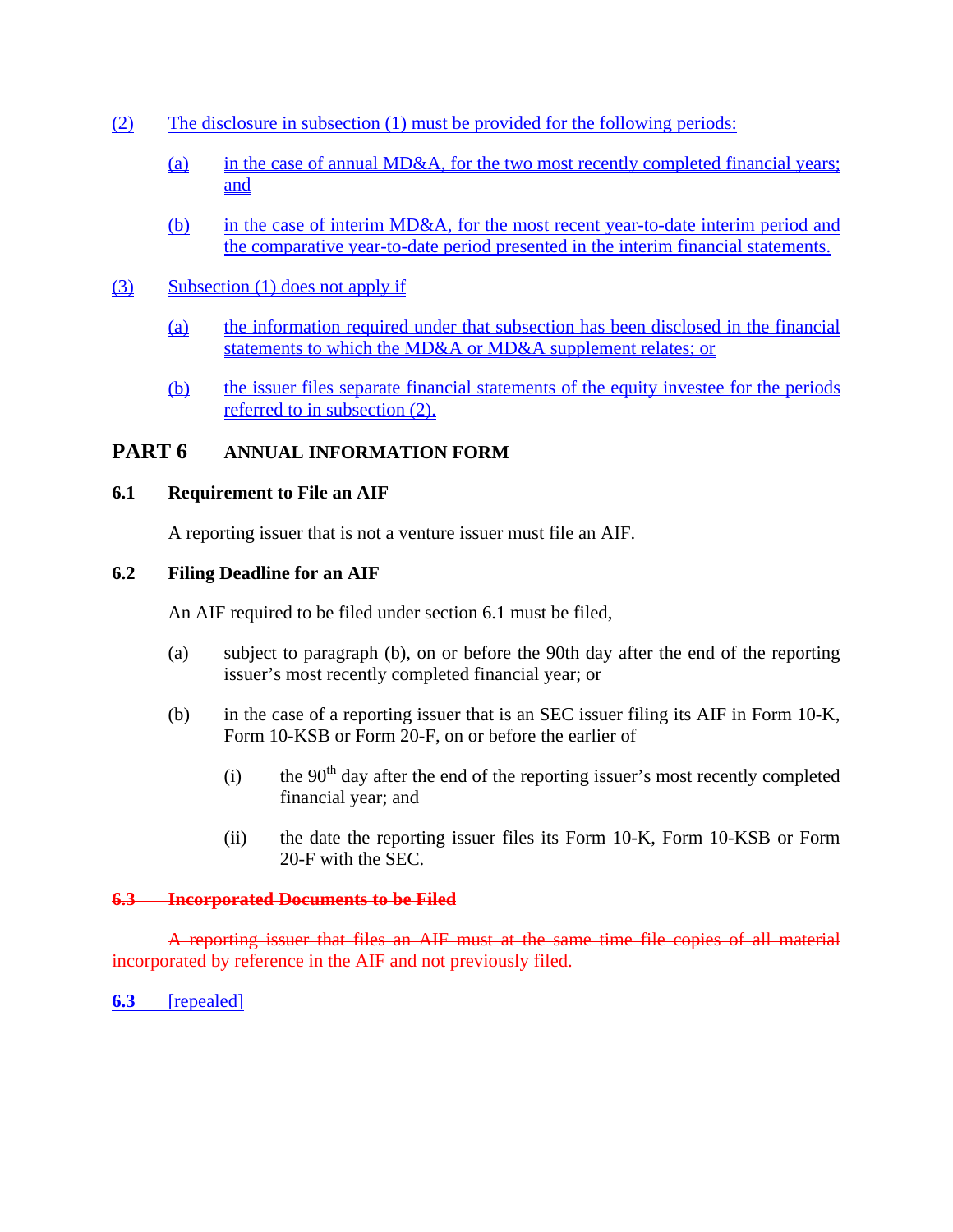# **PART 7 MATERIAL CHANGE REPORTS**

#### **7.1 Publication of Material Change**

- (1) Subject to subsection (2), if a material change occurs in the affairs of a reporting issuer, the reporting issuer must
	- (a) immediately issue and file a news release authorized by a senior officer disclosing the nature and substance of the change; and
	- (b) as soon as practicable, and in any event within 10 days of the date on which the change occurs, file a Form 51-102F3 Material Change Report with respect to the material change.
- (2) Subsection (1) does not apply if,
	- (a) in the opinion of the reporting issuer, and if that opinion is arrived at in a reasonable manner, the disclosure required by subsection (1) would be unduly detrimental to the interests of the reporting issuer; or
	- (b) the material change consists of a decision to implement a change made by senior management of the reporting issuer who believe that confirmation of the decision by the board of directors is probable, and senior management of the reporting issuer has no reason to believe that persons with knowledge of the material change have made use of that knowledge in purchasing or selling securities of the reporting issuer,

and the reporting issuer immediately files the report required under paragraph (1)(b) marked so as to indicate that it is confidential, together with written reasons for nondisclosure.

- (3) In Québec, subsection (1) does not apply to a reporting issuer in Québec if
	- (a) senior management of the reporting issuer has reasonable grounds to believe that disclosure required by subsection (1) would be seriously prejudicial to the interests of the reporting issuer and that no trade in the securities of the reporting issuer has been or will be carried out on the basis of the information not generally known; and
	- (b) the reporting issuer immediately files the report required under paragraph (1)(b) marked so as to indicate that it is confidential, together with written reasons for non-disclosure.
- (4) If a reporting issuer relies on subsection (3), the reporting issuer must comply with subsection (1) when the circumstances that justify non-disclosure have ceased to exist.
- (5) If a report has been filed under subsection (2) or (3), the reporting issuer must advise the regulator or securities regulatory authority in writing if it believes the report should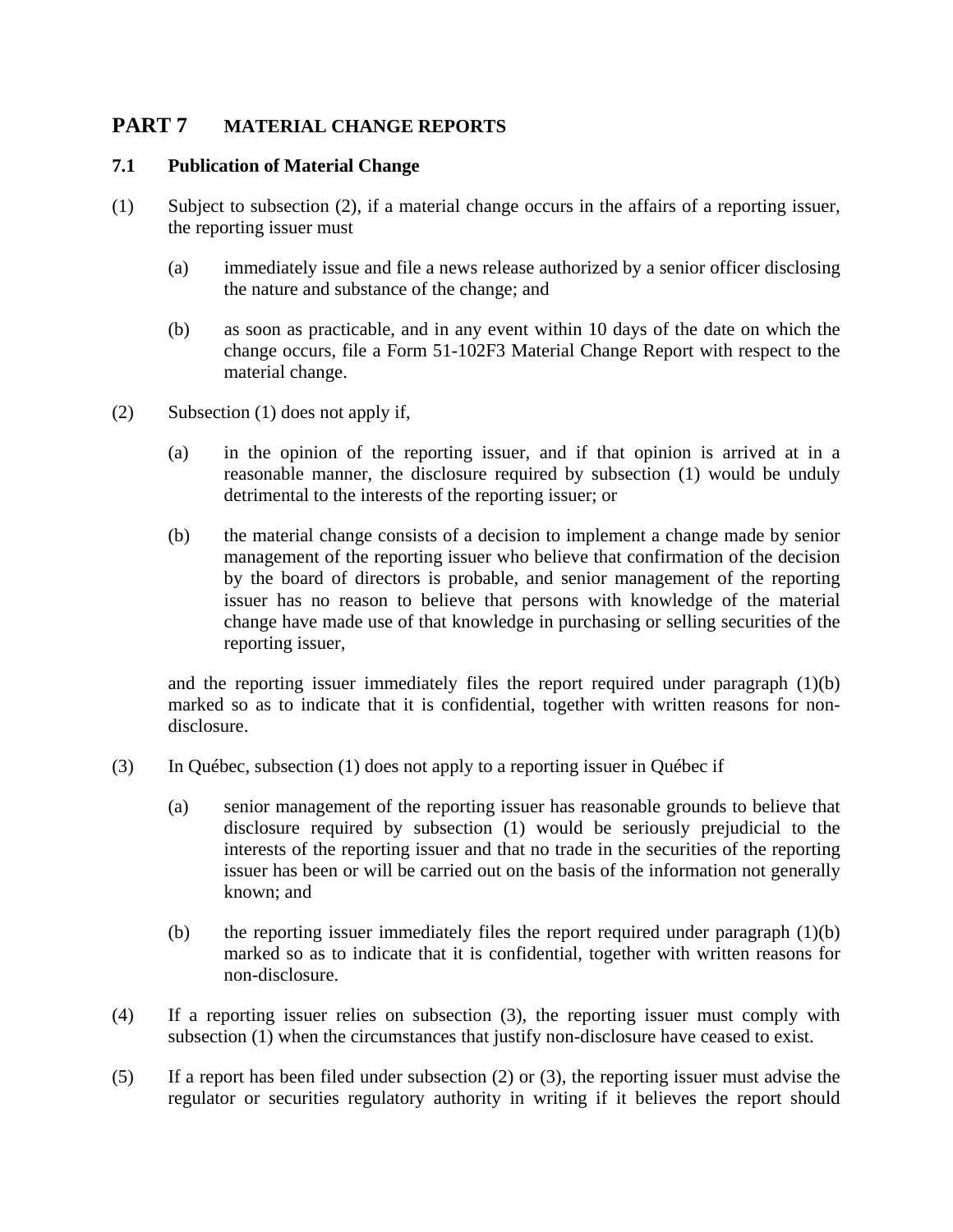continue to remain confidential, within 10 days of the date of filing of the initial report and every 10 days thereafter until the material change is generally disclosed in the manner referred to in paragraph  $(1)(a)$ , or, if the material change consists of a decision of the type referred to in paragraph (2)(b), until that decision has been rejected by the board of directors of the reporting issuer.

- (6) Despite subsection (5), in Ontario, the reporting issuer must advise the securities regulatory authority.
- (7) If a report has been filed under subsection (2) or (3), the reporting issuer must promptly generally disclose the material change in the manner referred to in paragraphsubsection  $(1)$ (a) upon the reporting issuer becoming aware, or having reasonable grounds to believe, that persons or companies are purchasing or selling securities of the reporting issuer with knowledge of the material change that has not been generally disclosed.

# **PART 8 BUSINESS ACQUISITION REPORT**

#### **8.1 Interpretation and Application**

(1) In this Part,

"acquisition" includes an acquisition of an interest in a business that is consolidated for accounting purposes or accounted for by another method, such as the equity method;

"acquisition of related businesses" means the acquisition of two or more businesses if

- (a) the businesses were under common control or management before the acquisitions were completed;
- (b) each acquisition was conditional upon the completion of each other acquisition; or
- (c) the acquisitions were contingent upon a single common event; and

"business" includes an interest in an oil and gas property to which reserves, as defined in National Instrument 51-101 *Standards of Disclosure for Oil and Gas Activities*, have been specifically attributed.

- (2) This Part does not apply to an acquisition made by a reporting issuer if the reporting issuer files its own information circular or that of another person or company, or a filing statement prepared in accordance with the policies and requirements of the TSX Venture Exchange, and
	- $(a)$  the information circular or filing statement either
		- (i) contains the information and financial statements that would be required by section 14.2 of Form 51-102F5 concerning the acquisition of the business or related businesses; or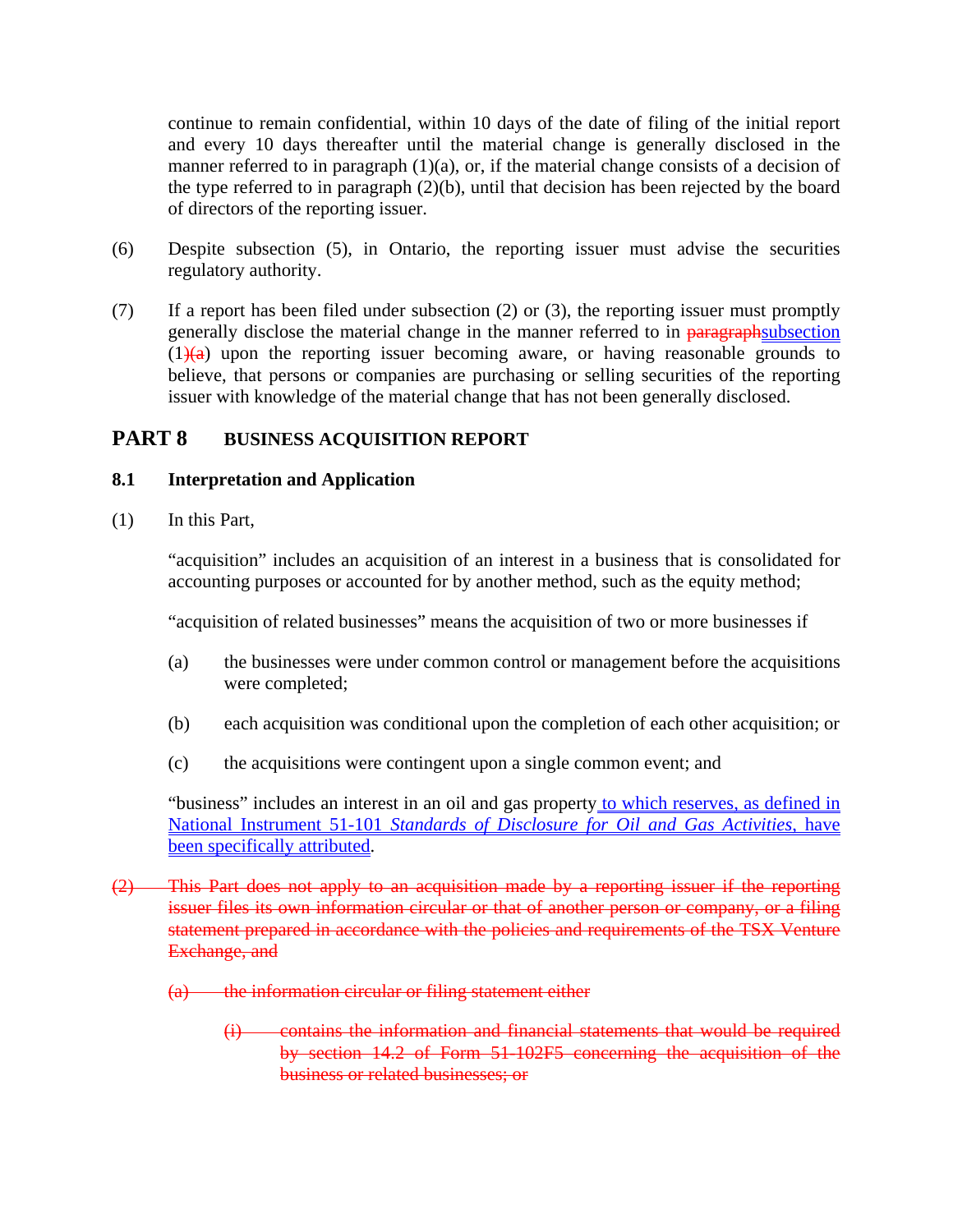- (ii) is an information circular or filing statement prepared in connection with a Qualifying Transaction for an issuer that is a capital pool company under the TSX Venture Exchange's policy on Capital Pool Companies, and the reporting issuer complies with the policies and requirements of the TSX Venture Exchange in respect of the Qualifying Transaction;
- (b) the date of the acquisition is within nine months of the date of the information circular or filing statement; and
- (c) between the date of the information circular or filing statement and the date of acquisition there has been no material change in the terms of the significant acquisition from those disclosed in the information circular or filing statement.

#### (2) [repealed]

#### **8.2 Obligation to File a Business Acquisition Report**

- (1) If a reporting issuer completes a significant acquisition, as determined under section 8.3, it must file a business acquisition report within 75 days after the date of acquisition.
- (2) Despite subsection (1), if the financial year of the acquired business referred to in clause  $8.4(1)(a)(i)$ (A) ended 45 days or less before the acquisition, then a reporting issuer must file a business acquisition report
	- (a) within 90 days after the date of acquisition, in the case of a reporting issuer other than a venture issuer, or
	- (b) within 120 days after the date of acquisition, in the case of a venture issuer.

#### **8.3 Determination of Significance**

- (1) **Significant Acquisitions** Subject to subsection (3) and subsections 8.10(1) and 8.10(2), an acquisition of a business or related businesses is a significant acquisition,
	- (a) for a reporting issuer that is not a venture issuer, if the acquisition satisfies any of the three significance tests set out in subsection (2); and
	- (b) for a venture issuer, if the acquisition satisfies either of the significance tests set out in paragraphs (2)(a) or (b) if "20 percent" is read as "40 percent".
- (2) **Required Significance Tests** For the purposes of subsection (1), the significance tests are:
	- (a) **The Asset Test.** The reporting issuer's proportionate share of the consolidated assets of the business or related businesses exceeds 20 percent of the consolidated assets of the reporting issuer calculated using the audited financial statements of each of the reporting issuer and the business or the related businesses for the most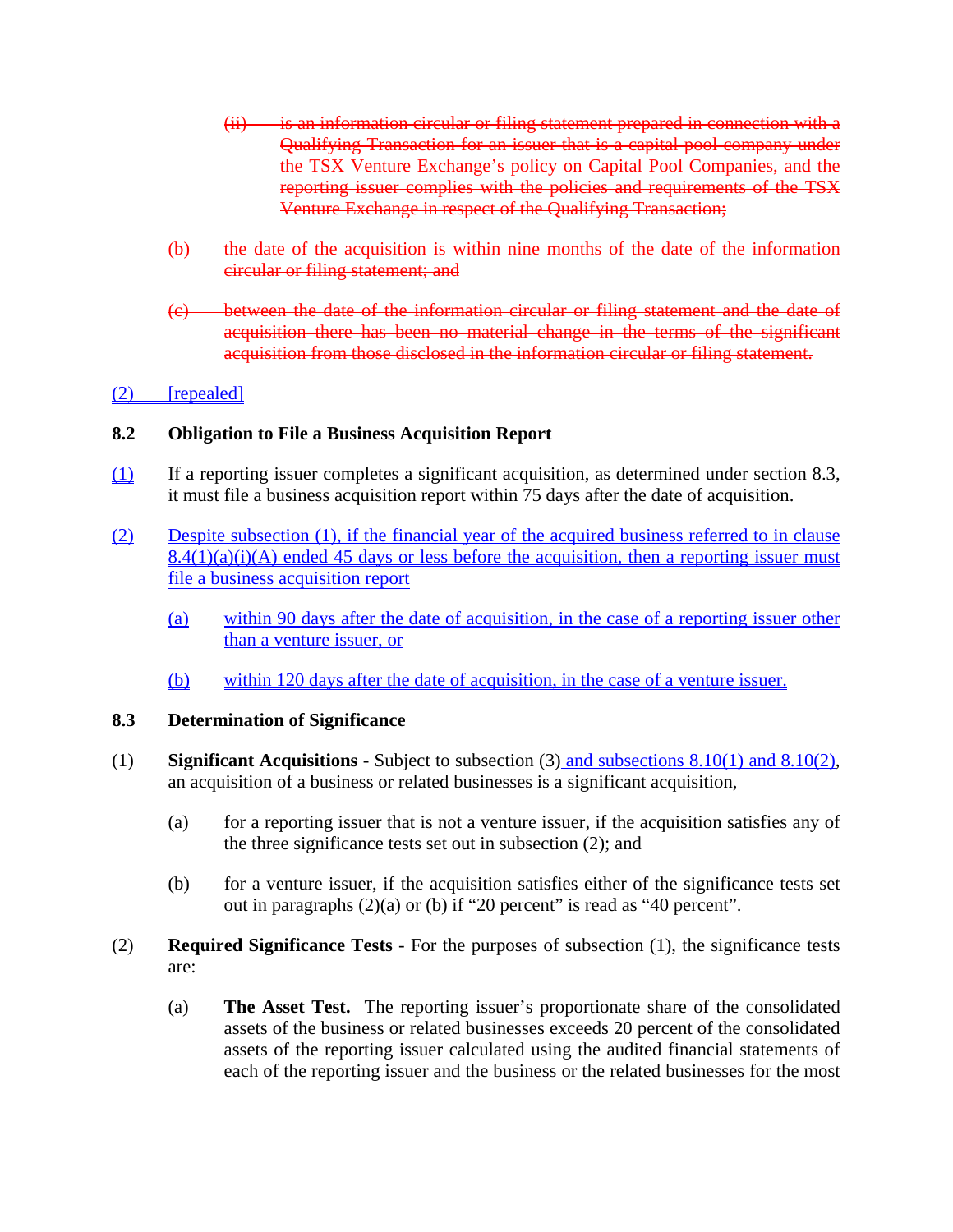recently completed financial year of each that ended before the date of the acquisition.

- (b) **The Investment Test.** The reporting issuer's consolidated investments in and advances to the business or related businesses as at the date of the acquisition exceeds 20 percent of the consolidated assets of the reporting issuer as at the last day of the most recently completed financial year of the reporting issuer ended before the date of the acquisition, excluding any investments in or advances to the business or related businesses as at that date.
- (c) **The Income Test.** The reporting issuer's proportionate share of the consolidated income from continuing operations of the business or related businesses exceeds 20 percent of the consolidated income from continuing operations of the reporting issuer calculated using the audited financial statements of each of the reporting issuer and the business or related businesses for the most recently completed financial year of each ended before the date of acquisition.
- (3) **Optional Significance Tests** Despite subsection (1) and subject to subsections 8.10(1) and  $8.10(2)$ , if an acquisition of a business or related businesses is significant based on the significance tests in subsection (2),
	- (a) a reporting issuer that is not a venture issuer may re-calculate the significance using the optional significance tests in subsection (4); and
	- (b) a venture issuer may re-calculate the significance using the optional significance tests in paragraphs  $(4)(a)$  or (b) if "20 percent" is read as "40 percent".
- (4) For the purposes of subsection (3), the optional significance tests are:
	- (a) **The Asset Test.** The reporting issuer's proportionate share of the consolidated assets of the business or related businesses, as at the last day of the reporting issuer's most recently completed interim period or financial year, exceeds 20 percent of the consolidated assets of the reporting issuer, as at the last day of the reporting issuer's most recently completed interim period or financial year, without giving effect to the acquisition.
	- (b) **The Investment Test.** The reporting issuer's consolidated investments in and advances to the business or related businesses as at the date of the acquisition exceeds 20 percent of the consolidated assets of the reporting issuer as at the last day of the most recently completed interim period or financial year of the reporting issuer<del>-ended before the date of the acquisition</del>, excluding any investments in or advances to the business or related businesses as at that date.
	- (c) **The Income Test.** The income from continuing operations calculated under the following item 1-paragraph (i) exceeds 20 percent of the income from continuing operations calculated under the following item 2.paragraph (ii):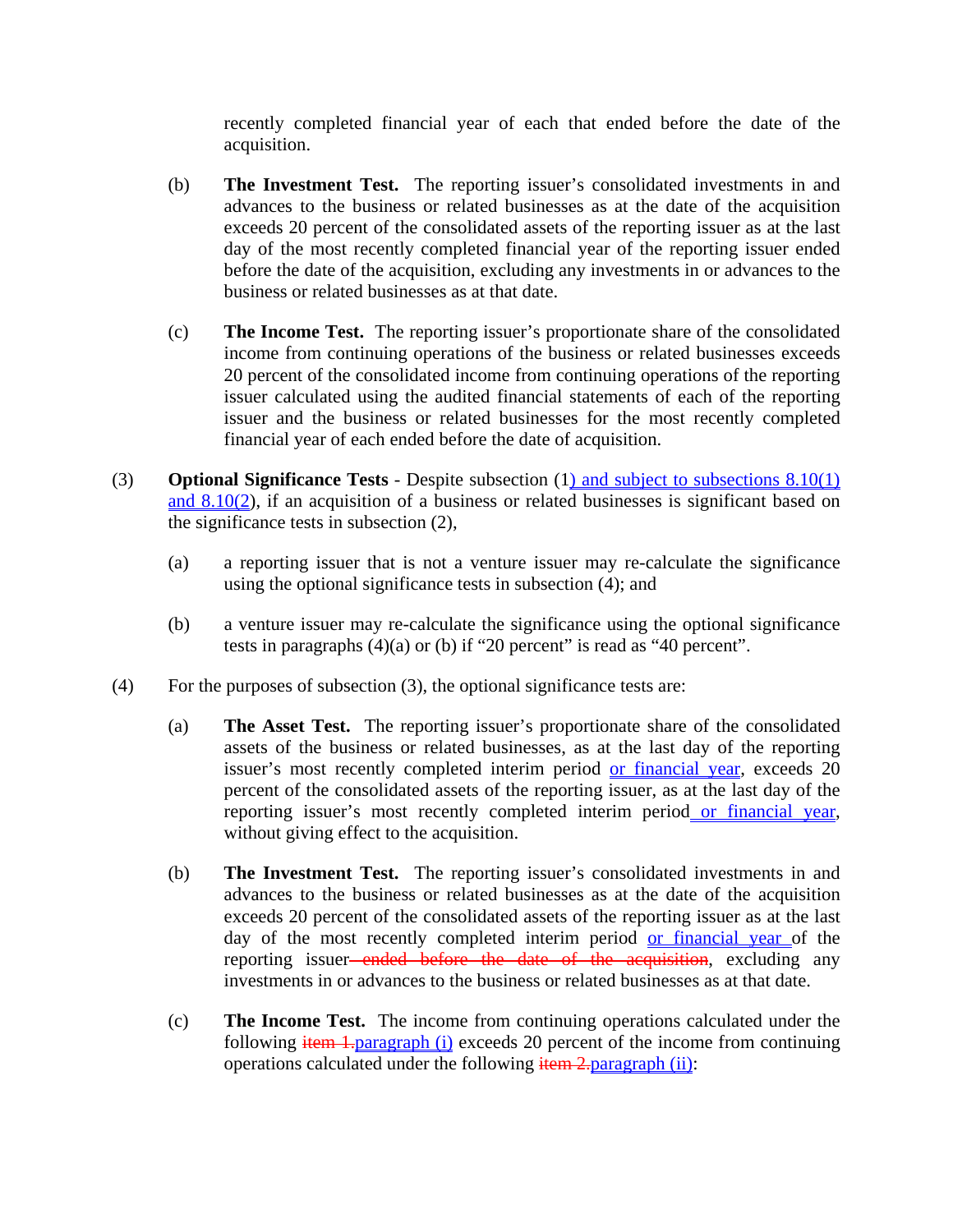- $\frac{1}{1}$ .(i) The reporting issuer's proportionate share of the consolidated income from continuing operations of the business or related businesses for the later of
	- (A) the most recently completed financial year of the business or related businesses, or
	- (B) the 12 months ended on the last day of the most recently completed interim period of the business or related businesses.
- $\frac{2\pi i}{i}$  The reporting issuer's consolidated income from continuing operations for the later of
	- (C) the most recently completed financial year, without giving effect to the acquisition, or
	- (D) the 12 months ended on the last day of the most recently completed interim period of the reporting issuer, without giving effect to the acquisition.
- (5) If a reporting issuer re-calculates the significance of an acquisition of a business or of related businesses under subsection (4) and none of the significance tests in that subsection is met, the acquisition is not a significant acquisition for purposes of this Instrument.
- (5) If an acquisition does not meet any of the significance tests under subsection (4), the acquisition is not a significant acquisition.
- (6) Despite subsection (3), the significance of an acquisition of a business or related businesses may be re-calculated using financial statements for periods that ended after the date of acquisition only if, after the date of acquisition, the business or related businesses remained substantially intact and were not significantly reorganized, and no significant assets or liabilities were transferred to other entities.
- (7) **Application of the Income Test if a Loss Occurred** For the purposes of paragraphs  $(2)(c)$  and  $(4)(c)$ , if any of the reporting issuer, the business or the related businesses has incurred a loss, the significance test must be applied using the absolute value of the loss.
- (8) **Application of the Income Test if Lower Than Average Income for the Most Recent Year** - For the purposes of paragraph (2)(c) and clause (4)(c)2.(A), if the reporting issuer's consolidated income from continuing operations for the most recently completed financial year was
	- (a) positive; and
	- (b) lower by 20 percent or more than the average consolidated income from continuing operations of the reporting issuer for the three most recently completed financial years, then the average consolidated income from continuing operations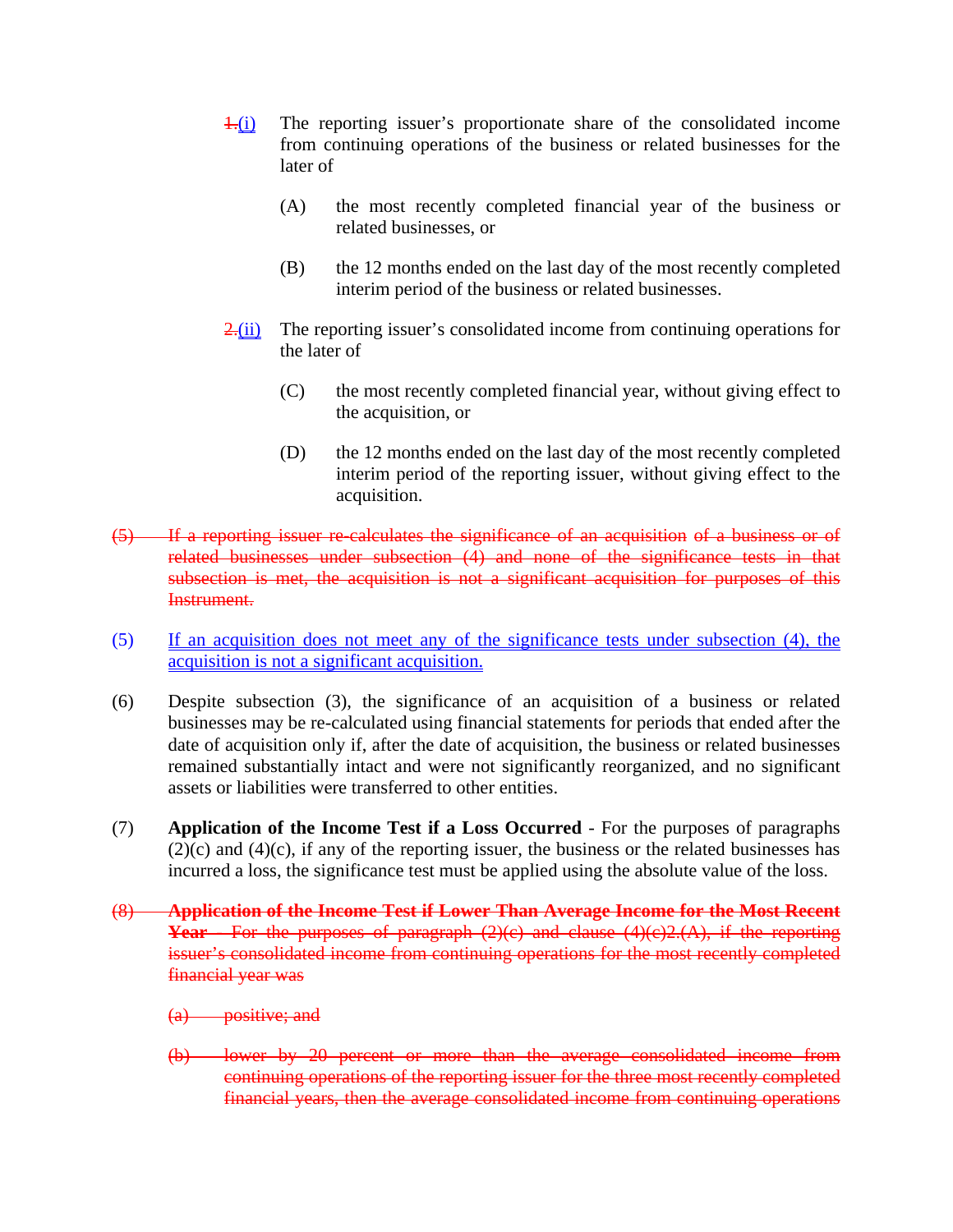for the three most recently completed financial years may, subject to subsection (10), be substituted in determining whether the significance test set out in paragraph  $(2)(e)$  or  $(4)(e)$  is satisfied.

(9) **Application of the Optional Income Test if Lower Than Average Income for the Most Recent Year** - For the purpose of clause (4)(c)2.(B) if the reporting issuer's consolidated income from continuing operations for the most recently completed 12 month period was

#### (a) positive; and

- (b) lower by 20 percent or more than the average consolidated income from continuing operations of the reporting issuer for the three most recently completed 12-month periods, then the average consolidated income for the three most recently completed 12-month periods may, subject to subsection (10), be substituted in determining whether the significance test set out in paragraph (4)(c) is satisfied.
- (8) **Application of the Income Test if Lower Than Average Income for the Most Recent Year** - For the purposes of paragraph  $(2)(c)$  and clause  $(4)(c)(ii)(A)$ , if the reporting issuer's consolidated income from continuing operations for the most recently completed financial year was lower by 20 percent or more than its average consolidated income from continuing operations for the three most recently completed financial years, then the issuer may, subject to subsection (10), substitute the average consolidated income from continuing operations for the three most recently completed financial years in determining whether the significance test set out in paragraph  $(2)(c)$  or  $(4)(c)$  is satisfied.
- (9) **Application of the Optional Income Test if Lower Than Average Income for the Most Recent Year** - For the purpose of clause  $(4)(c)(ii)(B)$  if the reporting issuer's consolidated income from continuing operations for the most recently completed 12 month period was lower by 20 percent or more than its average consolidated income from continuing operations for the three most recently completed 12-month periods, then the issuer may, subject to subsection (10), substitute the average consolidated income for the three most recently completed 12-month periods in determining whether the significance test set out in paragraph  $(4)(c)$  is satisfied.
- (10) **Lower than Average Income of the Issuer if a Loss Occurred**  If the reporting issuer's consolidated income from continuing operations for either of the two earlier financial periods referred to in subsections (8) and (9) is a loss, the reporting issuer's income from continuing operations for that period is considered to be zero for the purposes of calculating the average consolidated income for the three financial periods.
- (11) **Application of Significance Tests Step-By-Step Acquisitions** If a reporting issuer has made a "step-by-step" purchase as described in the Handbook, then for the purposes of applying subsections (2) and (4),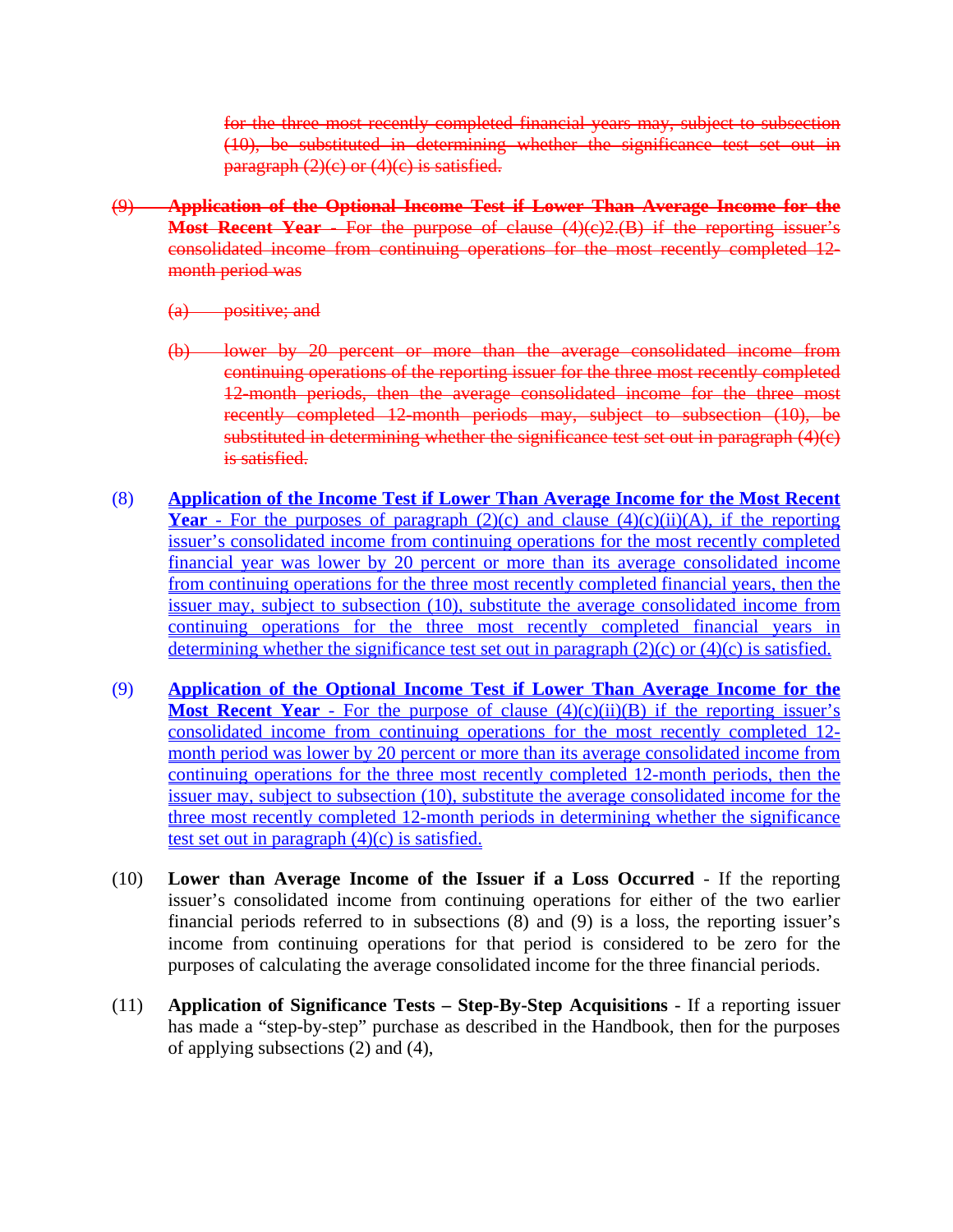- (a) if the initial investment and one or more incremental investments were made during the same financial year, the investments must be aggregated and tested on a combined basis;
- (b) if one or more incremental investments were made in a financial year subsequent to the financial year in which an initial or incremental investment was made and the initial or previous incremental investments are reflected in audited annual financial statements of the reporting issuer previously filed, the reporting issuer must apply the significance tests set out in subsections (2) and (4) on a combined basis to the incremental investments not reflected in audited financial statements of the reporting issuer previously filed; and
- (c) if one or more incremental investments were made in a financial year subsequent to the financial year in which the initial investment was made and the initial investment is not reflected in audited annual financial statements of the issuer previously filed, the reporting issuer must apply the significance tests set out in subsections (2) and (4) to the initial and incremental investments on a combined basis.
- (11.1) **Application of the Optional Income Test based on Pro Forma Financial Information**. For the purposes of calculating the optional income test under clause  $(4)(c)(ii)(A)$ , a reporting issuer may use pro forma consolidated income from continuing operations for its most recently completed financial year that was included in a previously filed document if
	- (a) the reporting issuer has made a significant acquisition of a business subsequent to its most recently completed financial year; and
	- (b) the previously filed document included
		- (i) audited financial statements of that acquired business for the periods required by this Part; and
		- $(ii)$  the pro forma financial information required by subsection 8.4(5).
- (12) **Application of Significance Tests Related Businesses** In determining whether an acquisition of related businesses is a significant acquisition, related businesses acquired after the ending date of the most recently filed annual audited financial statements of the reporting issuer must be considered on a combined basis.
- (13) **Application of Significance Tests Accounting Principles and Currency** For the purposes of the significance tests in subsections (2) and (4), financial statements of the business or related businesses must be reconciled to the accounting principles used to prepare the reporting issuer's financial statements and translated into the same reporting currency as that used in the reporting issuer's financial statements.
- (14) **Application of Significance Tests Use of Unaudited Financial Statements** Despite subsections (2) and (4), the significance of an acquisition of a business or related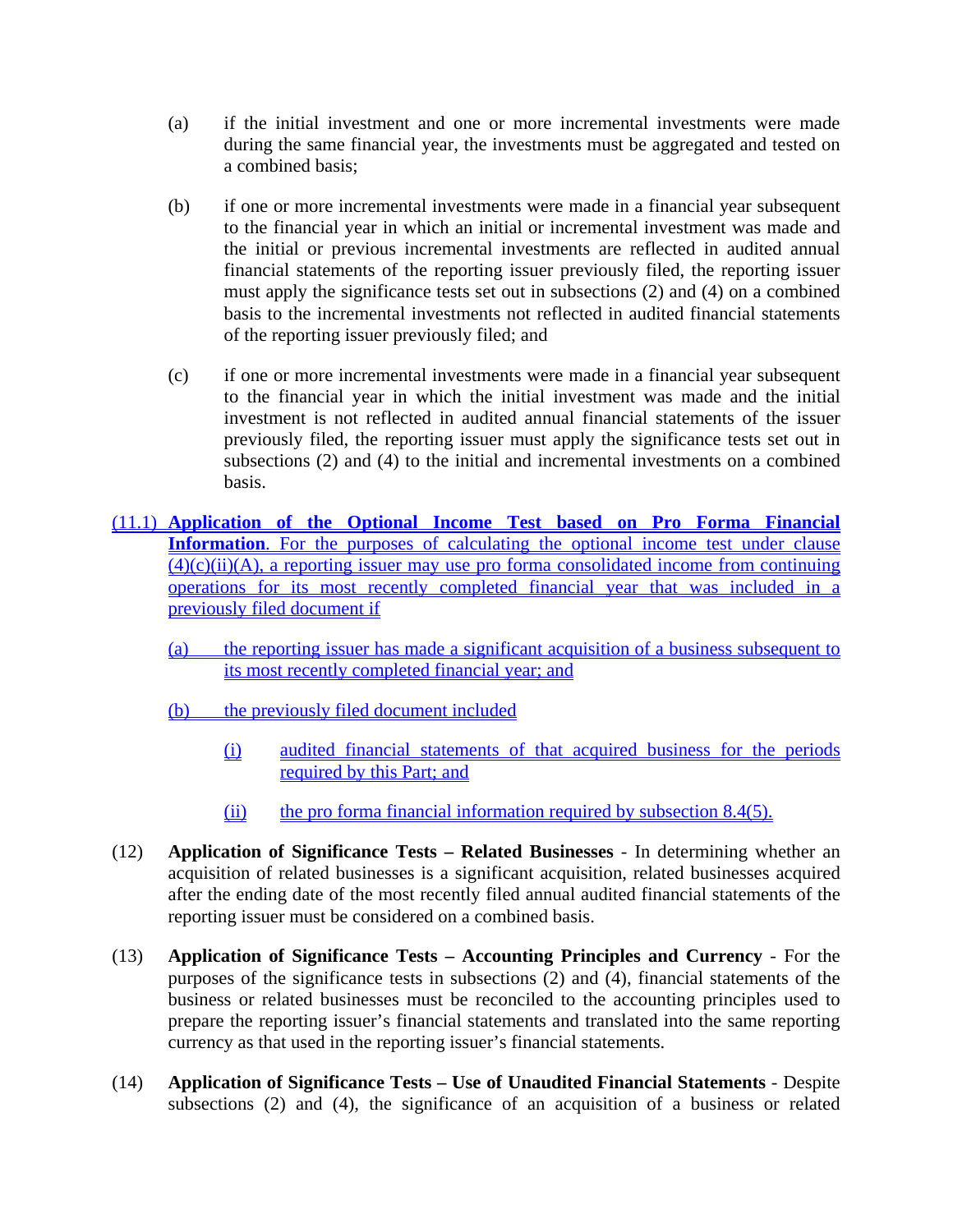businesses may be calculated using unaudited financial statements of the business or related businesses that comply with subsection 6.1(1) of National Instrument 52-107 *Acceptable Accounting Principles*, *Auditing Standards and Reporting Currency* if the financial statements of the business or related businesses for the most recently completed financial year have not been audited.

#### **8.4 Financial Statement Disclosure for Significant Acquisitions**

- (1) **Annual Financial Statements** If an acquisition of a business or related businesses is a significant acquisition under subsection 8.3(1) or 8.3(3), subject to sections 8.6 through 8.11, a business acquisition report must include the following financial statements of each business or related businesses:
	- (a) an income statement, a statement of retained earnings and a cash flow statement for the periods specified in section 8.5;
	- (b) a balance sheet as at the date on which each of the periods specified in section 8.5 ended;
	- (c) notes to the financial statements; and
	- (d) an auditor's report on the financial statements for each of the periods specified in section 8.5.
- (2) **Interim Financial Statements** Subject to sections 8.6 through 8.11, if a reporting issuer must include financial statements in a business acquisition report under subsection (1), the business acquisition report must include interim financial statements for
	- $(a)$  either
		- (i) the most recently completed interim period of the business that started the day after the balance sheet date specified in paragraph (1)(b) and ended before the date of acquisition; or
		- (ii) the period that started the day after the balance sheet date specified in paragraph (1)(b) and ended on a day that is more recent than the ending date of the period in subparagraph (i) and is not later than the date of acquisition; and
	- (b) the comparable period in the preceding financial year of the business.
- (3) **Pro Forma Financial Statements Required in a Business Acquisition Report -** If a reporting issuer is required to include financial statements in a business acquisition report under subsection (1) or (2), the business acquisition report must include
	- (a) a pro forma balance sheet of the reporting issuer as at the date of the reporting issuer's most recent balance sheet filed that gives effect, as if they had taken place as at the date of the pro forma balance sheet, to significant acquisitions that have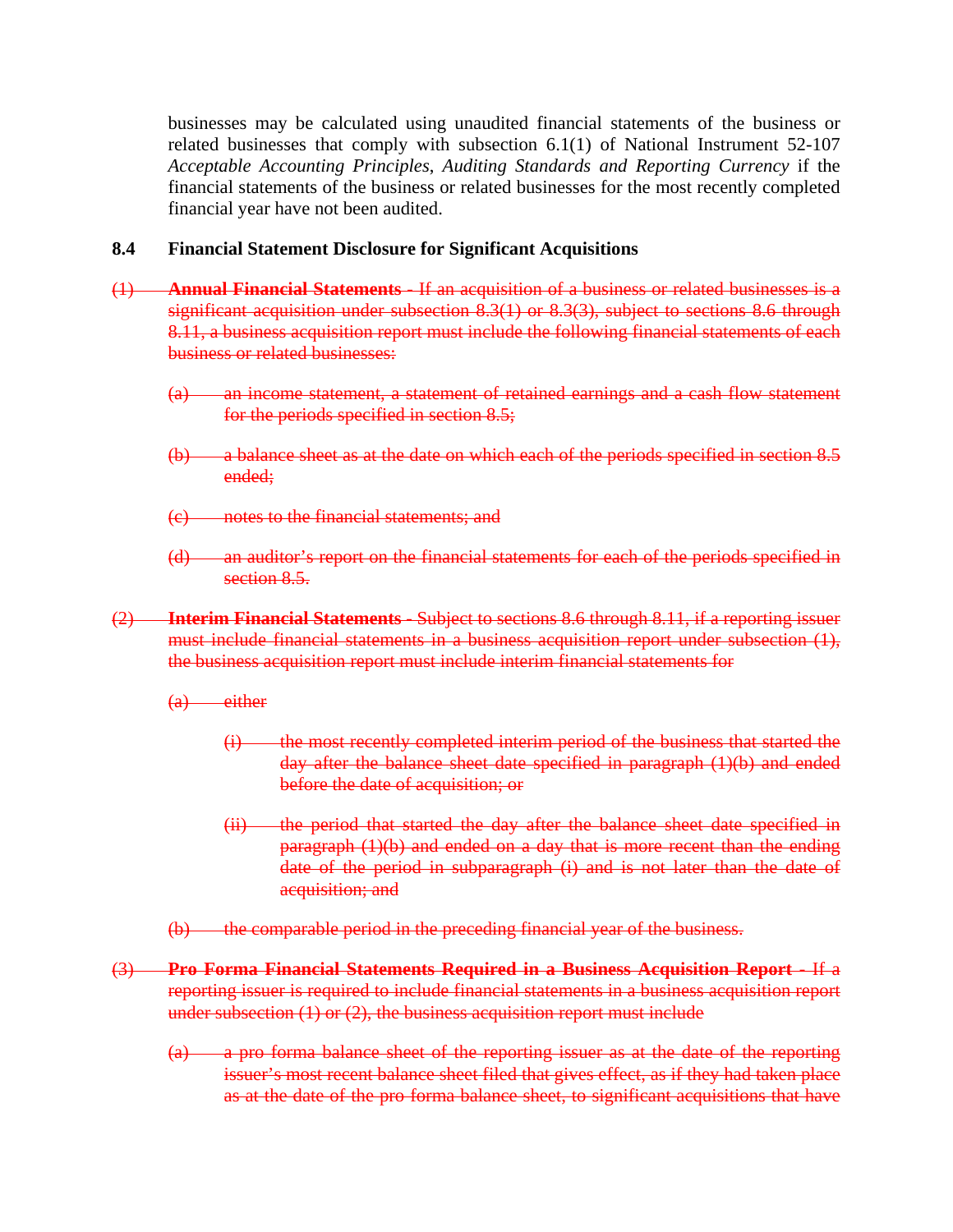been completed, but are not reflected in the reporting issuer's most recent annual or interim balance sheet;

- (b) a pro forma income statement of the reporting issuer that gives effect to significant acquisitions completed after the ending date of the reporting issuer's most recently completed financial year for which financial statements are required to have been filed, as if they had taken place at the beginning of that financial year, for each of the following financial periods:
	- (i) the reporting issuer's most recently completed financial year for which financial statements are required to have been filed; and
	- (ii) the reporting issuer's most recently completed interim period that ended after the period in subparagraph (i) for which financial statements are required to have been filed;
- (c) pro forma earnings per share based on the pro forma financial statements referred to in paragraph (b); and
- (d) a compilation report accompanying the pro forma financial statements required under paragraphs (a) and (b) signed by the reporting issuer's auditor and prepared in accordance with the Handbook.
- (4) **Preparation of Pro Forma Financial Statements -** If a reporting issuer is required to include pro forma financial statements in a business acquisition report under subsection  $(3)$ ,
	- (a) the reporting issuer must identify in the pro forma financial statements each significant acquisition, if the pro forma financial statements give effect to more than one significant acquisition;
	- (b) the reporting issuer must include in the pro forma financial statements a description of the underlying assumptions on which the pro forma financial statements are prepared, cross-referenced to each related pro forma adjustment;
	- $\epsilon$ ) if the financial year-end of the business differs from the reporting issuer's yearend by more than 93 days, for the purpose of preparing the pro forma income statement for the reporting issuer's most recently completed financial year, the reporting issuer must construct an income statement of the business for a period of 12 consecutive months ending no more than 93 days before or after the reporting issuer's year-end, by adding the results for a subsequent interim period to a completed financial year of the business and deducting the comparable interim results for the immediately preceding year;
	- (d) if a constructed income statement is required under paragraph (c), the pro forma financial statements must disclose the period covered by the constructed income statement on the face of the pro forma financial statements and must include a note stating that the financial statements of the business used to prepare the pro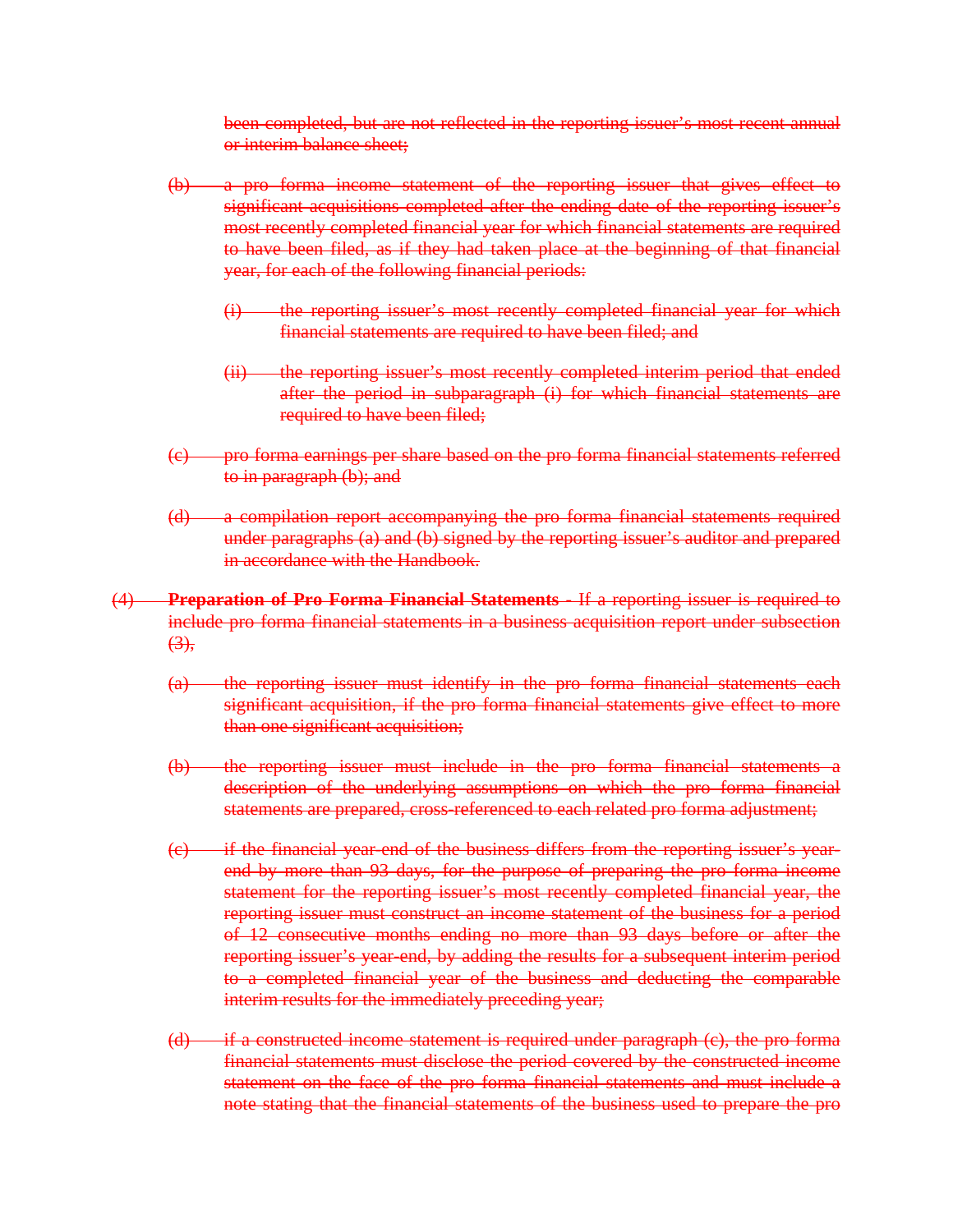forma financial statements were prepared for the purpose of the pro forma financial statements and do not conform with the financial statements for the business included elsewhere in the business acquisition report;

- (e) if a reporting issuer is required to prepare a pro forma income statement for an interim period required by subparagraph (3)(b)(ii), and the pro forma income statement for the most recently completed financial year includes results of the business which are also included in the pro forma income statement for the interim period, the reporting issuer must disclose in a note to the pro forma financial statements the revenue, expenses, gross profit and income from continuing operations included in each pro forma income statement for the overlapping period; and
- (f) an audit report is not required for a constructed period referred to in paragraph (c).
- (5) **Financial Statements of Related Businesses** If a reporting issuer is required under subsection (1) to include financial statements for more than one business because the significant acquisition involves an acquisition of related businesses, the financial statements required under subsection (1) must be presented separately for each business, except for the periods during which the businesses have been under common control or management, in which case the reporting issuer may present the financial statements of the businesses on a combined basis.
- (1) **Comparative Annual Financial Statements** If a reporting issuer must file a business acquisition report under section 8.2, subject to sections 8.6 through 8.11, the business acquisition report must include the following for each business or related businesses:
	- (a) an income statement, a statement of retained earnings and a cash flow statement for the following periods:
		- (i) if the business has completed one financial year,
			- (A) the most recently completed financial year ended on or before the date of acquisition; and
			- (B) the financial year immediately preceding the most recently completed financial year, if any; or
		- (ii) if the business has not completed one financial year, the financial period commencing on the date of formation and ending on a date not more than 45 days before the date of acquisition;
	- (b) a balance sheet as at the end of each of the periods specified in paragraph (a); and
	- (c) notes to the financial statements.
- (2) **Audit** The most recently completed financial period referred to in subsection (1) must be audited.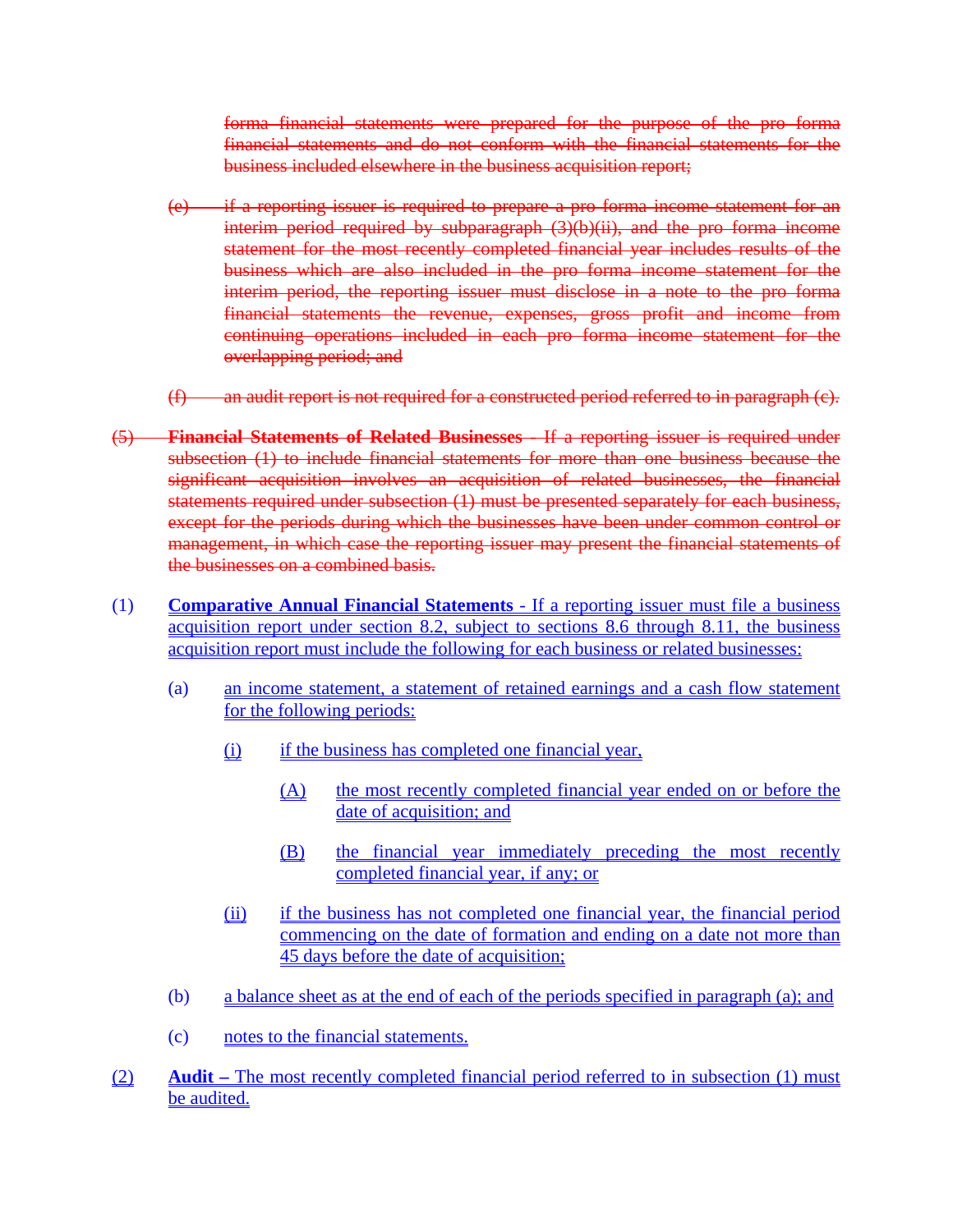- (3) **Interim Financial Statements** Subject to sections 8.6 through 8.11, if a reporting issuer must include financial statements in a business acquisition report under subsection (1), the business acquisition report must include financial statements for
	- (a) either
		- (i) the most recently completed interim period of the business that started the day after the date of the balance sheet specified in paragraph (1)(b) and ended before the date of acquisition; or
		- (ii) the period that started the day after the date of the balance sheet specified in paragraph (1)(b) and ended after the interim period referred to in subparagraph (i) and before the date of acquisition; and
	- (b) the comparable period in the preceding financial year of the business.

# (4) **Exemption from Interim Financial Statement Requirements –** Subsection (3) does not apply to a reporting issuer if

- (a) the issuer filed a document before the date of acquisition that provided prospectus-level disclosure for the acquired business;
- (b) the issuer incorporates by reference into the business acquisition report any interim financial statements for the acquired business's current financial year that were included in the document referred to in paragraph (a);
- (c) the financial statements included in the document referred to in paragraph (a) are for the interim period or financial year, or a period ending after that interim period or financial year, immediately preceding the interim period referred to in subsection (3);
- (d) a reasonable investor would not regard the issuer's primary business to be the business acquired by the issuer; and
- (e) the issuer will not account for the acquisition as continuity of interests.
- (5) **Pro Forma Financial Statements Required in a Business Acquisition Report** If a reporting issuer is required to include financial statements in a business acquisition report under subsection (1) or (3), the business acquisition report must include
	- (a) a pro forma balance sheet of the reporting issuer, as at the date of
		- (i) the reporting issuer's most recent balance sheet filed, that gives effect, as if they had taken place as at the date of the pro forma balance sheet, to significant acquisitions that have been completed, but are not reflected in the reporting issuer's most recent balance sheet for an annual or interim period, or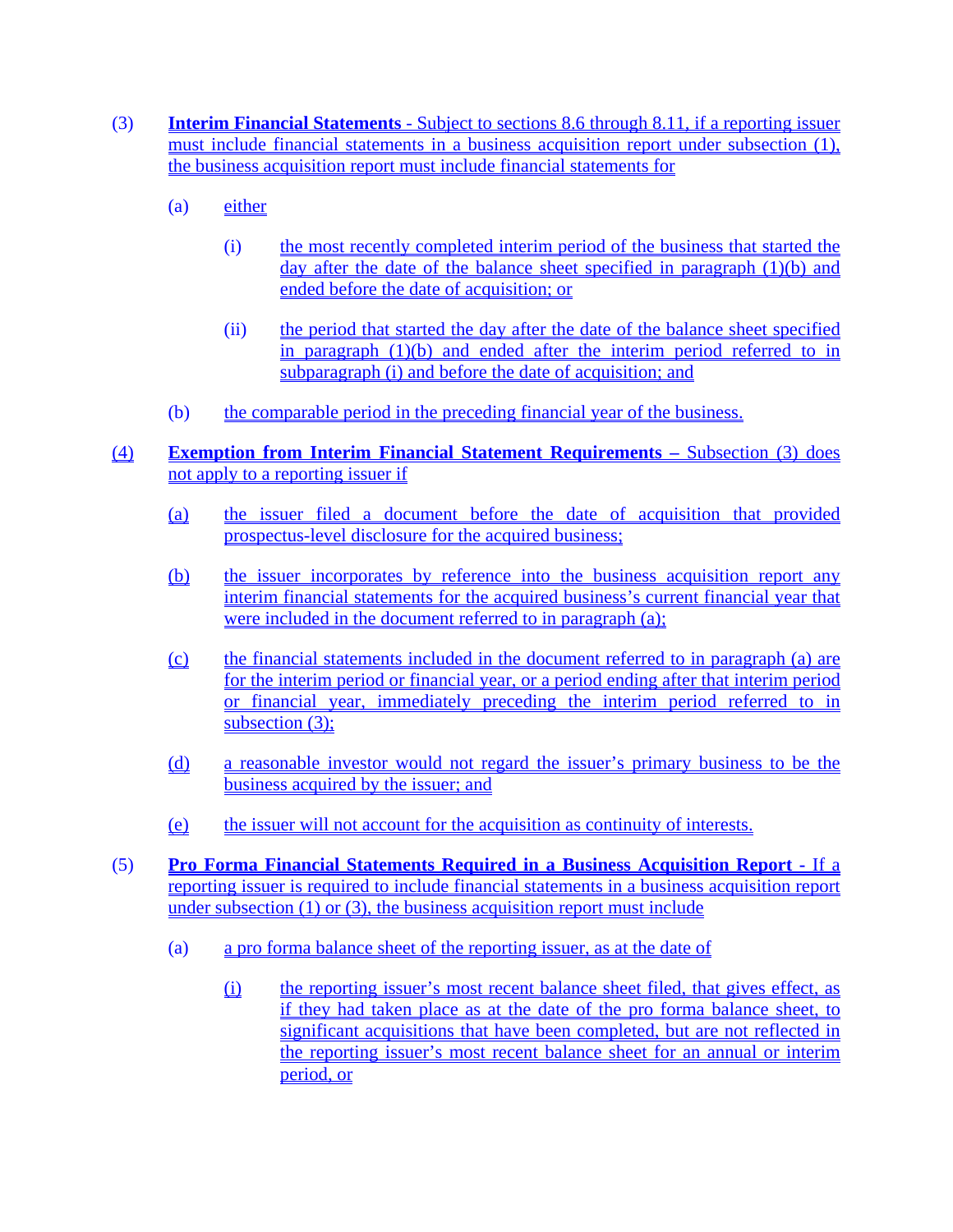- (ii) the acquired business's most recent balance sheet, if the reporting issuer has not filed a balance sheet for an annual or interim period, that gives effect, as if they had taken place as at the date of the pro forma balance sheet, to significant acquisitions that have been completed;
- (b) a pro forma income statement of the reporting issuer for each of the following financial periods:
	- (i) the reporting issuer's
		- (A) most recently completed financial year for which it has been required to file financial statements, and
		- (B) most recently completed interim period for which it has been required to file financial statements that started after the period in clause (A) and ended before the acquisition date or, at the issuer's option, ended after the acquisition date,

that gives effect to significant acquisitions completed after the ending date of the reporting issuer's most recently completed financial year for which financial statements are required to have been filed, as if they had taken place at the beginning of that financial year; or

- (ii) if the reporting issuer has not been required to file financial statements, for the acquired business's
	- (A) most recently completed financial year that ended before the date of acquisition, and
	- (B) period for which financial statements are included in the business acquisition report under paragraph 8.4(3)(a),

that gives effect to significant acquisitions completed as if they had taken place at the beginning of the period referred to in clause (A); and

- (c) pro forma earnings per share based on the pro forma financial statements referred to in paragraph (b).
- (6) **Exemption from Pro Forma Financial Statement Requirements** Paragraph 8.4(5)(a) and clauses  $8.4(5)(b)(i)(B)$  and  $8.4(5)(b)(ii)(B)$  do not apply to a reporting issuer if
	- (a) the issuer filed a document before the date of acquisition that provided prospectus-level disclosure for the acquired business;
	- (b) the issuer incorporates by reference into the business acquisition report the pro forma financial statements relating to the acquisition that were included in the document referred to in paragraph (a);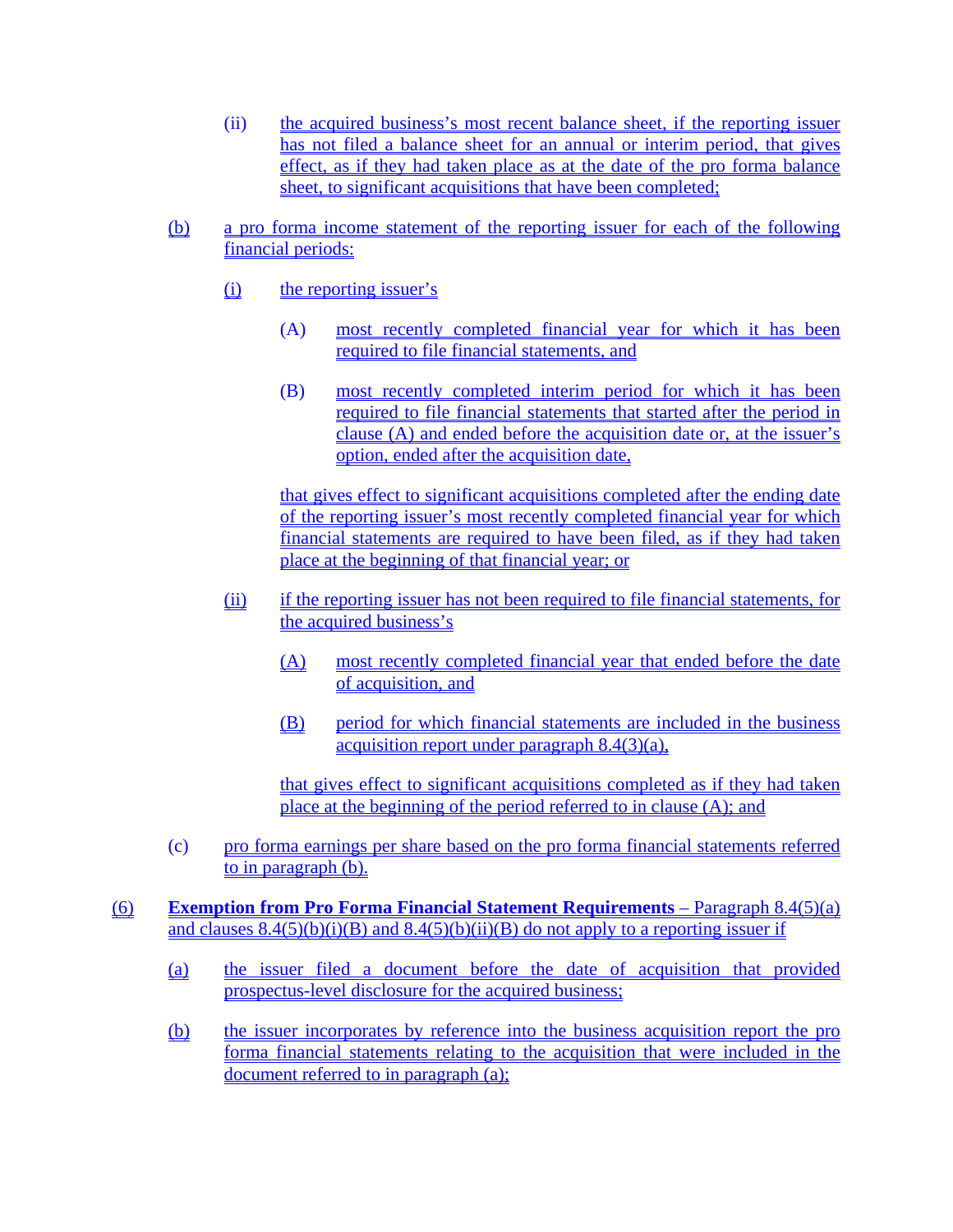- (c) the pro forma financial statements referred to in paragraph (b) are,
	- (i) in the case of the income statement, for the interim period or financial year, or a period ending after the interim period or financial year, immediately preceding the period referred to in clause  $8.4(5)(b)(i)(B)$  or  $8.4(5)(b)(ii)(B)$ , as applicable, and
	- (ii) in the case of the pro forma balance sheet, as at the last date of the period covered by the income statement referred to in subparagraph (i);
- (d) a reasonable investor would not regard the issuer's primary business to be the business acquired by the issuer; and
- (e) the issuer will not account for the acquisition as continuity of interests.
- (7) **Preparation of Pro Forma Financial Statements** If a reporting issuer is required to include pro forma financial statements in a business acquisition report under subsection  $(5)$ ,
	- (a) the reporting issuer must identify in the pro forma financial statements each significant acquisition, if the pro forma financial statements give effect to more than one significant acquisition;
	- (b) the reporting issuer must include in the pro forma financial statements a description of the underlying assumptions on which the pro forma financial statements are prepared, cross-referenced to each related pro forma adjustment;
	- (c) if the financial year-end of the business differs from the reporting issuer's yearend by more than 93 days, for the purpose of preparing the pro forma income statement for the reporting issuer's most recently completed financial year, the reporting issuer must construct an income statement of the business for a period of 12 consecutive months ending no more than 93 days before or after the reporting issuer's year-end, by adding the results for a subsequent interim period to a completed financial year of the business and deducting the comparable interim results for the immediately preceding year;
	- (d) if a constructed income statement is required under paragraph (c), the pro forma financial statements must disclose the period covered by the constructed income statement on the face of the pro forma financial statements and must include a note stating that the financial statements of the business used to prepare the pro forma financial statements were prepared for the purpose of the pro forma financial statements and do not conform with the financial statements for the business included elsewhere in the business acquisition report;
	- (e) if a reporting issuer is required to prepare a pro forma income statement for an interim period required by paragraph  $(5)(b)$ , and the pro forma income statement for the most recently completed financial year includes results of the business which are also included in the pro forma income statement for the interim period,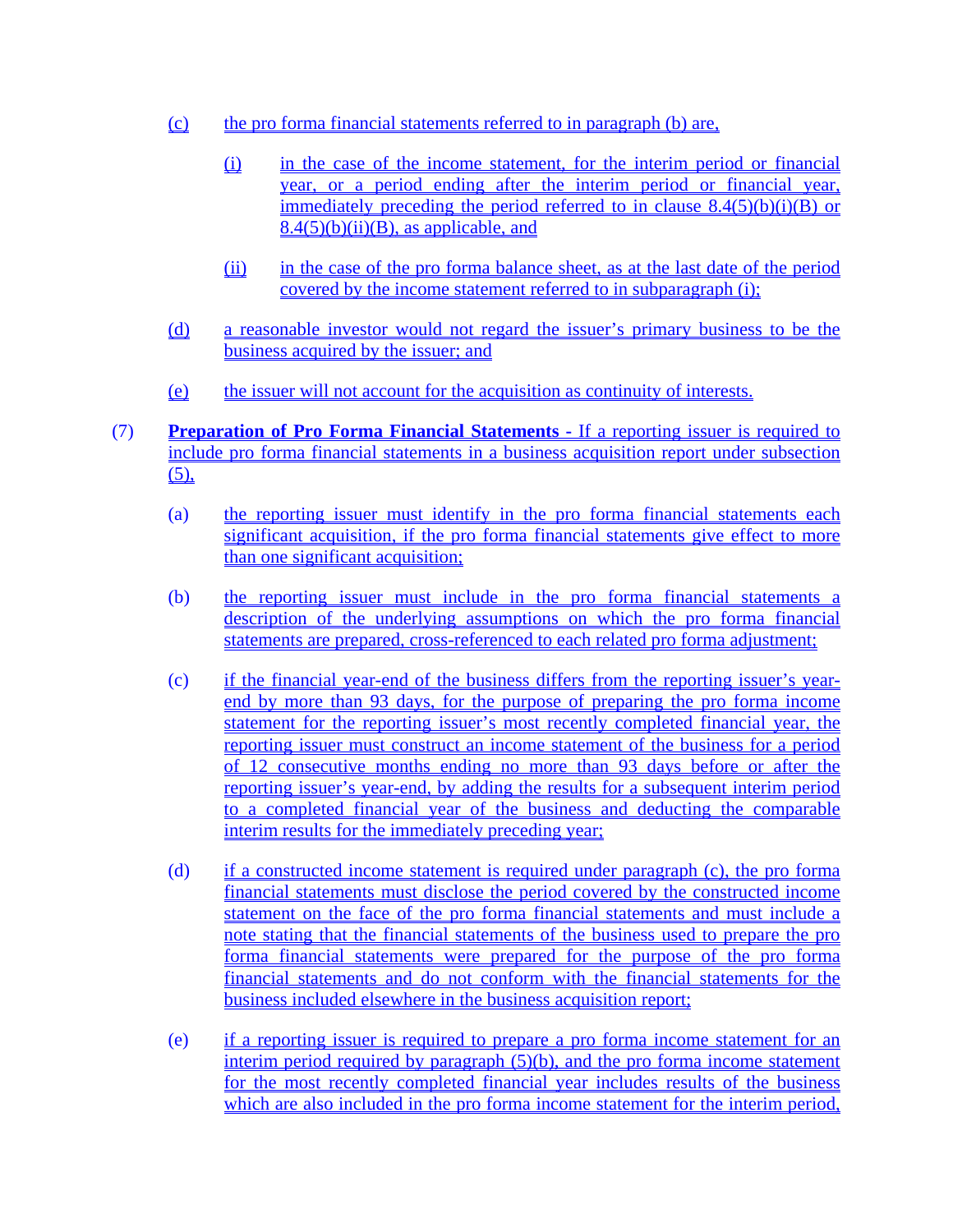the reporting issuer must disclose in a note to the pro forma financial statements the revenue, expenses, gross profit and income from continuing operations included in each pro forma income statement for the overlapping period; and

- (f) a constructed period referred to in paragraph (c) does not have to be audited.
- (8) **Financial Statements of Related Businesses** If a reporting issuer is required under subsection (1) to include financial statements for more than one business because the significant acquisition involves an acquisition of related businesses, the financial statements required under subsection (1) must be presented separately for each business, except for the periods during which the businesses have been under common control or management, in which case the reporting issuer may present the financial statements of the businesses on a combined basis.

#### **8.5 Reporting Periods[repealed]**

- **(1) Reporting Issuers that are not Venture Issuers** The periods for which the financial statements are required under subsection 8.4(1) for a reporting issuer that is not a venture issuer as at the date of acquisition must be determined by reference to the significance tests set out in subsections 8.3(2) and 8.3(4) as follows:
	- 1. **Acquisitions significant between 20 percent and 40 percent** If none of the significance tests is satisfied if "20 percent" is read as "40 percent", financial statements must be included for
		- (A) the most recently completed financial year of the business ended more than 45 days before the date of acquisition; or
		- (B) if the business has not completed one financial year, or the business has completed its first financial year that ended 45 or fewer days before the date of acquisition, the financial period commencing on the date of formation and ending on a date not more than 45 days before the date of acquisition.
	- 2. **Acquisitions significant over 40 percent** If any of the significance tests are satisfied if "20 percent" is read as "40 percent", financial statements must be included for
		- (A) each of the two most recently completed financial years of the business ended more than 45 days before the date of acquisition;
		- (B) if the business has not completed two financial years, any completed financial year ended more than 45 days before the date of acquisition; or
		- (C) if the business has not completed one financial year, or the business has completed its first financial year that ended 45 or fewer days before the date of acquisition, a financial period commencing on the date of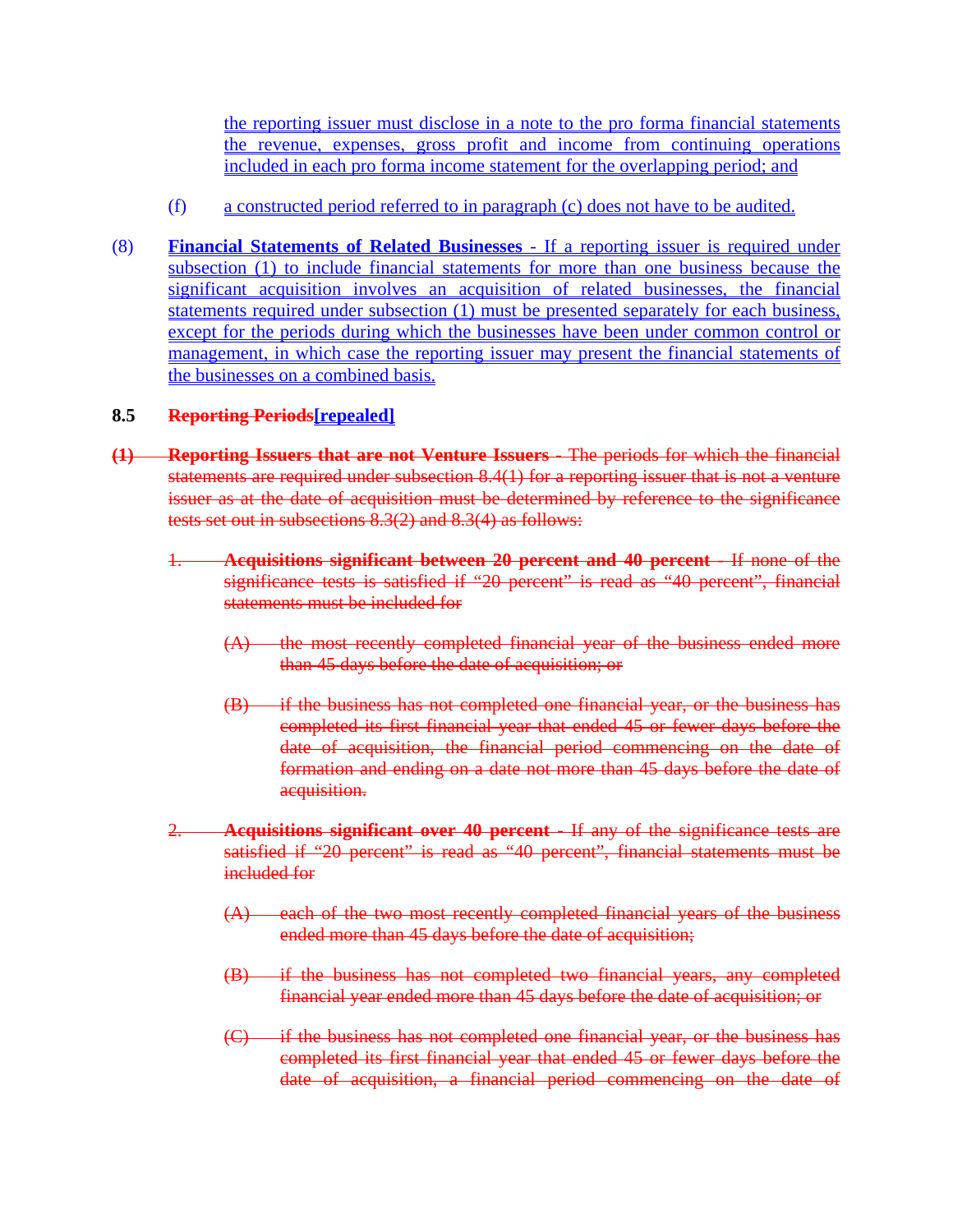formation and ending on a date not more than 45 days before the date of acquisition.

- **(2) Venture Issuers** The period for which the financial statements are required under subsection 8.4(1) for a reporting issuer that is a venture issuer as at the date of acquisition is
	- (a) the most recently completed financial year of the business ended more than 45 days before the date of acquisition; or
	- (b) if the business has not completed one financial year, or the business has completed its first financial year that ended 45 or fewer days before the date of acquisition, the financial period commencing on the date of formation and ending on a date not more than 45 days before the date of acquisition.

#### **8.6 Exemption for Significant Acquisitions Accounted for Using the Equity Method**

A reporting issuer is exempt from the requirements in section 8.4 if

- (a) the acquisition is, or will be, of an investment accounted for using the equity methodinvestee;
- (b) the business acquisition report includes disclosure for the periods for which financial statements are otherwise required under subsection 8.4(1) that
	- (i) summarizes information as to the assets, liabilities and results of operations of the businessequity investee; and
	- (ii) describes the reporting issuer's proportionate interest in the business equity investee and any contingent issuance of securities by the businessequity investee that might significantly affect the reporting issuer's share of earnings;
- (c) the financial information provided under paragraph (b) for any completed financial year
	- (i) has been derived from audited financial statements of the **business** equity investee; or
	- (ii) has been audited; and
- (d) the business acquisition report
	- $(i)$  identifies the financial statements referred to in subparagraph  $(c)(i)$  from which the disclosure provided under paragraph (b) has been derived; or
	- (ii) discloses that the financial information provided under paragraph (b), if not derived from audited financial statements, has been audited; and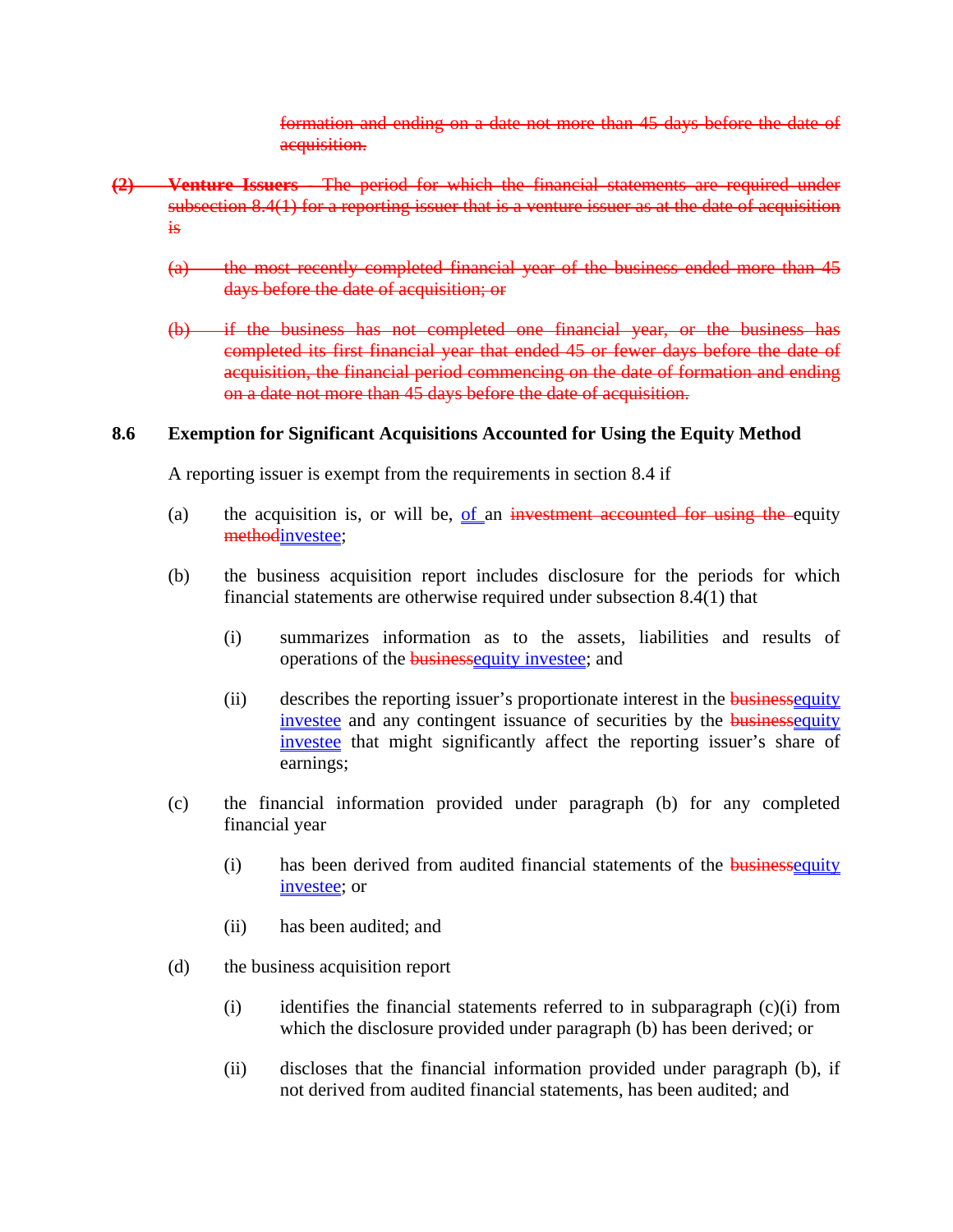(iii) discloses that the audit opinion with respect to the financial statements referred to in subparagraph (i), or the financial information referred to in subparagraph (ii), was issued without a reservation.

#### **8.7 Exemptions for Significant Acquisitions if More Recent Statements Included[repealed]**

- $(1)$  If under item 8.5(1)2. a reporting issuer is required to provide financial statements of a business for two completed financial years, the reporting issuer may omit the financial statements for the oldest financial year, if
	- (a) audited financial statements of the business are included for a financial year ended 45 days or less before the date of acquisition; or
	- (b) (i) audited financial statements are included in the business acquisition report for a period of at least nine months commencing the day after the most recently completed financial year for which financial statements are required under item 8.5(1)2.;
		- (ii) the business is not seasonal; and
		- (iii) the reporting issuer has not included audited financial statements in the business acquisition report for a period of less than 12 months using the exemption set out in section 8.8.
- $(2)$  A reporting issuer is exempt from the requirement in subsection 8.4(2) to provide interim financial statements if the reporting issuer includes annual audited or unaudited financial statements of the business for a financial year ended 45 days or less before the date of acquisition.

#### **8.8 Exemption for Significant Acquisitions if Financial Year End Changed**

If under section 8.58.4 a reporting issuer is required to provide financial statements for two completed financial years for a business acquired and the business changed its financial year end during either of the financial years required to be included, the reporting issuer may include financial statements for the transition year in satisfaction of the financial statements for one of the years, provided that the transition year is at least nine months.

#### **8.9 Exemption from Comparatives if Financial Statements Not Previously Prepared**

A reporting issuer is not required to provide comparative information for interim financial statements required under subsection  $8.4(\frac{23}{2})$  for a business acquired if

- (a) to a reasonable person it is impracticable to present prior-period information on a basis consistent with the most recently completed interim period of the acquired business;
- (b) the prior-period information that is available is presented; and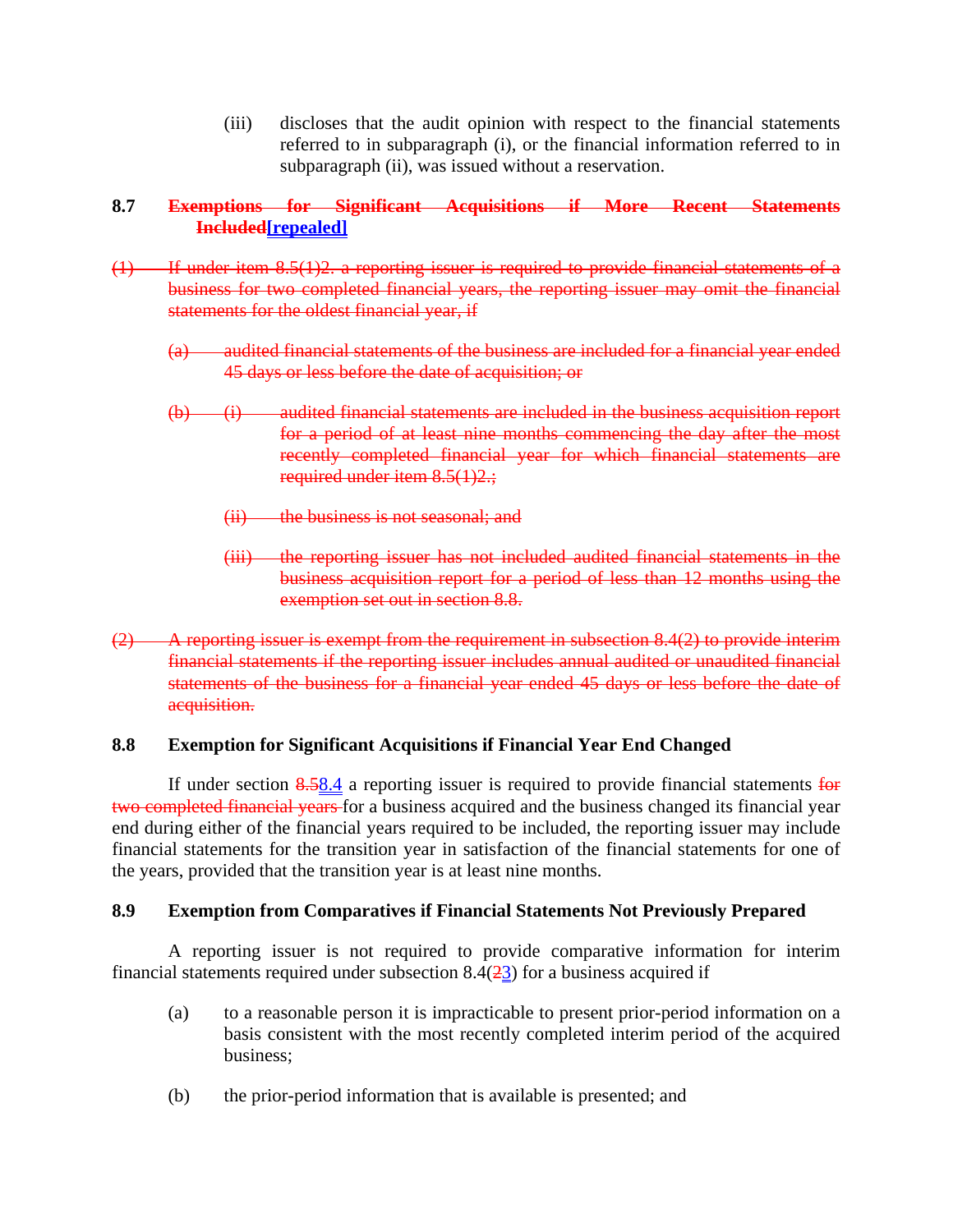(c) the notes to the interim financial statements disclose the fact that the prior-period information has not been prepared on a basis consistent with the most recent interim financial information.

#### **8.10 Exemption for Acquisition of an Interest in an Oil and Gas Property**

A reporting issuer is exempt from the requirements in section 8.4 if

- $(a)$  the significant acquisition is
	- (i) an acquisition of a business that is an interest in an oil and gas property; or

(ii) an acquisition of related businesses that are interests in oil and gas properties;

- (b) the reporting issuer is unable to provide the financial statements in respect of the significant acquisition otherwise required under this Part because those financial statements do not exist or because the reporting issuer does not have access to those financial statements;
- (c) the acquisition does not constitute a reverse takeover;
- (d) the business or related businesses did not, immediately before the time of completion of the acquisition, constitute a "reportable segment" of the vendor, as defined in the Handbook;
- (e) in respect of the business or related businesses, for each of the financial years for which financial statements would, but for this section, be required under section 8.4, the business acquisition report includes
	- (i) an operating statement, accompanied by a report of an auditor, presenting for the business or related businesses at least the following:
		- (A) gross revenue;
		- (B) royalty expenses;
		- (C) production costs; and
		- (D) operating income;
	- (ii) a description of the property or properties and the interest acquired by the reporting issuer; and
	- (iii) disclosure of the annual oil and gas production volumes from the business or related businesses; and

(f) the business acquisition report discloses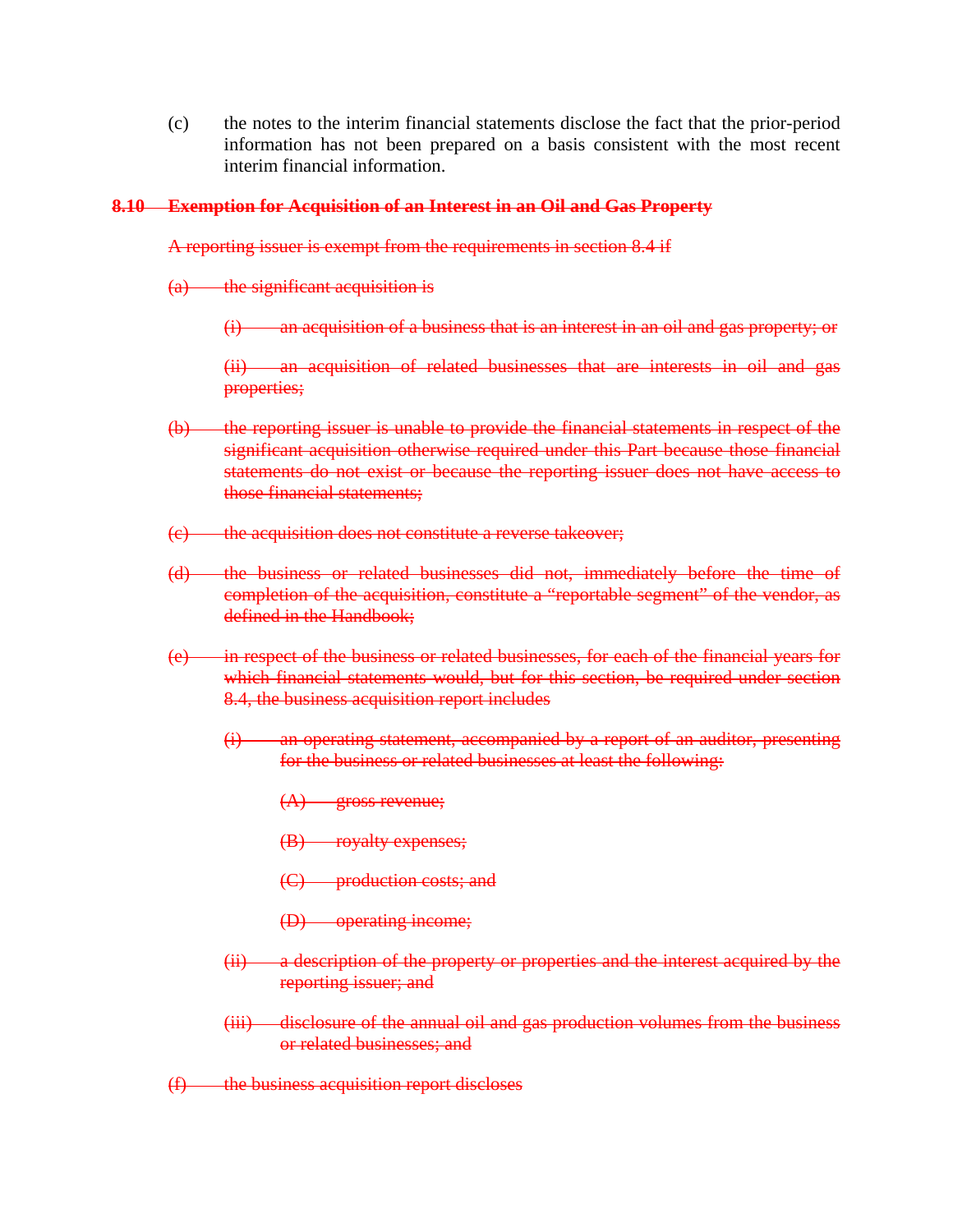- (i) the estimated reserves and related future net revenue attributable to the business or related businesses, the material assumptions used in preparing the estimates and the identity and relationship to the reporting issuer or to the vendor of the person who prepared the estimates; and
- (ii) the estimated oil and gas production volumes from the business or related businesses for the first year reflected in the estimates disclosed under  $subparagnb$  (f)(i).

# **8.10 Acquisition of an Interest in an Oil and Gas Property**

- (1) **Asset Test** Despite subsections 8.3(2) and 8.3(4), the asset tests in paragraphs 8.3(2)(a) and 8.3(4)(a) do not apply to an acquisition of
	- (a) a business that is an interest in an oil and gas property;, or
	- (b) related businesses that are interests in oil and gas properties,

unless the acquisition is of securities of another issuer.

- (2) **Income Test** Despite subsections 8.3(2), 8.3(4), 8.3(8), 8.3(9), 8.3(10) and 8.3(12), a reporting issuer must substitute "operating income" for "consolidated income from continuing operations" for the purposes of the income test in paragraphs  $8.3(2)(c)$  and 8.3(4)(c) if the acquisition is one described in subsection (1).
- (3) **Exemption from Financial Statement Disclosure** A reporting issuer is exempt from the requirements in section 8.4 if
	- (a) the significant acquisition is an acquisition described in subsection  $(1)$ ;
	- (b) the reporting issuer is unable to provide the financial statements in respect of the significant acquisition otherwise required under this Part because those financial statements do not exist or because the reporting issuer does not have access to those financial statements;
	- (c) the acquisition does not constitute a reverse takeover;
	- (d) the business or related businesses did not, immediately before the time of completion of the acquisition, constitute a "reportable segment" of the vendor, as defined in the Handbook;
	- (e) in respect of the business or related businesses, for each of the financial periods for which financial statements would, but for this section, be required under section 8.4, the business acquisition report includes
		- (i) an operating statement, accompanied by a report of an auditor, presenting for the business or related businesses at least the following: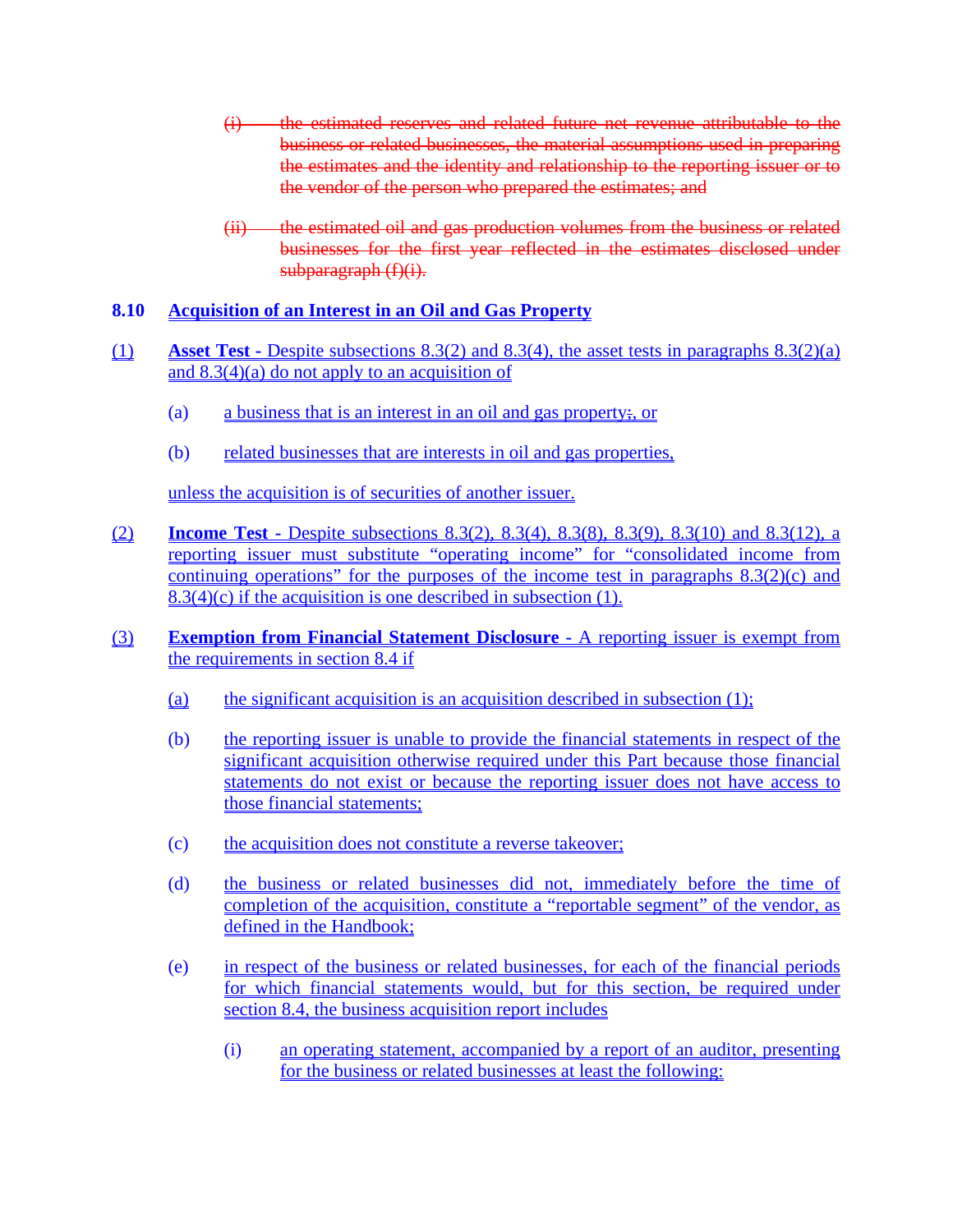- (A) gross revenue;
- (B) royalty expenses;
- (C) production costs; and
- (D) operating income;
- (ii) a pro forma operating statement of the reporting issuer that gives effect to significant acquisitions completed after the ending date of the reporting issuer's most recently completed financial year for which financial statements are required to have been filed, as if they had taken place at the beginning of that financial year, for each of the financial periods referred to in paragraph  $8.4(5)(b)$ :
- (iii) a description of the property or properties and the interest acquired by the reporting issuer; and
- (iv) disclosure of the annual oil and gas production volumes from the business or related businesses; and
- (f) the business acquisition report discloses
	- (i) the estimated reserves and related future net revenue attributable to the business or related businesses, the material assumptions used in preparing the estimates and the identity and relationship to the reporting issuer or to the vendor of the person who prepared the estimates; and
	- (ii) the estimated oil and gas production volumes from the business or related businesses for the first year reflected in the estimates disclosed under subparagraph  $(f)(i)$ .

# **8.11 Exemption for Step-By-Step Acquisitions**

Despite section 8.4, a reporting issuer is exempt from the requirements to file financial statements for an acquired business, other than the pro forma financial statements required by subsection 8.4( $\frac{35}{2}$ ), in a business acquisition report if the reporting issuer has made a "step-bystep" purchase as described in the Handbook and the acquired business has been consolidated in the reporting issuer's most recent annual financial statements that have been filed.

# **PART 9 PROXY SOLICITATION AND INFORMATION CIRCULARS**

#### **9.1 Sending of Proxies and Information Circulars**

(1) If management of a reporting issuer gives notice of a meeting to its registered holders of voting securities, management must, at the same time as or before giving that notice, send to each registered holder of voting securities who is entitled to notice of the meeting a form of proxy for use at the meeting.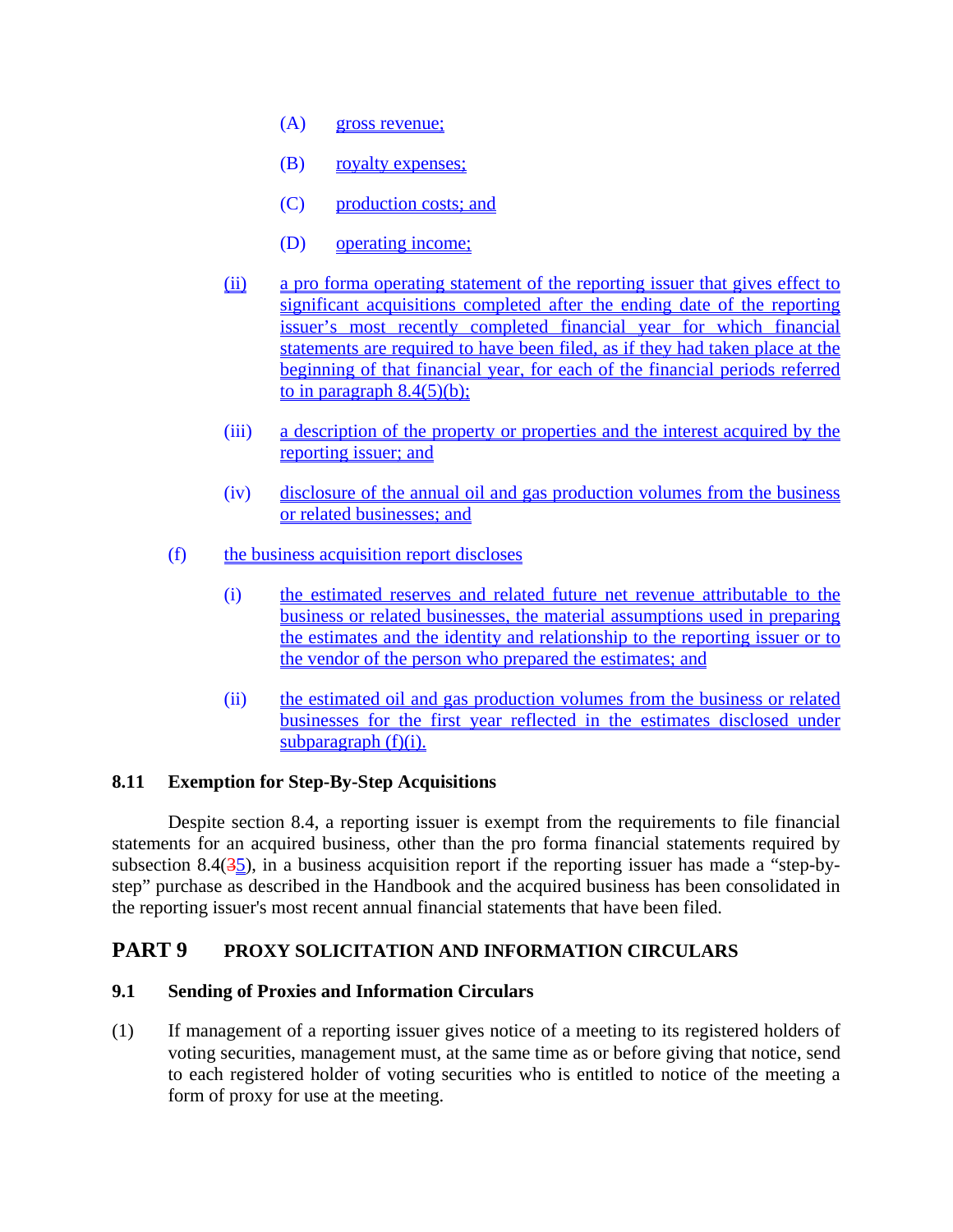- (2) Subject to section 9.2, a person or company that solicits proxies from registered holders of voting securities of a reporting issuer must,
	- (a) in the case of a solicitation by or on behalf of management of a reporting issuer, send an information circular with the notice of meeting to each registered securityholder whose proxy is solicited; or
	- (b) in the case of any other solicitation, concurrently with or before the solicitation, send an information circular to each registered securityholder whose proxy is solicited.
- (3) In Québec, subsections (1) and (2) apply, adapted as required, to a meeting of holders of debt securities of an issuer that is a reporting issuer in Québec, whether called by management of the reporting issuer or by the trustee of the debt securities.

#### **9.2 Exemptions from Sending Information Circular**

- (1) Subsection 9.1(2) does not apply to a solicitation by a person or company in respect of securities of which the person or company is the beneficial owner.
- (2) Paragraph 9.1(2)(b) does not apply to a solicitation if the total number of securityholders whose proxies are solicited is not more than 15.
- (3) For the purposes of subsection (2), two or more persons or companies who are joint registered owners of one or more securities are considered to be one securityholder.

# **9.3 Filing of Information Circulars and Proxy-Related Material**

A person or company that is required under this Instrument to send an information circular or form of proxy to registered securityholders of a reporting issuer must promptly file a copy of the information circular, form of proxy and all other material required to be sent by the person or company in connection with the meeting to which the information circular or form of proxy relates.

#### **9.4 Content of Form of Proxy**

- (1) A form of proxy sent to securityholders of a reporting issuer by a person or company soliciting proxies must indicate in bold-face type whether or not the proxy is solicited by or on behalf of the management of the reporting issuer, provide a specifically designated blank space for dating the form of proxy and specify the meeting in respect of which the proxy is solicited.
- (2) An information circular sent to securityholders of a reporting issuer or the form of proxy to which the information circular relates must
	- (a) indicate in bold-face type that the securityholder has the right to appoint a person or company to represent the securityholder at the meeting other than the person or company if any, designated in the form of proxy; and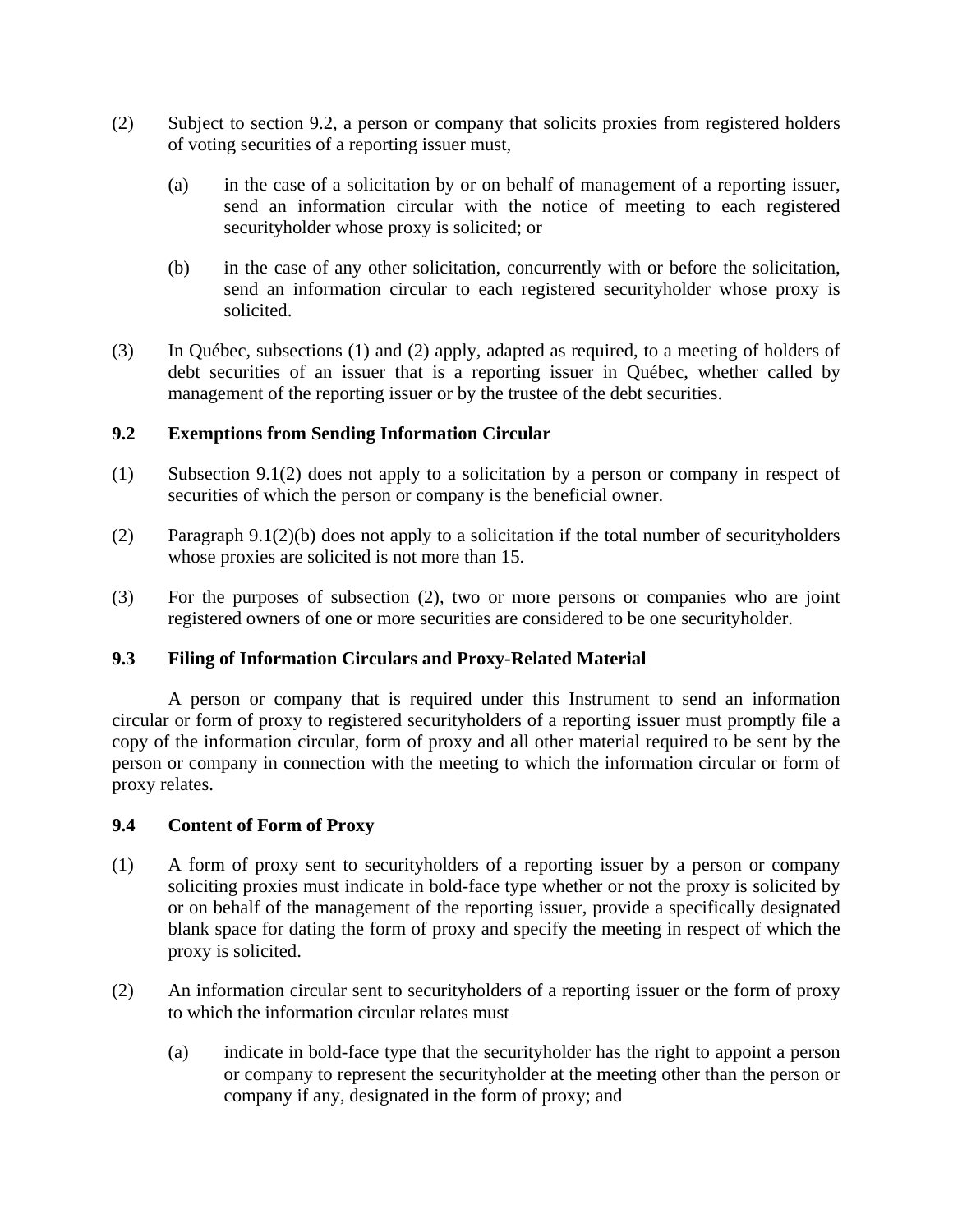- (b) contain instructions as to the manner in which the securityholder may exercise the right referred to in paragraph (a).
- (3) If a form of proxy sent to securityholders of a reporting issuer contains a designation of a named person or company as nominee, it must provide an option for the securityholder to designate in the form of proxy some other person or company as the securityholder's nominee.
- (4) A form of proxy sent to securityholders of a reporting issuer must provide an option for the securityholder to specify that the securities registered in the securityholder's name will be voted for or against each matter or group of related matters identified in the form of proxy, in the notice of meeting or in an information circular, other than the appointment of an auditor and the election of directors.
- (5) A form of proxy sent to securityholders of a reporting issuer may confer discretionary authority with respect to each matter referred to in subsection (4) as to which a choice is not specified if the form of proxy or the information circular states in bold-face type how the securities represented by the proxy will be voted in respect of each matter or group of related matters.
- (6) A form of proxy sent to securityholders of a reporting issuer must provide an option for the securityholder to specify that the securities registered in the name of the securityholder must be voted or withheld from voting in respect of the appointment of an auditor or the election of directors.
- (7) An information circular sent to securityholders of a reporting issuer or the form of proxy to which the information circular relates must state that
	- (a) the securities represented by the proxy will be voted or withheld from voting in accordance with the instructions of the securityholder on any ballot that may be called for; and
	- (b) if the securityholder specifies a choice under subsection (4) or (6) with respect to any matter to be acted upon, the securities will be voted accordingly.
- (8) A form of proxy sent to securityholders of a reporting issuer may confer discretionary authority with respect to
	- (a) amendments or variations to matters identified in the notice of meeting; and
	- (b) other matters which may properly come before the meeting,
	- if,
	- (c) the person or company by whom or on whose behalf the solicitation is made is not aware within a reasonable time before the time the solicitation is made that any of those amendments, variations or other matters are to be presented for action at the meeting; and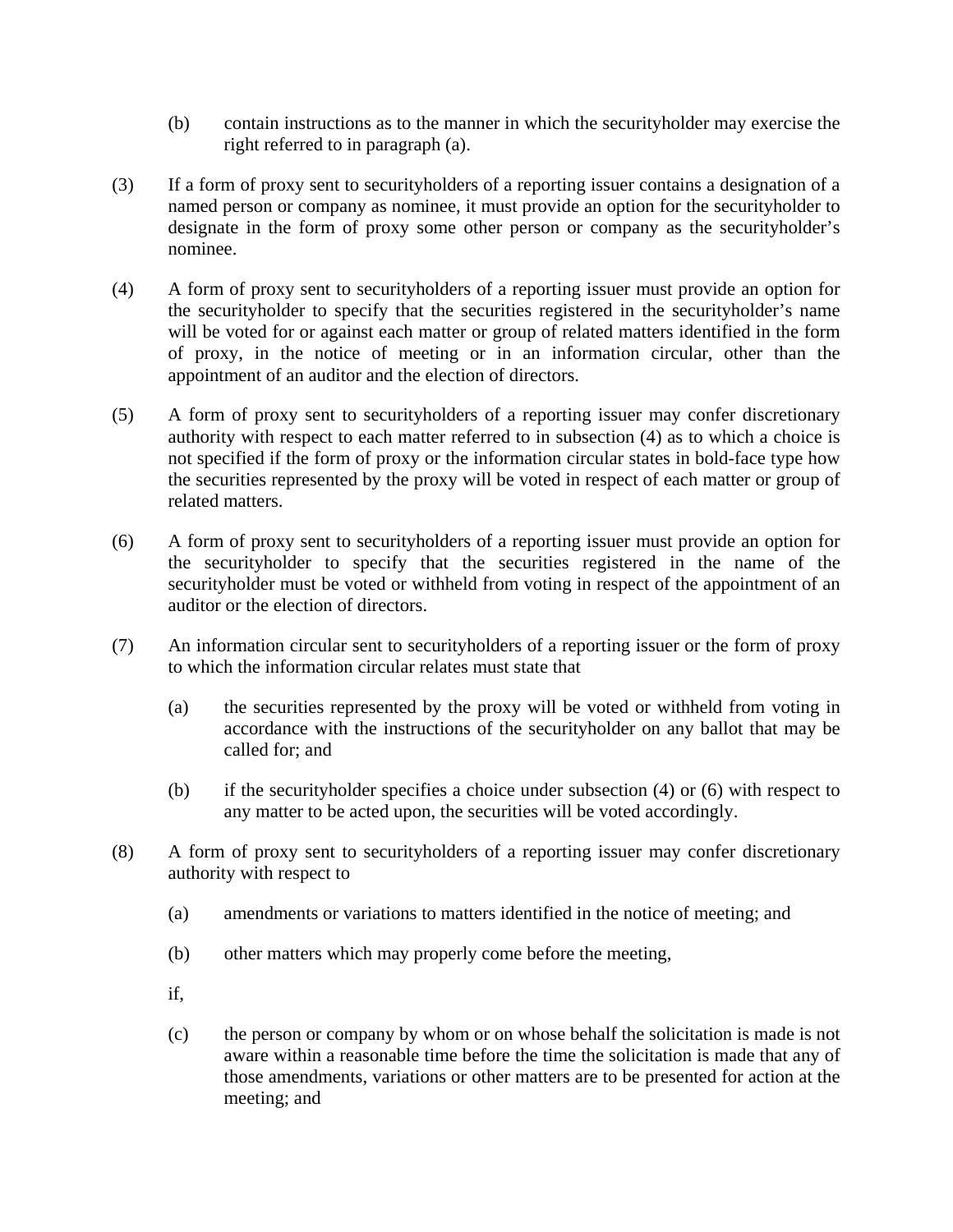- (d) a specific statement is made in the information circular or in the form of proxy that the proxy is conferring such discretionary authority.
- (9) A form of proxy sent to securityholders of a reporting issuer must not confer authority to vote
	- (a) for the election of any person as a director of a reporting issuer unless a bona fide proposed nominee for that election is named in the information circular; or
	- (b) at any meeting other than the meeting specified in the notice of meeting or any adjournment of that meeting.

#### **9.5 Exemption from Part 9**

This Part does not apply to a reporting issuer that complies with the requirements of the laws of the jurisdiction in which it is incorporated, organized or continued, if the requirements are substantially similar to the requirements of this Part.

#### **9.5 Exemption**

Sections 9.1 to 9.4 do not apply to a reporting issuer that complies with the requirements of the laws under which it is incorporated, organized or continued, if

- (a) the requirements are substantially similar to the requirements of this Part; and
- (b) the person or company promptly files a copy of any information circular, form of proxy and all other material sent by the person or company in connection with the meeting.

#### **PART 10 RESTRICTED SECURITY DISCLOSURE**

#### **10.1 Restricted Security Disclosure**

- (1) Except as otherwise provided in section [10.3,](#page-56-0) if a reporting issuer has outstanding restricted securities, or securities that are directly or indirectly convertible into or exercisable or exchangeable for restricted securities or securities that will, when issued, result in an existing class of outstanding securities being considered restricted securities, each document referred to in subsection (2) must
	- (a) refer to restricted securities using a term that includes the appropriate restricted security term;
	- (b) not refer to securities by a term that includes "common", or "preference" or "preferred", unless the securities are common shares or preference shares, respectively;
	- (c) describe any restrictions on the voting rights of restricted securities;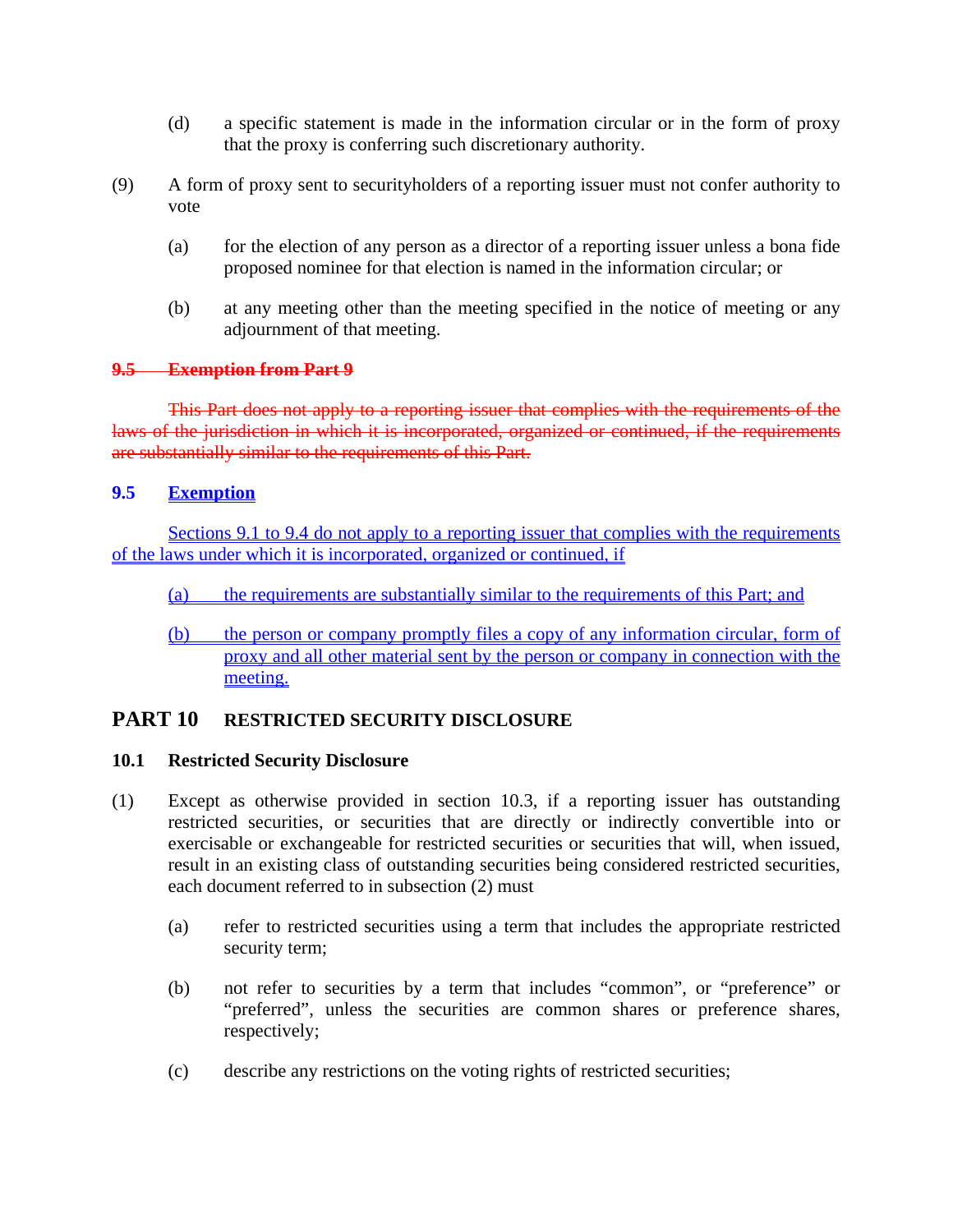- (d) describe the rights to participate, if any, of holders of restricted securities if a takeover bid is made for securities of the reporting issuer with voting rights superior to those attached to the restricted securities;
- (e) state the percentage of the aggregate voting rights attached to the reporting issuer's securities that are represented by the class of restricted securities; and
- (f) if holders of restricted securities have no right to participate if a takeover bid is made for securities of the reporting issuer with voting rights superior to those attached to the restricted securities, contain a statement to that effect in bold-face type.
- (2) Subsection (1) applies to the following documents except as provided in subsections (3) and (6):
	- (a) an information circular;
	- (b) a document required by this Instrument to be delivered upon request by a reporting issuer to any of its securityholders; and
	- (c) an AIF prepared by a reporting issuer.
- (3) Despite subsection (2), annual financial statements, interim financial statements and MD&A or other accompanying discussion by management of those financial statements are not required to include the details referred to in paragraphs  $(1)(c)$ ,  $(d)$ ,  $(e)$  and  $(f)$ .
- (4) Each reference to restricted securities in any document not referred to in subsection (2) that a reporting issuer sends to its securityholders must include the appropriate restricted security term.
- (5) A reporting issuer must not refer, in any of the documents described in subsection (4), to securities by a term that includes "common" or "preference" or "preferred", unless the securities are common shares or preference shares, respectively.
- (6) Despite paragraph (1)(b) and subsection (5), a reporting issuer may, in one place only in a document referred to in subsection (2) or (4), describe the restricted securities by the term used in the constating documents of the reporting issuer, to the extent that term differs from the appropriate restricted security term, if the description is not on the front page of the document and is in the same type face and type size as that used generally in the document.

#### **10.2 Dissemination of Disclosure Documents to Holder of Restricted Securities**

(1) If a reporting issuer sends a document to all holders of any class of its equity securities the document must also be sent by the reporting issuer at the same time to the holders of its restricted securities.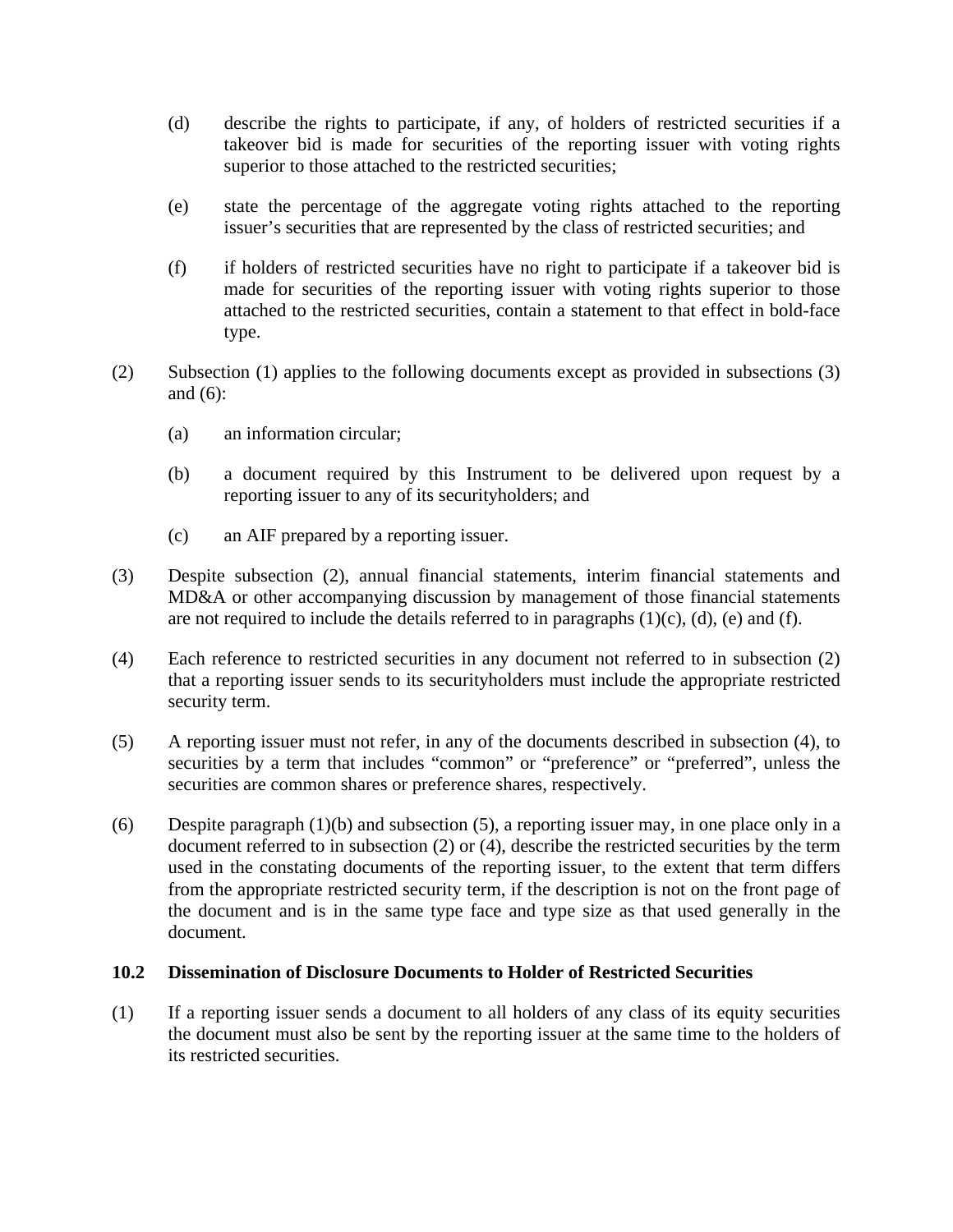(2) A reporting issuer that is required by this Instrument to arrange for, or voluntarily makes arrangements for, delivery of the documents referred to in subsection (1) to the beneficial owners of any securities of a class of equity securities registered in the name of a registrant, must make similar arrangements for delivery of the documents to the beneficial owners of securities of a class of restricted securities registered in the name of the registrant.

## <span id="page-56-0"></span>**10.3 Exemptions for Certain Reporting Issuers**

The provisions of sections 10.1 and 10.2 do not apply to

- (a) securities that carry a right to vote subject to a restriction on the number or percentage of securities that may be voted or owned by persons or companies that are not citizens or residents of Canada or that are otherwise considered as a result of any law applicable to the reporting issuer to be non-Canadians, but only to the extent of the restriction; and
- (b) securities that are subject to a restriction, imposed by any law governing the reporting issuer, on the level of ownership of the securities by any person, company or combination of persons or companies, but only to the extent of the restriction.

# **PART 11 ADDITIONAL FILINGDISCLOSURE REQUIREMENTS**

#### **11.1 Additional Filing Requirements**

- (1) A reporting issuer must file a copy of any disclosure material
	- (a) that it sends to its securityholders;  $\theta$ **F**
	- (b) in the case of an SEC issuer, that it files with or furnishes to the SEC under the 1934 Act, including material filed as exhibits to other documents, if the material contains information that has not been included in disclosure already filed in a jurisdiction by the SEC issuer; or
	- (c) that it files with another provincial or territorial securities regulatory authority or regulator other than in connection with a distribution.
- (2) A reporting issuer must file the material referred to in subsection (1) on the same date as, or as soon as practicable after, the earlier of
	- (a) the date on which the reporting issuer sends the material to its securityholders;
	- (b) the date on which the reporting issuer files or furnishes the material to the SEC; and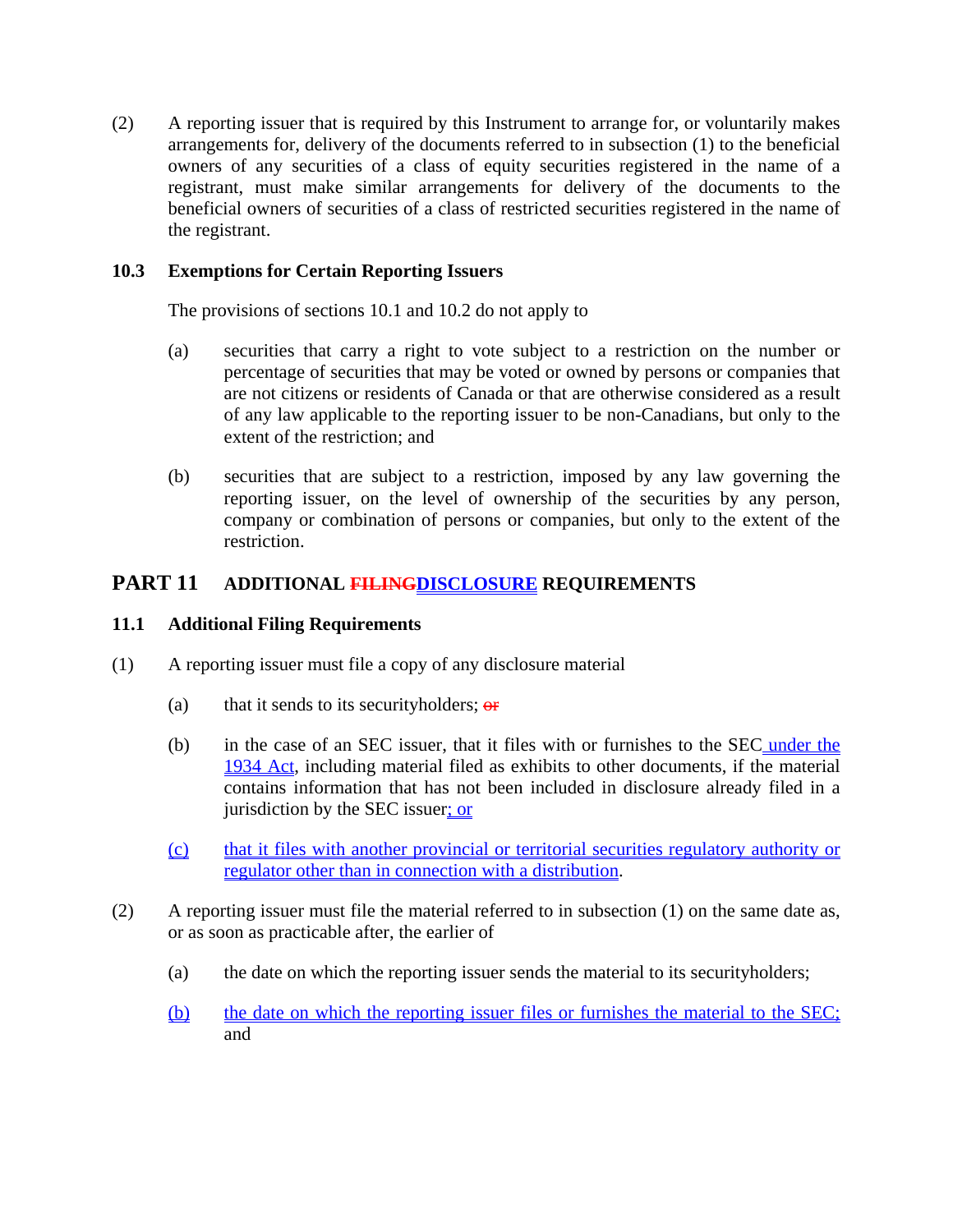(c) the date on which the reporting issuer files or furnishes the material to the SECthat material with the other provincial or territorial securities regulatory authority or regulator.

## **11.2 Change of Status Report**

A reporting issuer must file a notice promptly after the occurrence of either of the following:

- (a) the reporting issuer becomes a venture issuer; or
- (b) the reporting issuer ceases to be a venture issuer.

# **11.3 Voting Results**

A reporting issuer that is not a venture issuer must, promptly following a meeting of securityholders at which a matter was submitted to a vote, file a report that discloses, for each matter voted upon

- (a) a brief description of the matter voted upon and the outcome of the vote; and
- (b) if the vote was conducted by ballot, including a vote on a matter in which votes are cast both in person and by proxy, the number or percentage of votes cast for, against or withheld from the vote.

# **11.4 Financial Information**

A reporting issuer must file a copy of any news release issued by it that discloses information regarding its historical or prospective results of operations or financial condition for a financial year or interim period.

# **11.5 Re-filing Documents**

If a reporting issuer decides it will re-file a document, or re-state information in a document, filed under this Instrument, and the information in the re-filed document, or re-stated information, will differ materially from the information in the original document, the issuer must immediately issue and file a news release authorized by a senior officer disclosing the nature and substance of the change or proposed changes.

# **PART 12 FILING OF CERTAIN DOCUMENTS**

# <span id="page-57-0"></span>**12.1 Filing of Documents Affecting the Rights of Securityholders**

(1) A reporting issuer must file copies of the following documents, and any amendments to the following documents, unless previously filed: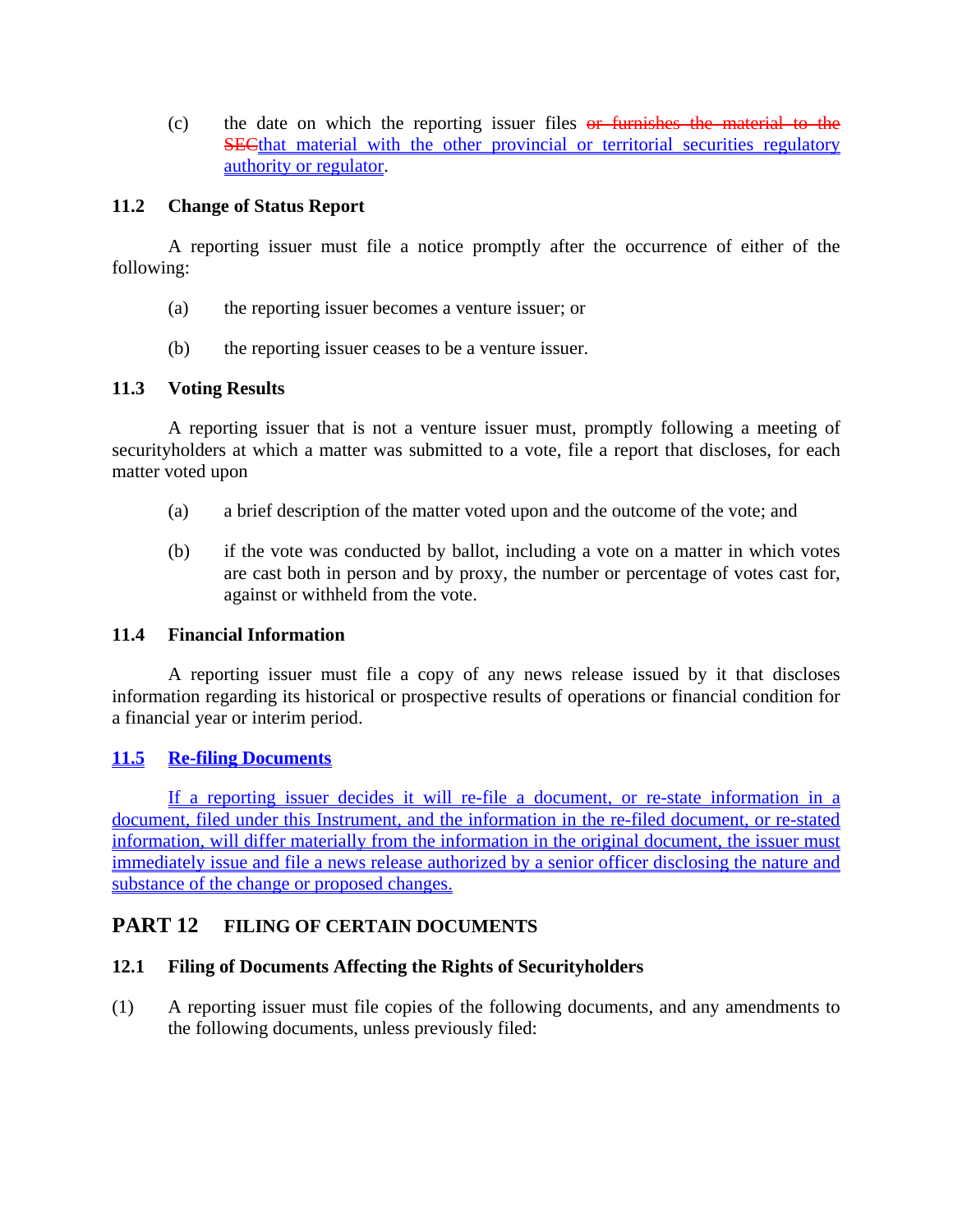- (a) articles of incorporation, amalgamation, continuation or any other constating or establishing documents of the issuer, unless the constating or establishing document is a statutory or regulatory instrument;
- (b) by-laws or other corresponding instruments currently in effect;
- (c) any securityholder or voting trust agreement that the reporting issuer has access to and that can reasonably be regarded as material to an investor in securities of the reporting issuer;
- (d) any securityholders' rights plans or other similar plans; and
- (e) any other contract of the issuer or a subsidiary of the issuer that creates or can reasonably be regarded as materially affecting the rights or obligations of its securityholders generally.
- (2) A document required to be filed under subsection (1) may be filed in paper format if
	- (a) it is dated before March 30, 2004; and
	- (b) it does not exist in an acceptable electronic format under National Instrument 13-101 *System for Electronic Document Analysis and Retrieval (SEDAR)*.

#### <span id="page-58-0"></span>**12.2 Filing of Other Material Contracts**

- (1) Unless previously filed, a reporting issuer must file a copy of any contract that it or any of its subsidiaries is a party to, other than a contract entered into in the ordinary course of business, that is material to the issuer and was entered into within the last financial year, or before the last financial year but is still in effect.
- (2) If an executive officer of the reporting issuer has reasonable grounds to believe that disclosure of certain provisions of a contract required by subsection (1) to be filed would be seriously prejudicial to the interests of the reporting issuer, or would violate confidentiality provisions, the reporting issuer may file the contract with those certain provisions omitted or marked so as to be unreadable.
- (3) Despite subsection (1), a reporting issuer is not required to file a contract entered into before January 1, 2002.

#### **12.3 Time for Filing of Documents**

The documents required to be filed under sections [12.1](#page-57-0) and [12.2](#page-58-0) must be filed no later than the time the reporting issuer files a material change report in Form 51-102F3, if the making of the document constitutes a material change for the issuer, and

(a) no later than the time the reporting issuer's AIF is filed under section 6.1, if the document was made or adopted before the date of the issuer's AIF; or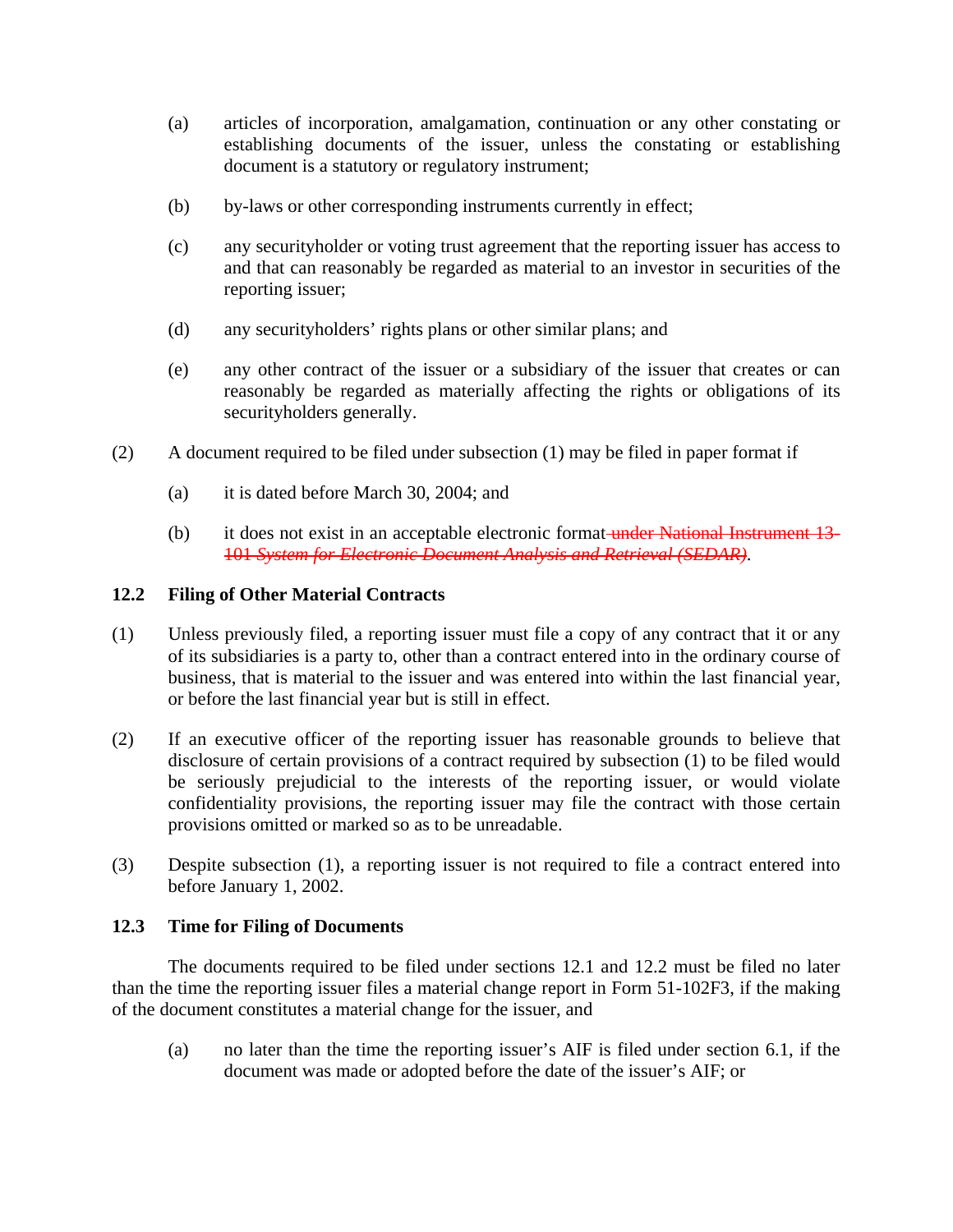(b) if the reporting issuer is not required to file an AIF under section 6.1, within 120 days after the end of the issuer's most recently completed financial year, if the document was made or adopted before the end of the issuer's most recently completed financial year.

# **PART 13 EXEMPTIONS**

## **13.1 Exemptions from this Instrument**

- (1) The regulator or securities regulatory authority may grant an exemption from this Instrument, in whole or in part, subject to such conditions or restrictions as may be imposed in the exemption.
- (2) Despite subsection (1), in Ontario only the regulator may grant such an exemption.
- (3) Except in Ontario, an exemption referred to in subsection (1) is granted under the statute referred to in Appendix B of National Instrument 14-101 *Definitions* opposite the name of the local jurisdiction.

#### **13.2 Existing Exemptions**

- (1) A reporting issuer that was entitled to rely on an exemption, waiver or approval granted to it by a regulator or securities regulatory authority relating to continuous disclosure requirements of securities legislation or securities directions existing immediately before this Instrument came into force is exempt from any substantially similar provision of this Instrument to the same extent and on the same conditions, if any, as contained in the exemption, waiver or approval.
- (2) A reporting issuer must, at the time that it first intends to rely on subsection (1) in connection with a filing requirement under this Instrument, inform the securities regulatory authority in writing of
	- (a) the general nature of the prior exemption, waiver or approval and the date on which it was granted; and
	- (b) the requirement under prior securities legislation or securities directions in respect of which the prior exemption, waiver or approval applied and the substantially similar provision of this Instrument.

# **13.3 Exemption for Certain Exchangeable Security Issuers**

(1) In this section:

"designated exchangeable security" means an exchangeable security which provides the holder of the security with economic and voting rights which are, as nearly as possible except for tax implications, equivalent to the underlying securities;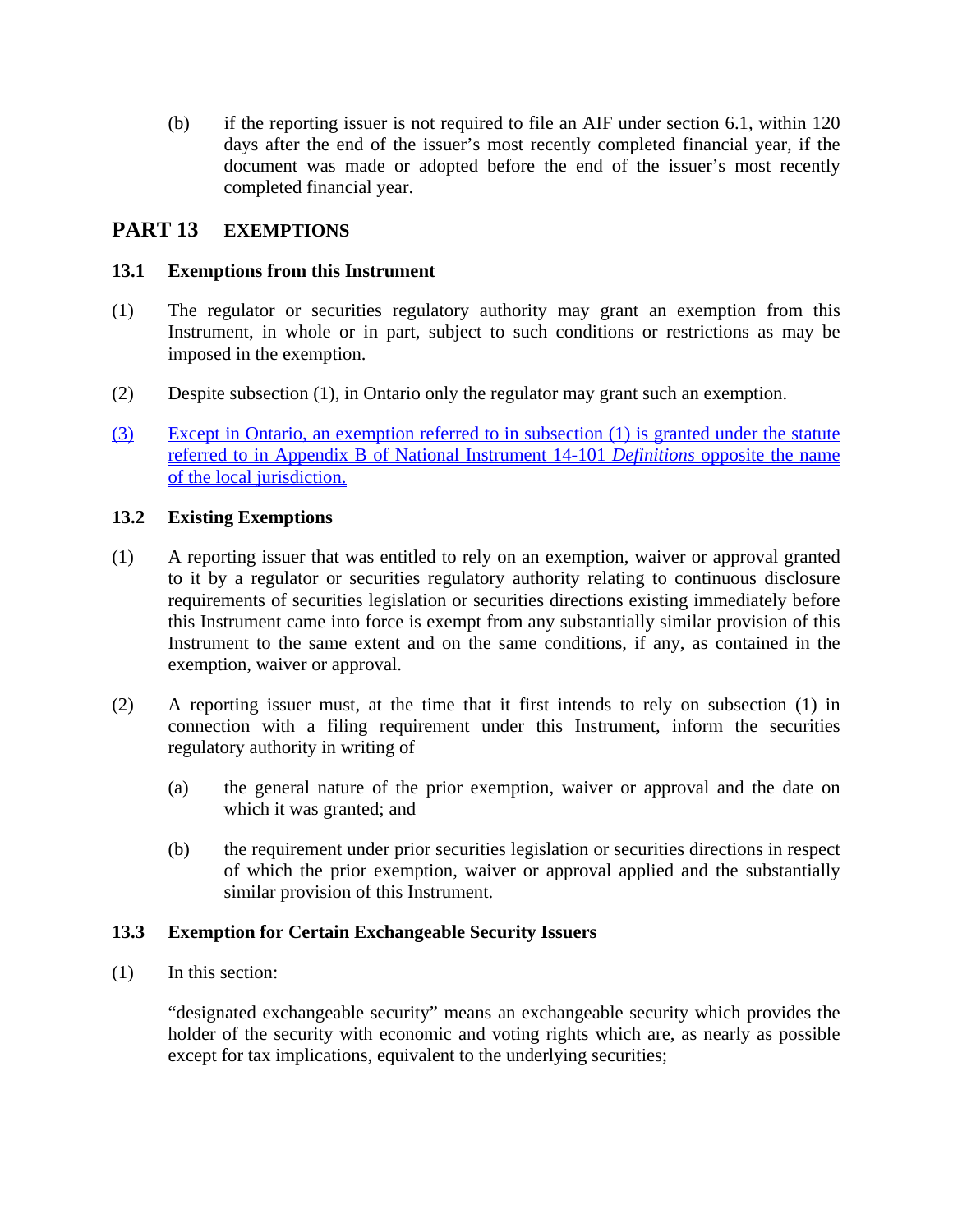"exchangeable security" means a security of an issuer that is exchangeable for, or carries the right of the holder to purchase, or of the parent issuer to cause the purchase of, an underlying security;

"exchangeable security issuer" means a person or company that has issued an exchangeable security;

"parent issuer", when used in relation to an exchangeable security issuer, means the person or company that issues the underlying security; and

"underlying security" means a security of a parent issuer issued or transferred, or to be issued or transferred, on the exchange of an exchangeable security.

- (2) Except as provided in this subsection, an exchangeable security issuer satisfies the requirements in this Instrument does not apply to an exchangeable security issuer if
	- (a) the parent issuer is the direct or indirect beneficial owner of all the issued and outstanding voting securities of the exchangeable security issuer;
	- (b) the parent issuer is an SEC issuer with a class of securities listed or quoted on a U.S. marketplace;
	- (b) the parent issuer is either
		- (i) an SEC issuer with a class of securities listed or quoted on a U.S. marketplace; or
		- (ii) a reporting issuer in Alberta, British Columbia, Manitoba, Nova Scotia, Ontario, Québec or Saskatchewan that has filed all documents it is required to file under this Instrument;
	- (c) the exchangeable security issuer does not issue any securities, other than
		- (i) designated exchangeable securities;
		- (ii) securities issued to the parent issuer or an affiliate of the parent issuer; or
		- (iii) debt securities issued to banks, loan corporations, loan and investment corporations, savings companies, trust corporations, treasury branches, savings or credit unions, financial services cooperatives, insurance companies or other financial institutions;
	- (d) the exchangeable security issuer files copies of all documents the parent issuer is required to file with the SEC, at the same time as, or as soon as practicable after, the filing by the parent issuer of those documents with the SEC;
	- (e) the exchangeable security issuer concurrently sends to all holders of designated exchangeable securities, in the manner and at the time required by U.S. laws and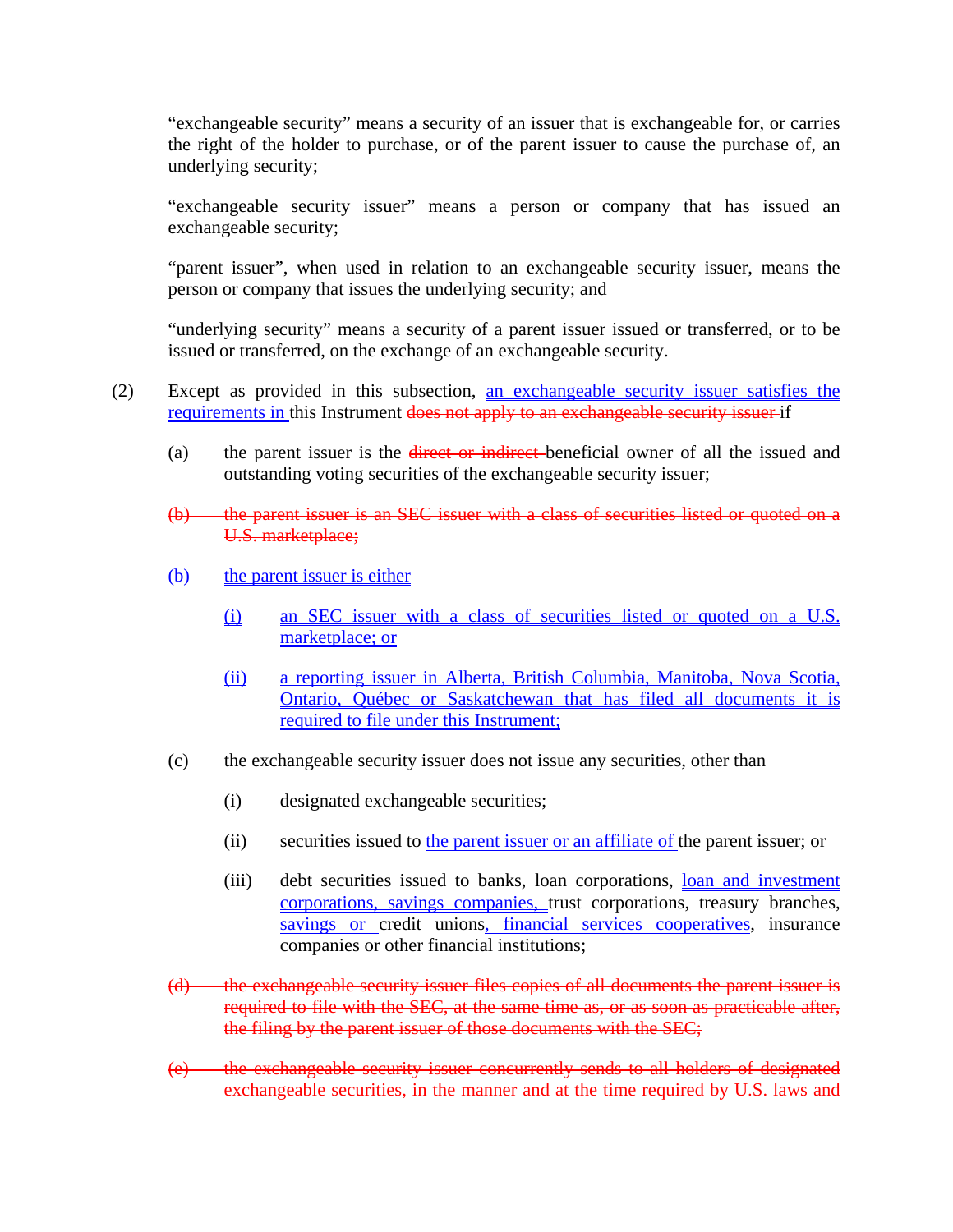the requirements of any U.S. marketplace on which securities of the parent issuer are listed or quoted, all disclosure materials that are sent to holders of the underlying securities;

- (f) the parent issuer is in compliance with U.S. laws and the requirements of any U.S. marketplace on which the securities of the parent issuer are listed or quoted in respect of making public disclosure of material information on a timely basis, and immediately issues in Canada and files any news release that discloses a material change in its affairs;
- (d) the exchangeable security issuer files in electronic format,
	- (i) if the parent issuer is not a reporting issuer in a jurisdiction listed in subparagraph (b)(ii), copies of all documents the parent issuer is required to file with the SEC under the 1934 Act, at the same time as, or as soon as practicable after, the filing by the parent issuer of those documents with the SEC; or
	- (ii) if the parent issuer is a reporting issuer in a jurisdiction listed in subparagraph (b)(ii),
		- (A) a notice indicating that the exchangeable security issuer is relying on the continuous disclosure documents filed by its parent issuer and setting out where those documents can be found in electronic format, if the parent issuer is a reporting issuer in the local jurisdiction; or
		- (B) copies of all documents the parent issuer is required to file under securities legislation, other than in connection with a distribution, at the same time as the filing by the parent issuer of those documents with a securities regulatory authority or regulator;
- (e) the exchangeable security issuer concurrently sends to all holders of designated exchangeable securities all disclosure materials that are sent to holders of the underlying securities in the manner and at the time required by
	- (i) U.S. laws and any U.S. marketplace on which securities of the parent issuer are listed or quoted, if the parent issuer is an SEC issuer; or
	- (ii) securities legislation, if the parent issuer is not an SEC issuer;
- (f) the parent issuer
	- (i) complies with U.S. laws and the requirements of any U.S. marketplace on which the securities of the parent issuer are listed or quoted if the parent issuer is an SEC issuer, or securities legislation if the parent issuer is not an SEC issuer, in respect of making public disclosure of material information on a timely basis; and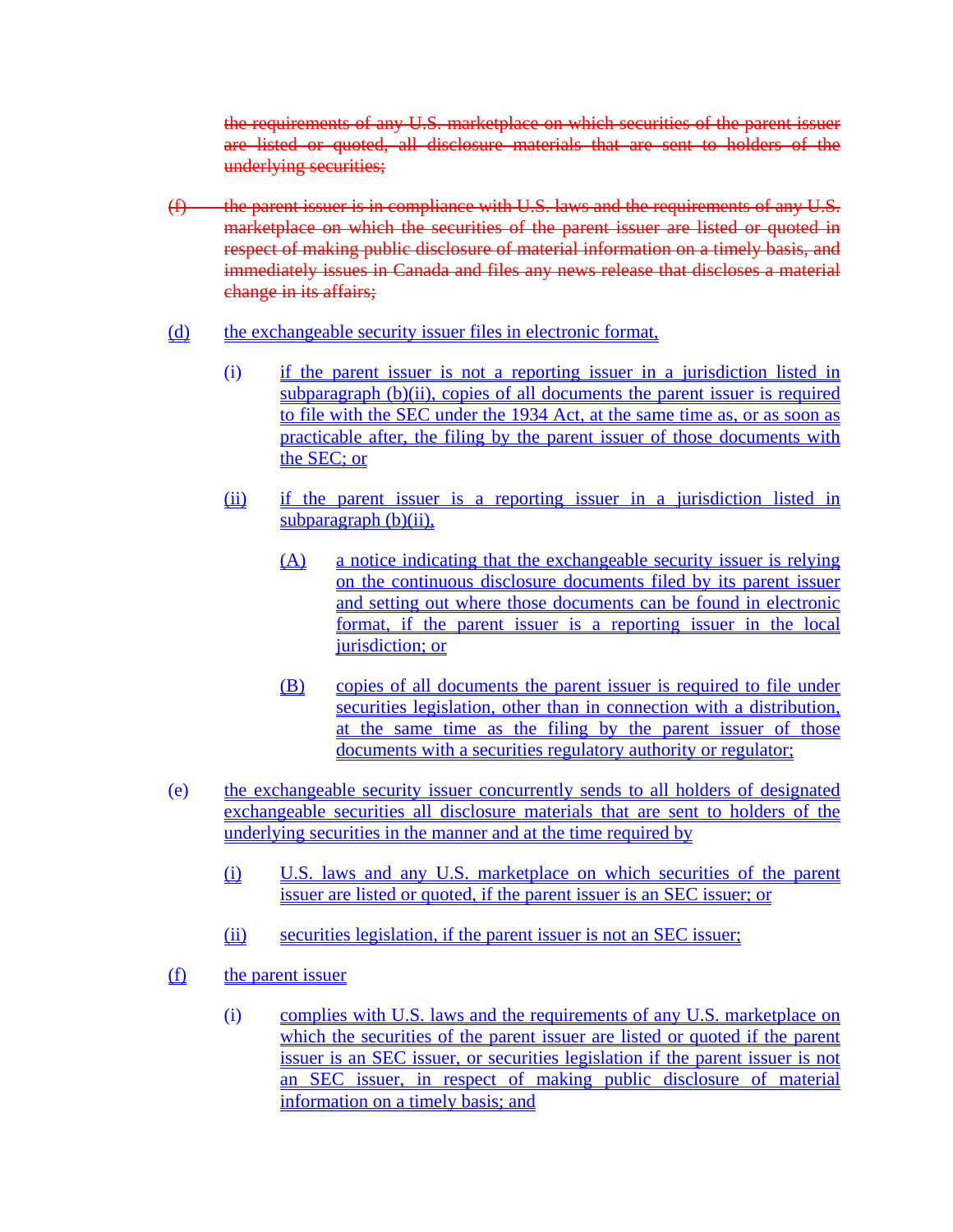- (ii) immediately issues in Canada and files any news release that discloses a material change in its affairs;
- (g) the exchangeable security issuer issues in Canada a news release and files a material change report in accordance with Part 7 of this Instrument for all material changes in respect of the affairs of the exchangeable security issuer that are not also material changes in the affairs of its parent issuer; and
- (h) the parent issuer includes in all mailings of proxy solicitation materials to holders of designated exchangeable securities a clear and concise statement that
	- (i) explains the reason the mailed material relates solely to the parent issuer;
	- (ii) indicates that the designated exchangeable securities are the economic equivalent to the underlying securities; and
	- (iii) describes the voting rights associated with the designated exchangeable securities.
- (3) The insider reporting requirement and the requirement to file an insider profile under National Instrument 55-102 *System for Electronic Disclosure by Insiders* does not apply to any insider of an exchangeable security issuer in respect of securities of the exchangeable security issuer so long as,
	- (a) the insider does not receive, in the ordinary course, information as to material facts or material changes concerning the parent issuer before the material facts or material changes are generally disclosed;
	- (b) the insider is not an insider of the parent issuer in any capacity other than by virtue of being an insider of the exchangeable security issuer;
	- (c) the parent issuer is the direct or indirect beneficial owner of all of the issued and outstanding voting securities of the exchangeable security issuer;
	- (a) if the insider is not the parent issuer,
		- (i) the insider does not receive, in the ordinary course, information as to material facts or material changes concerning the parent issuer before the material facts or material changes are generally disclosed, and
		- (ii) the insider is not an insider of the parent issuer in any capacity other than by virtue of being an insider of the exchangeable security issuer;
	- (b) the parent issuer is the beneficial owner of all of the issued and outstanding voting securities of the exchangeable security issuer;
	- (c) if the insider is the parent issuer, the insider does not beneficially own any designated exchangeable securities;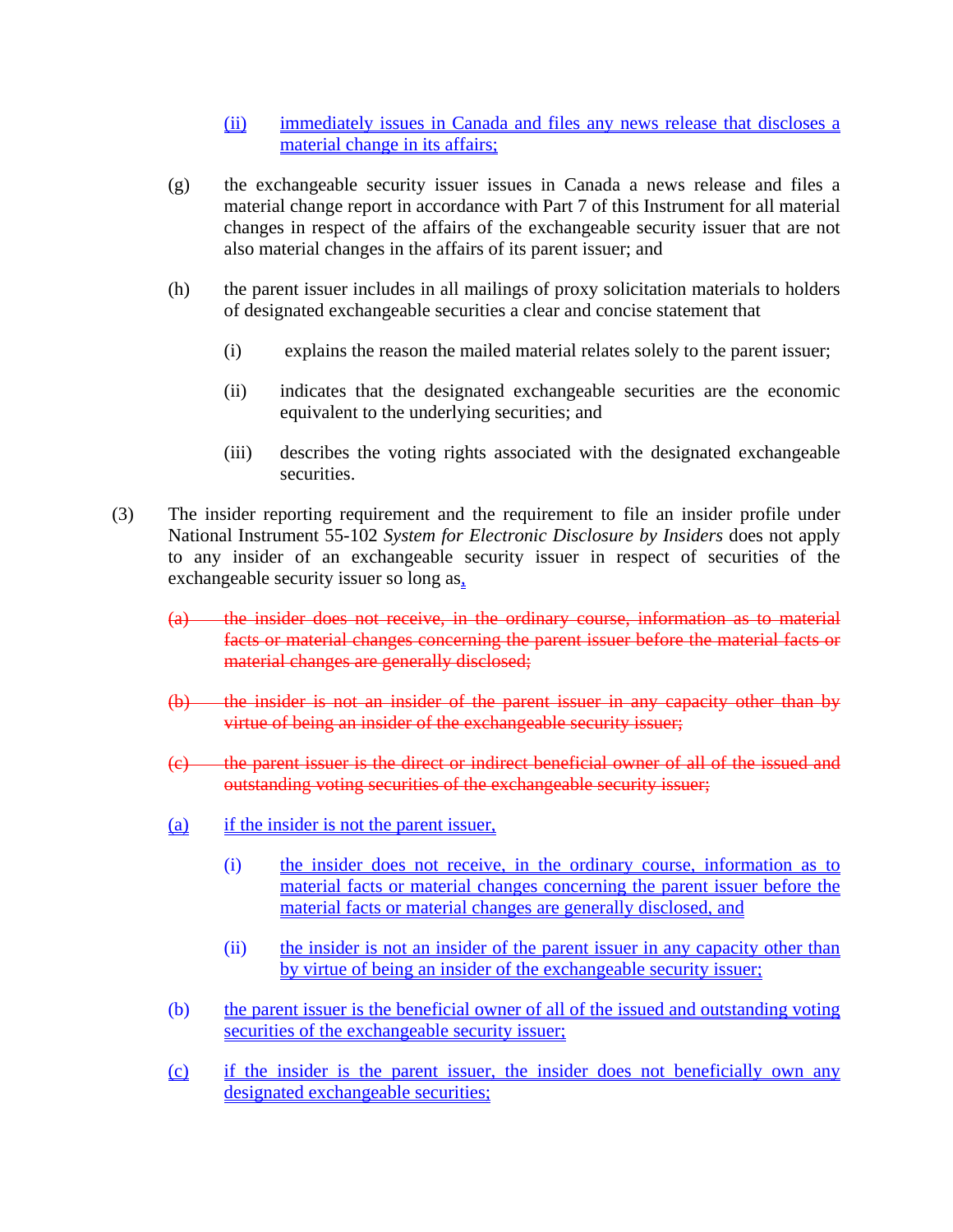- (d) the parent issuer is an SEC issuer or a reporting issuer in Alberta, British Columbia, Manitoba, Nova Scotia, Ontario, Québec or Saskatchewan; and
- (e) the exchangeable security issuer has not issued any securities, other than
	- (i) designated exchangeable securities;
	- (ii) securities issued to the parent issuer or an affiliate of the parent issuer; or
	- (iii) debt securities issued to the parent issuer or to banks, loan corporations, loan and investment corporations, savings companies, trust corporations, treasury branches, savings or credit unions, financial services cooperatives, insurance companies or other financial institutions.

#### **13.4 Exemption for Certain Credit Support Issuers**

(1) In this section:

"credit support issuer" means an issuer of securities for which a credit supporter has provided a guarantee;

"credit supporter" means a person or company that provides a guarantee for any of the payments to be made by an issuer of securities as stipulated in the terms of the securities or in an agreement governing rights of, or granting rights to, holders of the securities; and

"designated credit support securities" means

- (a) non-convertible debt that has an approved rating; or
- (b) non-convertible preferred shares that have an approved rating,

in respect of which a credit supporter has provided a full and unconditional guarantee of the payments to be made by the credit support issuer, as stipulated in the terms of the securities or in an agreement governing the rights of holders of the securities, that results in the holder of such securities being entitled to receive payment from the credit supporter within 15 days of any failure by the credit support issuer to make a payment.

"SEC MJDS issuer" means an issuer that

- (a) is incorporated or organized under the laws of the United States of America or any state or territory of the United States of America or the District of Columbia;
- $(h)$  either
	- (i) has a class of securities registered under section  $12(b)$  or  $12(g)$  of the 1934 Act, or
	- $(ii)$  is required to file reports under section  $15(d)$  of the 1934 Act;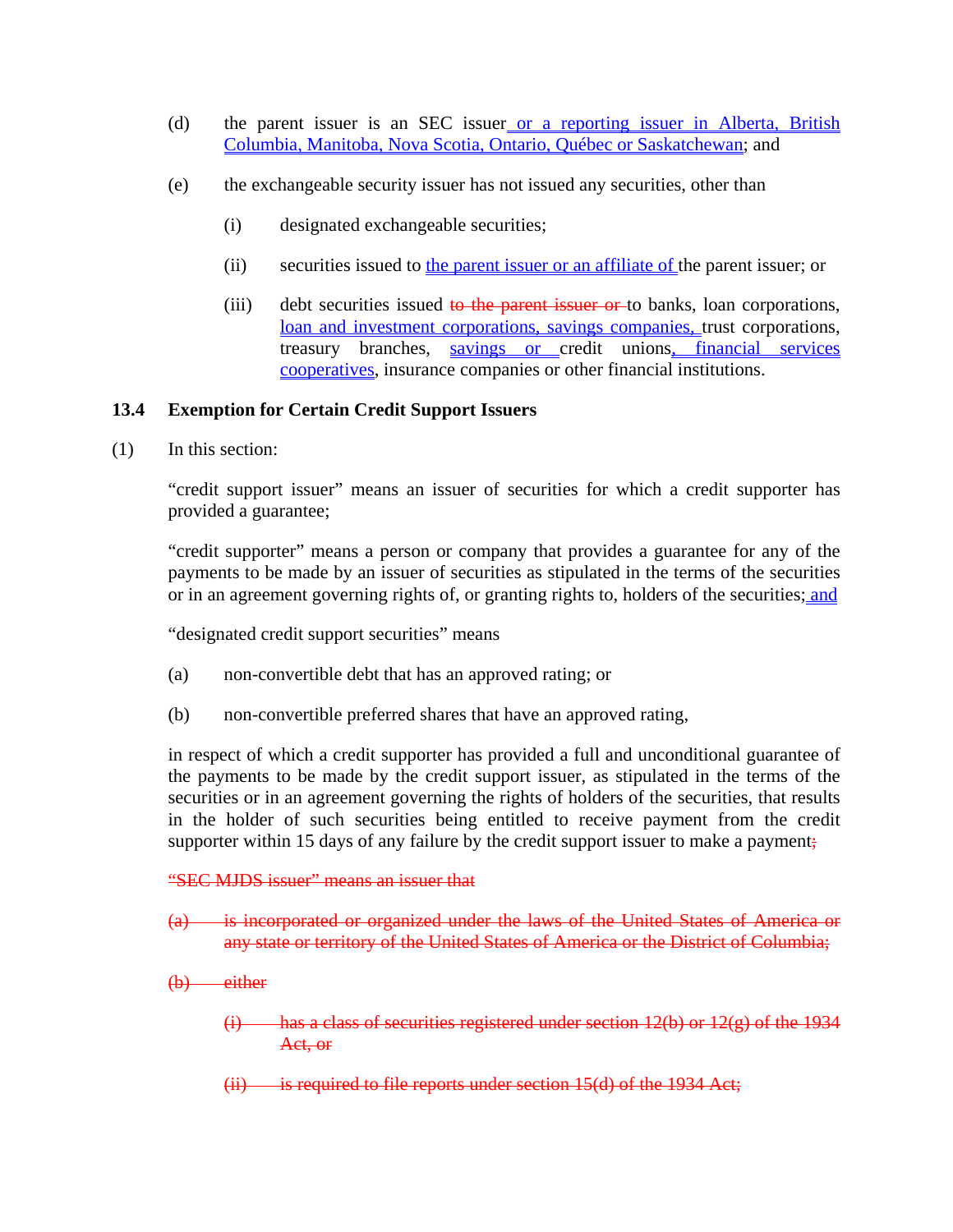- (c) has filed with the SEC all 1934 Act filings for a period of 12 calendar months immediately before the date on which the person or company seeks to rely on the exemptions in subsections (2) or (3);
- (d) is not registered or required to be registered as an investment company under the *Investment Company Act of 1940* of the United States of America, as amended; and
- (e) is not an issuer formed and operated for the purpose of investing in commodity futures contracts, commodity futures, related products, or a combination of them.
- (2) Except as provided in this subsection, a credit support issuer satisfies the requirements in this Instrument does not apply to a credit support issuer if, if
	- (a) the credit supporter is the direct or indirect beneficial owner of all the issued and outstanding voting securities of the credit support issuer;
	- (b) the credit supporter is an SEC MJDS issuer;
	- (a) the credit support issuer is a direct or indirect wholly-owned subsidiary of the credit supporter;
	- (b) the credit supporter is either
		- (i) an SEC issuer; or
		- (ii) a reporting issuer Alberta, British Columbia, Manitoba, Nova Scotia, Ontario, Québec or Saskatchewan that has filed all documents it is required to file under this Instrument;
	- (c) the credit support issuer does not issue any securities, other than
		- (i) designated credit support securities;
		- (ii) securities issued to the credit supporter or an affiliate of the credit supporter; or
		- (iii) debt securities issued to banks, loan corporations, loan and investment corporations, savings companies, trust corporations, treasury branches, savings or credit unions, financial services cooperatives, insurance companies or other financial institutions;
	- (d) the credit support issuer files copies of all documents the credit supporter is required to file with the SEC, at the same time or as soon as practicable after the filing by the credit supporter of those documents with the SEC;
	- (e) the credit supporter is in compliance with the requirements of U.S. laws and any U.S. marketplace on which securities of the credit supporter are listed or quoted in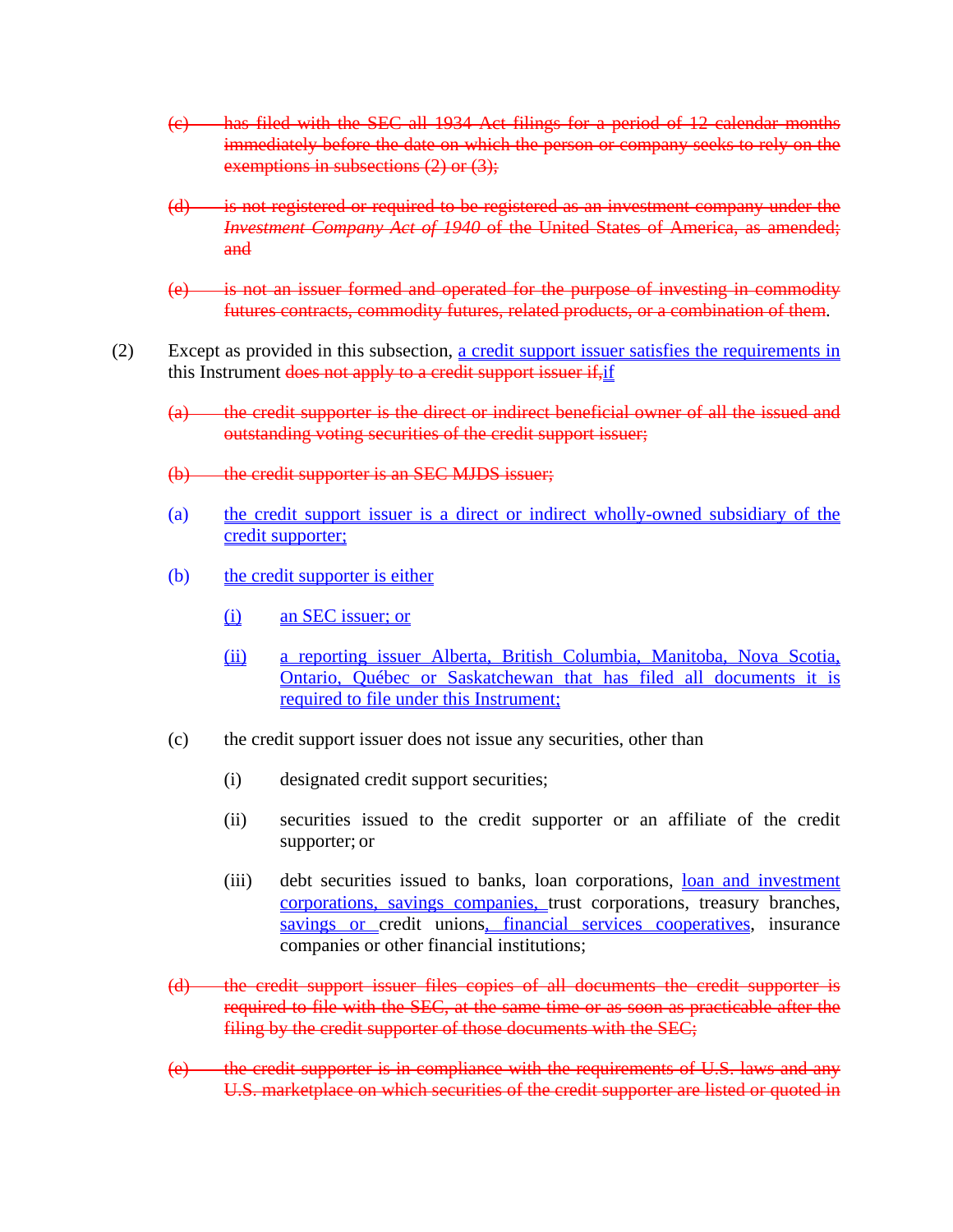respect of making public disclosure of material information on a timely basis and immediately issues in Canada and files any news release that discloses a material change in its affairs;

- (d) the credit support issuer files in electronic format,
	- (i) if the credit supporter is an SEC issuer, copies of all documents the credit supporter is required to file with the SEC under the 1934 Act, at the same time or as soon as practicable after the filing by the credit supporter of those documents with the SEC; or
	- (ii) if the credit supporter is not an SEC issuer,
		- (A) a notice indicating that the credit support issuer is relying on the continuous disclosure documents filed by the credit supporter and setting out where those documents can be found for viewing in electronic format, if the credit support issuer is a reporting issuer in the local jurisdiction; or
		- (B) copies of all documents the credit supporter is required to file under securities legislation, other than in connection with a distribution, at the same time as the filing by the credit supporter of those documents with a securities regulatory authority or regulator;
- (e) the credit supporter
	- (i) complies with U.S. laws and the requirements of any U.S. marketplace on which securities of the credit supporter are listed or quoted if the credit supporter is an SEC issuer, or securities legislation if the credit supporter is not an SEC issuer, in respect of making public disclosure of material information on a timely basis; and
	- (ii) immediately issues in Canada and files any news release that discloses a material change in its affairs;
- (f) the credit support issuer issues in Canada a news release and files a material change report in accordance with Part 7 of this Instrument for all material changes in respect of the affairs of the credit support issuer that are not also material changes in the affairs of the credit supporter;
- $(g)$  in the case of a credit support issuer that has operations, other than minimal operations, that are independent of the credit supporter, the credit support issuer files, in electronic format,
	- (i) annual comparative financial information, derived from the credit support issuer's audited consolidated financial statements for its most recently completed financial year, that is accompanied by a specified procedures report of the auditors to the credit support issuer and that includes the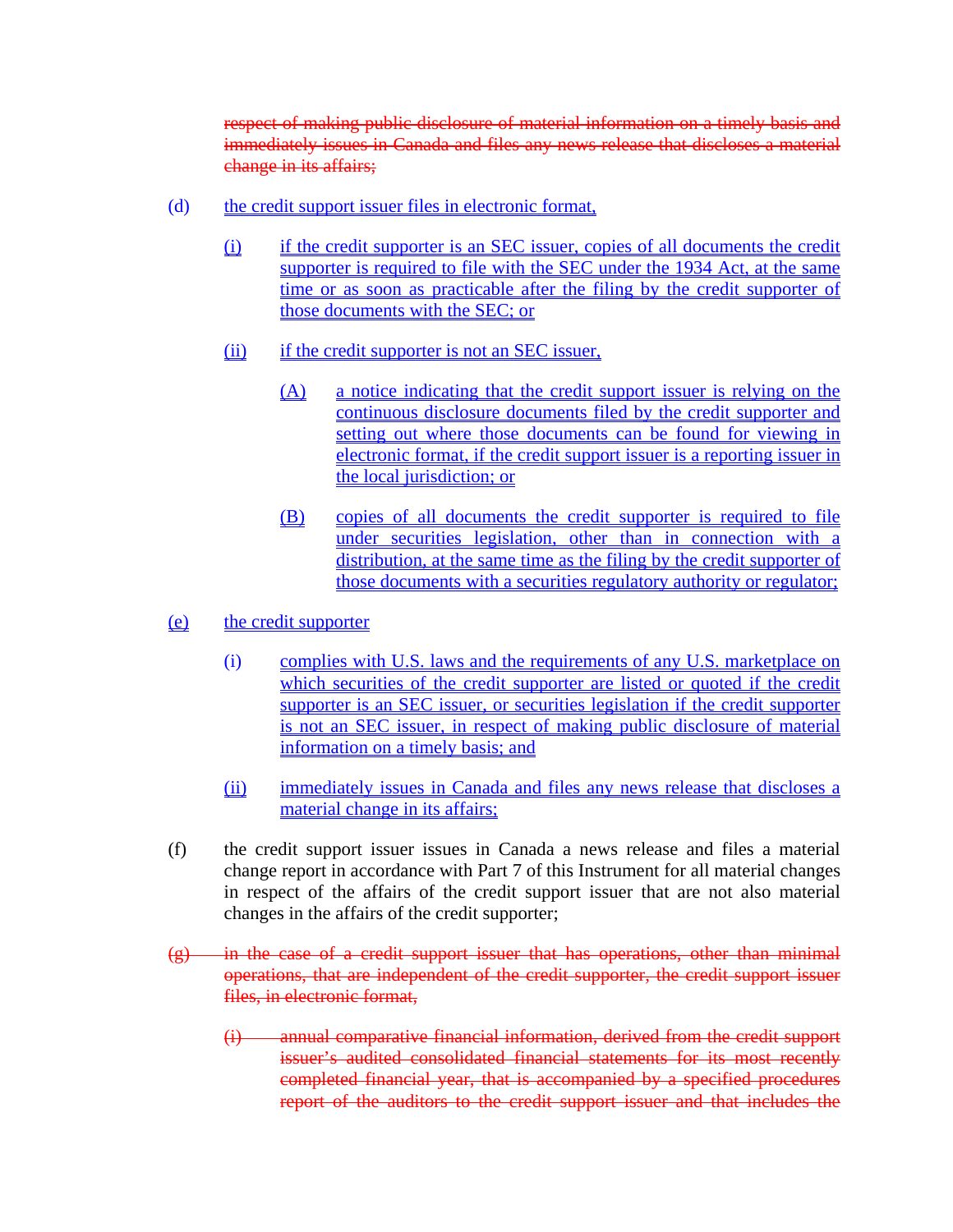following line items for the most recently completed financial year and the financial year immediately preceding the most recently completed financial year:

- (A) sales/revenues;
- (B) net earnings from continuing operations before extraordinary items;
- (C) net earnings;
- (D) current assets;
- (E) non-current assets;
- (F) current liabilities; and
- (G) non-current liabilities; and
- (ii) interim comparative financial information, derived from the credit support issuer's unaudited consolidated financial statements for its most recently completed interim period, that includes the following line items for the most recently completed interim period and, for items  $(A)$ ,  $(B)$  and  $(C)$ , the corresponding interim period in the immediately preceding completed financial year, and for items  $(D)$ ,  $(E)$ ,  $(F)$  and  $(G)$ , as at the end of the immediately preceding financial year:
	- (A) sales/revenues;
	- (B) net earnings or loss from continuing operations before extraordinary items;
	- (C) net earnings or loss;
	- (D) current assets;
	- (E) non-current assets;
	- (F) current liabilities; and
	- (G) non-current liabilities;
- (h) in the case of designated credit support securities that include debt, the credit support issuer concurrently sends to all holders of such securities, in the manner and at the time required by U.S. laws and any U.S. marketplace on which securities of the credit supporter are listed or quoted, all disclosure materials that are sent to holders of non-convertible debt of the credit supporter that has an approved rating; and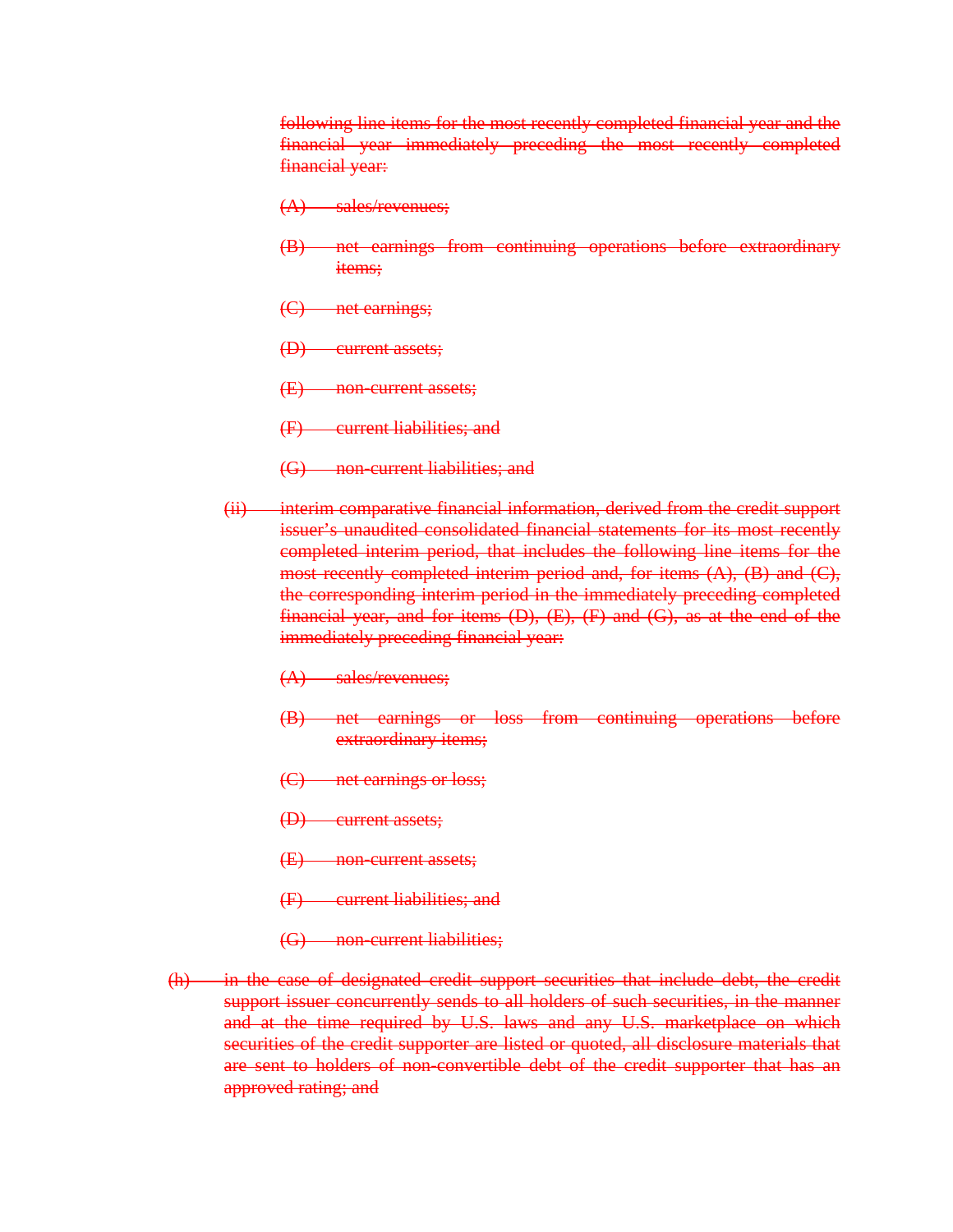- (i) in the case of designated credit support securities that include preferred shares, the credit support issuer concurrently sends to all holders of such securities, in the manner and at the time required by U.S. laws and any U.S. marketplace on which securities of the credit supporter are listed or quoted, all disclosure materials that are sent to holders of non-convertible preferred shares of the credit supporter that have an approved rating.
- (g) in the case of a credit support issuer that has operations, other than minimal operations, that are independent of the credit supporter, the credit support issuer files the following financial information by the filing deadlines set out in sections 4.2 and 4.4, as applicable, in electronic format:
	- (i) annual comparative financial information, derived from the credit support issuer's audited consolidated financial statements for its most recently completed financial year, that is accompanied by a specified procedures report of the auditors to the credit support issuer and that includes the following line items for the most recently completed financial year and the financial year immediately preceding the most recently completed financial year:
		- (A) sales or revenues;
		- (B) income from continuing operations;
		- (C) net earnings; and
		- (D) unless the issuer's GAAP permits the preparation of the credit support issuer's balance sheet without classifying assets and liabilities between current and non-current and the credit support issuer provides alternative meaningful financial information which is more appropriate to the industry,
			- (I) current assets;
			- (II) non-current assets;
			- (III) current liabilities; and
			- (IV) non-current liabilities; and
	- (ii) interim comparative financial information, derived from the credit support issuer's unaudited consolidated financial statements for its most recently completed interim period, that includes the following line items for the most recently completed interim period and, for items (A), (B) and (C), the corresponding interim period in the immediately preceding completed financial year, and for item (D), if applicable, as at the end of the immediately preceding financial year: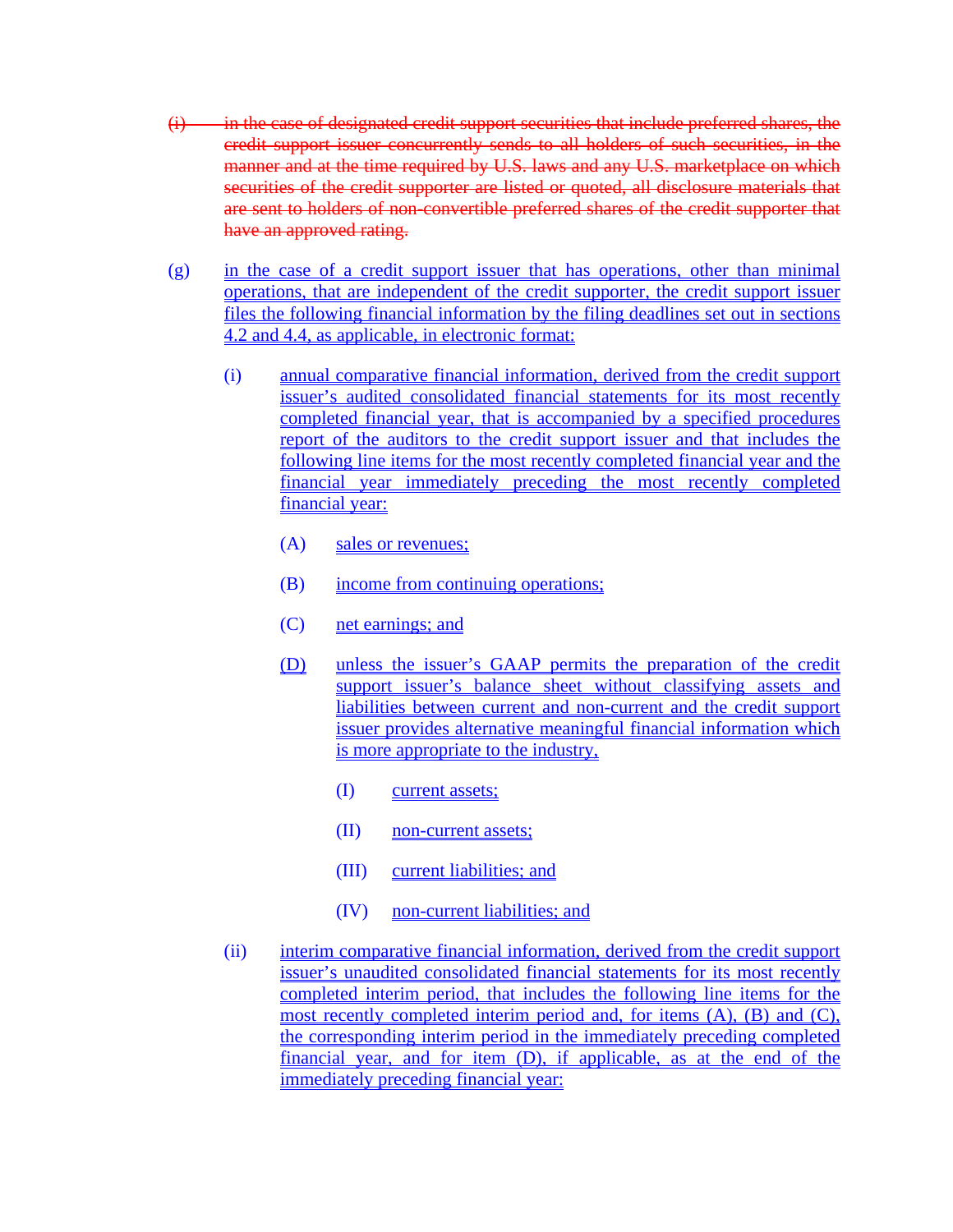- (A) sales or revenues;
- (B) income from continuing operations;
- (C) net earnings or loss; and
- (D) unless the issuer's GAAP permits the preparation of the credit support issuer's balance sheet without classifying assets and liabilities between current and non-current and the credit support issuer provides alternative meaningful financial information which is more appropriate to the industry,
	- (I) current assets;
	- (II) non-current assets;
	- (III) current liabilities; and
	- (IV) non-current liabilities;
- (h) in the case of designated credit support securities that include debt, the credit support issuer concurrently sends to all holders of such securities, all disclosure materials that are sent to holders of non-convertible debt of the credit supporter that has an approved rating in the manner and at the time required by
	- (i) U.S. laws and any U.S. marketplace on which securities of the credit supporter are listed or quoted, if the credit supporter is an SEC issuer; or
	- (ii) securities legislation, if the credit supporter is not an SEC issuer; and
- (i) in the case of designated credit support securities that include preferred shares, the credit support issuer concurrently sends to all holders of such securities all disclosure materials that are sent to holders of non-convertible preferred shares of the credit supporter that have an approved rating in the manner and at the time required by
	- (i) U.S. laws and any U.S. marketplace on which securities of the credit supporter are listed or quoted, if the credit supporter is an SEC issuer; or
	- (ii) securities legislation, if the credit supporter is not an SEC issuer.
- (3) The insider reporting requirement and the requirement to file an insider profile under National Instrument 55-102 *System for Electronic Disclosure by Insiders* do not apply to an insider of a credit support issuer in respect of securities of the credit support issuer so long as,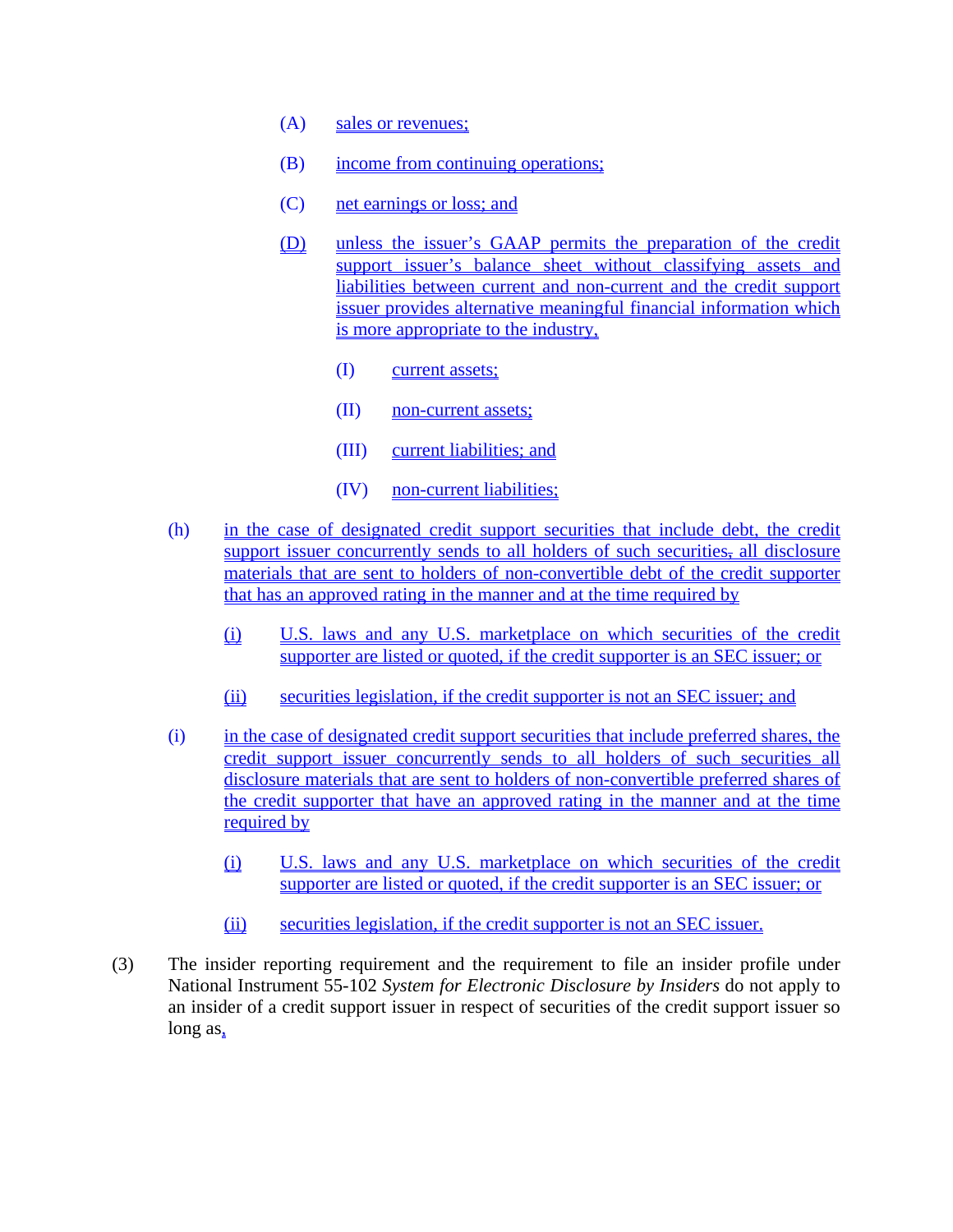- (a) the insider does not receive, in the ordinary course, information as to material facts or material changes concerning the credit supporter before the material facts or material changes are generally disclosed;
- (b) the insider is not an insider of the credit supporter in any capacity other than by virtue of being an insider of the credit support issuer;
- (c) the credit supporter is the direct or indirect beneficial owner of all the issued and outstanding voting securities of the credit support issuer;
- (a) if the insider is not the credit supporter,
	- (i) the insider does not receive, in the ordinary course, information as to material facts or material changes concerning the credit supporter before the material facts or material changes are generally disclosed, and
	- (ii) the insider is not an insider of the credit supporter in any capacity other than by virtue of being an insider of the credit support issuer;
- (b) the credit supporter is the beneficial owner of all the issued and outstanding voting securities of the credit support issuer;
- (c) if the insider is the credit supporter, the insider does not beneficially own any designated credit support securities;
- (d) the credit supporter is an SEC issuer or a reporting issuer in Alberta, British Columbia, Manitoba, Nova Scotia, Ontario, Québec or Saskatchewan; and
- (e) the credit support issuer has not issued any securities, other than
	- (i) designated credit support securities;
	- (ii) securities issued to the credit supporter or an affiliate of the credit supporter; or
	- (iii) debt securities issued to banks, loan corporations, loan and investment corporations, savings companies, trust corporations, treasury branches, savings or credit unions, financial services cooperatives, insurance companies or other financial institutions.

#### **PART 14 EFFECTIVE DATE AND TRANSITION**

#### **14.1 Effective Date**

This Instrument comes into force on March 30, 2004.